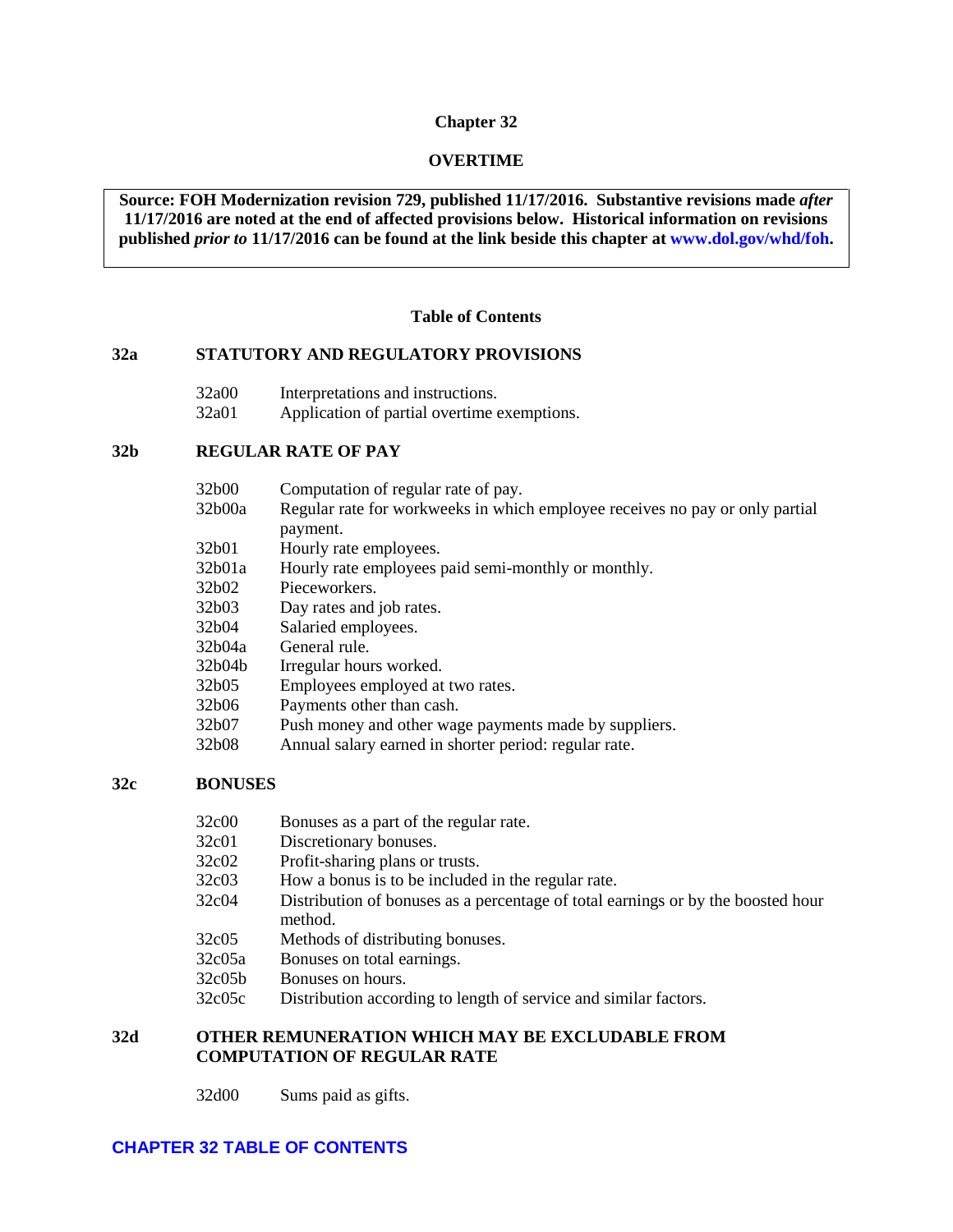| 32d01  | Payments for suggestions.                                                         |
|--------|-----------------------------------------------------------------------------------|
| 32d02  | New business contents awards                                                      |
| 32d03  | Payments for absences, holidays, or leave.                                        |
| 32d03a | Payment for occasional absences.                                                  |
| 32d03b | Holiday defined.                                                                  |
| 32d03c | Permissive counting of excused absence in computing overtime.                     |
| 32d03d | Payment of overtime by an additional period of vacation with pay.                 |
| 32d03e | Payment for foregoing a vacation or sick leave.                                   |
| 32d03f | Compensation for day before or after a holiday.                                   |
| 32d03g | Annual leave plan.                                                                |
| 32d03h | Fringe benefits paid in cash.                                                     |
| 32d04  | Report and call back pay.                                                         |
| 32d04a | General rule.                                                                     |
| 32d04b | Report and call back rule not restricted to arrangements which are so designated. |
| 32d04c | Straight-time pay provisions in a call back agreement.                            |
| 32d04d | Rest period payments may be treated as call back payments.                        |
| 32d05  | Reimbursement of employee expenses.                                               |
| 32d05a | General rule.                                                                     |
| 32d05b | Payment for travel time.                                                          |
| 32d05c | Employer's share of board and lodging cost.                                       |
| 32d06  | Benefit plans.                                                                    |
| 32d07  | Thrift and savings plans.                                                         |
| 32d08  | Talent fees.                                                                      |
| 32d08a | Radio and television broadcasting.                                                |
| 32d08b | Offsetting talent fees against overtime.                                          |
| 32d09  | DBA fringe benefits payments.                                                     |
| 32d10  | Piece rate premium pay under section $7(e)(5)$ .                                  |

# **[32e PREMIUM RATES FOR EXCESSIVE HOURS](#page-17-1)**

- [32e00 Premium payments for excessive hours.](#page-17-2)
- [32e01 Valid hours standards.](#page-17-3)
- [32e02 Questionable hours standard.](#page-18-0)
- [32e03 Offset of premium payments for excessive hours.](#page-18-1)
- [32e04 Premium rates for specified days.](#page-18-2)

## **32f [PREMIUM RATES FOR WORK OUTSIDE THE BASIC WORKDAY OR BASIC](#page-19-0)  [WORKWEEK](#page-19-0)**

- [32f00 General rule.](#page-19-1)
- [32f01 Effect of regular practice where agreement does not specifically designate an](#page-19-2)  [hours standard workday.](#page-19-2)
- [32f02 Employment contract.](#page-19-3)

# **[32g GUARANTEED WEEKLY WAGE PLANS \(FLSA SECTION](#page-20-0) 7(f))**

- [32g00 FLSA section](#page-20-1) 7(f).
- [32g01 Contract or agreement.](#page-20-2)
- [32g02 Irregular hours.](#page-20-3)
- [32g03 Agreements covering more than one employee.](#page-21-0)
- [32g04 Payment of the guaranty and for hours in excess of guaranty deductions.](#page-21-1)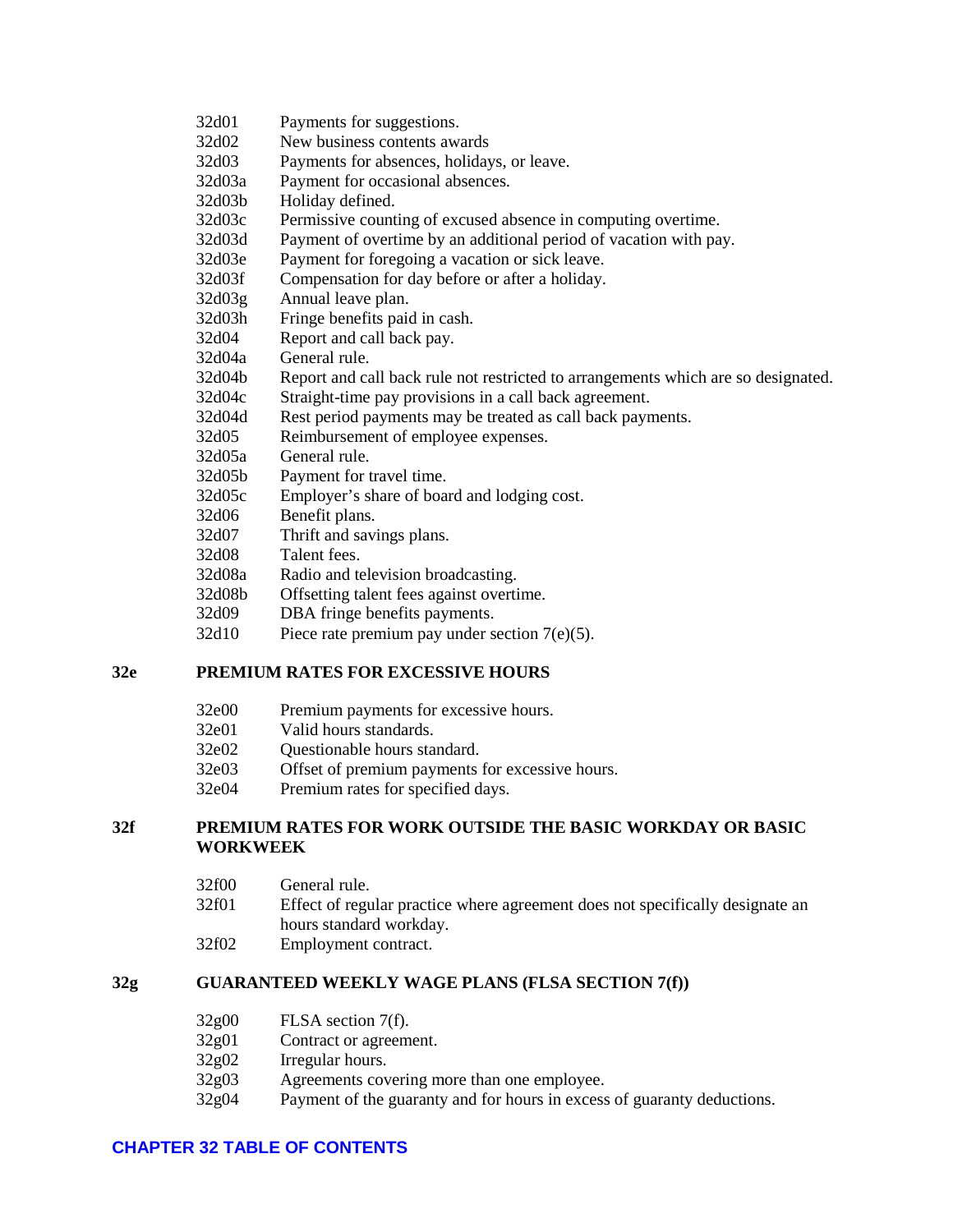- [32g05 Regular rate in relation to guaranty: excessivity standard not controlling.](#page-22-0)
- [32g06 Guaranty of pay for not more than 60 hours in a workweek.](#page-22-1)
- [32g07 Computations: invalid section](#page-23-0) 7(f) plans.
- 32g08 Section [7\(f\) plans and the PCA.](#page-23-1)
- [32g09 Exempt workweeks.](#page-24-0)

## **32h OVERTIME [BASED ON RATE FOR SAME WORK WHEN PERFORMED DURING](#page-24-1)  [NON-OVERTIME](#page-24-1) HOURS**

- [32h00 General provisions of FLSA section](#page-24-2)  $7(g)(1)$  and (2).
- [32h01 Prior agreement or understanding.](#page-24-3)
- [32h02 Two or more kinds of work for which different rates of pay have been](#page-24-4)  [established.](#page-24-4)
- [32h03 Bona fide rates: FLSA sections](#page-25-0)  $7(g)(1)$  and (2).
- [32h04 Overtime compensation on other forms of pay.](#page-25-1)
- [32h05 Number of hours for which compensation is due.](#page-25-2)
- [32h06 Computation under FLSA section](#page-26-0)  $7(g)(2)$  when one of the rates is averaged.

### **32i OVERTIME [BASED ON RATE ESTABLISHED AS OVERTIME](#page-26-1) RATE BY [AGREEMENT OR UNDERSTANDING](#page-26-1)**

- [32i00 General provisions of FLSA section](#page-26-2)  $7(g)(3)$ .
- [32i01 Payments under 29 CFR 548.](#page-26-3)
- [32i02 Public agencies may utilize section](#page-27-0) 7(g).

## **[32j SPECIAL OVERTIME](#page-27-1) PROBLEMS**

- [32j00 Multiple minima where records do not show segregation.](#page-27-2)
- [32j01 Multiple minima under state, territorial, and U.S. laws.](#page-27-3)
- [32j02 Straight compensation to be paid in full.](#page-27-4)
- [32j03 Owner-operators of equipment.](#page-28-0)
- [32j04 Wage raises cannot cover overtime.](#page-29-0)
- [32j05 Changes in scheduled hours without change in pay.](#page-29-1)
- [32j06 Lump-sum overtime payment.](#page-30-0)
- [32j07 Retroactive increases.](#page-30-1)
- [32j08 Deductions in overtime](#page-30-2) weeks.
- [32j09 Payments for activities not normally hours worked.](#page-33-0)
- [32j10 Delayed payment of overtime compensation.](#page-33-1)
- [32j11 Semi-monthly or monthly payments which include overtime.](#page-33-2)
- [32j12 Concurrently working for more than one employer.](#page-34-0)
- [32j13 Change of workweek.](#page-34-1)<br>32j14 Stint or task system.
- Stint or task system.
- [32j14a Characteristics.](#page-34-3)
- [32j14b The stint as an hours standard.](#page-34-4)
- $32i14c$  Application of section  $7(g)(1)$  or (2).
- [32j14d 29 CFR 778.312 distinguished.](#page-35-1)
- [32j14e Variations in plans.](#page-35-2)
- 32j14f [Stint or task basis of payment in other industries.](#page-36-0)
- [32j15 Wage pool arrangement.](#page-36-1)
- [32j16 Time off and prepayment plans.](#page-37-0)
- [32j16a Basic requirements to be considered.](#page-37-1)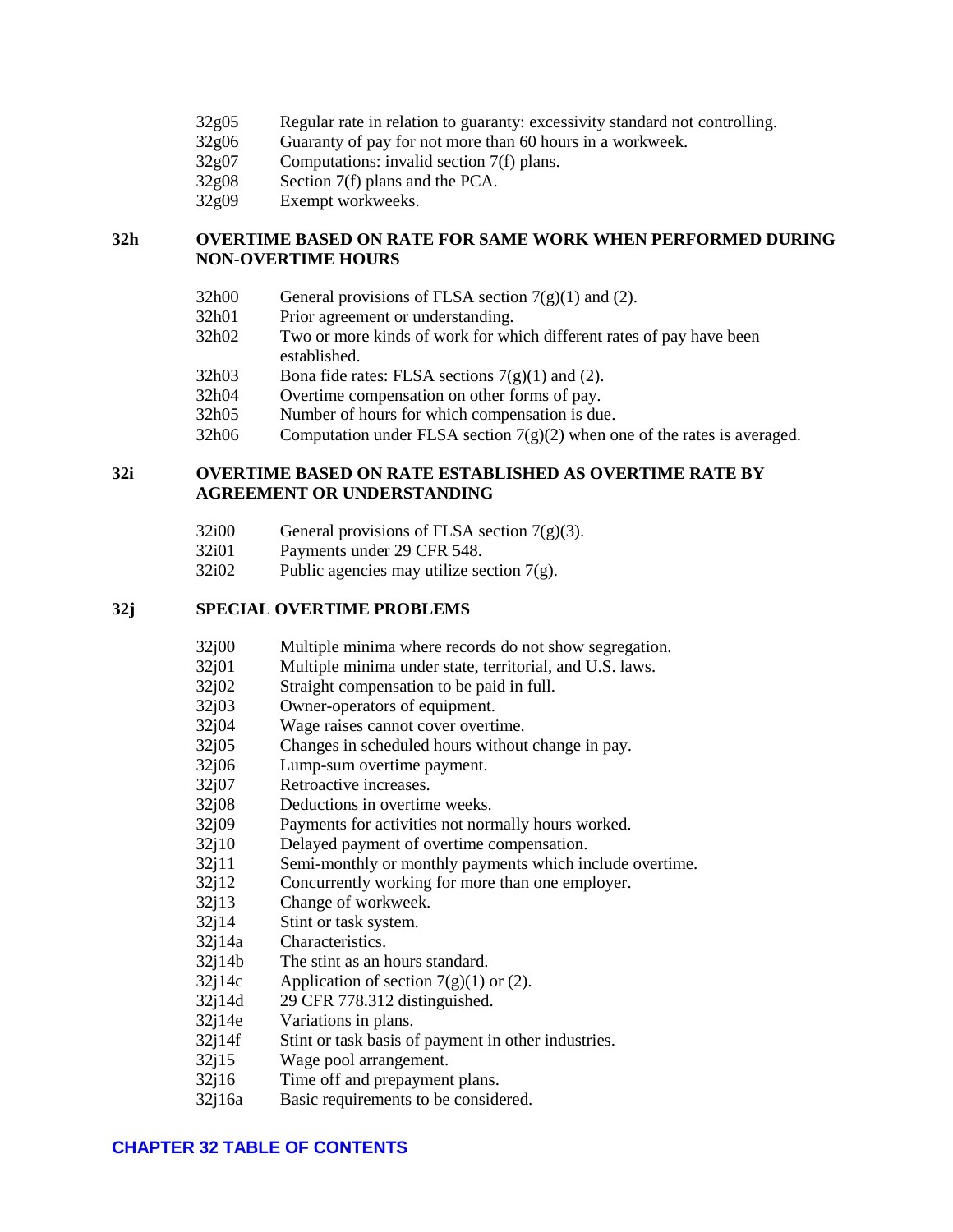| 32j16b | The time off plan.                               |
|--------|--------------------------------------------------|
| 32j16c | Prepayment plans.                                |
| 32j16d | Comparison of the time off and prepayment plans. |
| 32i17  | Domestic service employees.                      |
| 32j18  | Tipped employees.                                |

# **[32k PCA SPECIAL PROBLEMS](#page-46-0)**

| 32k00 | (Reserved.)          |
|-------|----------------------|
| 32k01 | Exchanging shifts.   |
| 32k02 | Making up lost time. |

### **[32L SECTIONS 7\(b\)\(1\)](#page-46-4) and (2)**

[32L00 Public agency employment may qualify under section](#page-46-5) 7(b).

### <span id="page-3-0"></span>**32a STATUTORY AND REGULATORY PROVISIONS**

### <span id="page-3-1"></span>**32a00 Interpretations and instructions.**

- **(a)** 29 CFR 778, 41 CFR 50-201.103, Rulings and Interpretations Number 3 (R&I No. 3), and FOH 32 contain the official Wage and Hour Division (WHD) interpretations and instructions regarding the applicability of the maximum hours and overtime premium pay provisions of the Fair Labor Standards Act (FLSA) and Walsh-Healey Public Contracts Act (PCA).
- **(b)** In each instance where a new overtime standard is applicable (*e.g.*, 48 hours to 44 hours), or where employment is newly subject to an overtime standard, it shall be effective as to any workweek beginning on or after the date indicated.

### <span id="page-3-2"></span>**32a01 Application of partial overtime exemptions.**

**(a)** Notwithstanding 29 CFR 778.603, where overtime has not been paid for hours worked in excess of the statutory workweek standard, back wages are owed to the employee only for the hours worked in excess of the statutory standard (*e.g.*, 48, 46, 44) in the following exemptions:

Section 13(b)(4): Fish processing

Section 13(b)(7): Local transit

Section 13(b)(8): Restaurant and hotel

Section 13(b)(18): Food service

Section 13(b)(19): Bowling alley

Section 13(b)(23): Telegraph

**(b)** Back wage will be based, with appropriate modifications, on the enforcement policy in FOH 20i09 in the following exemptions:

Section 7(m): Tobacco (*see* also FOH 20t01(c))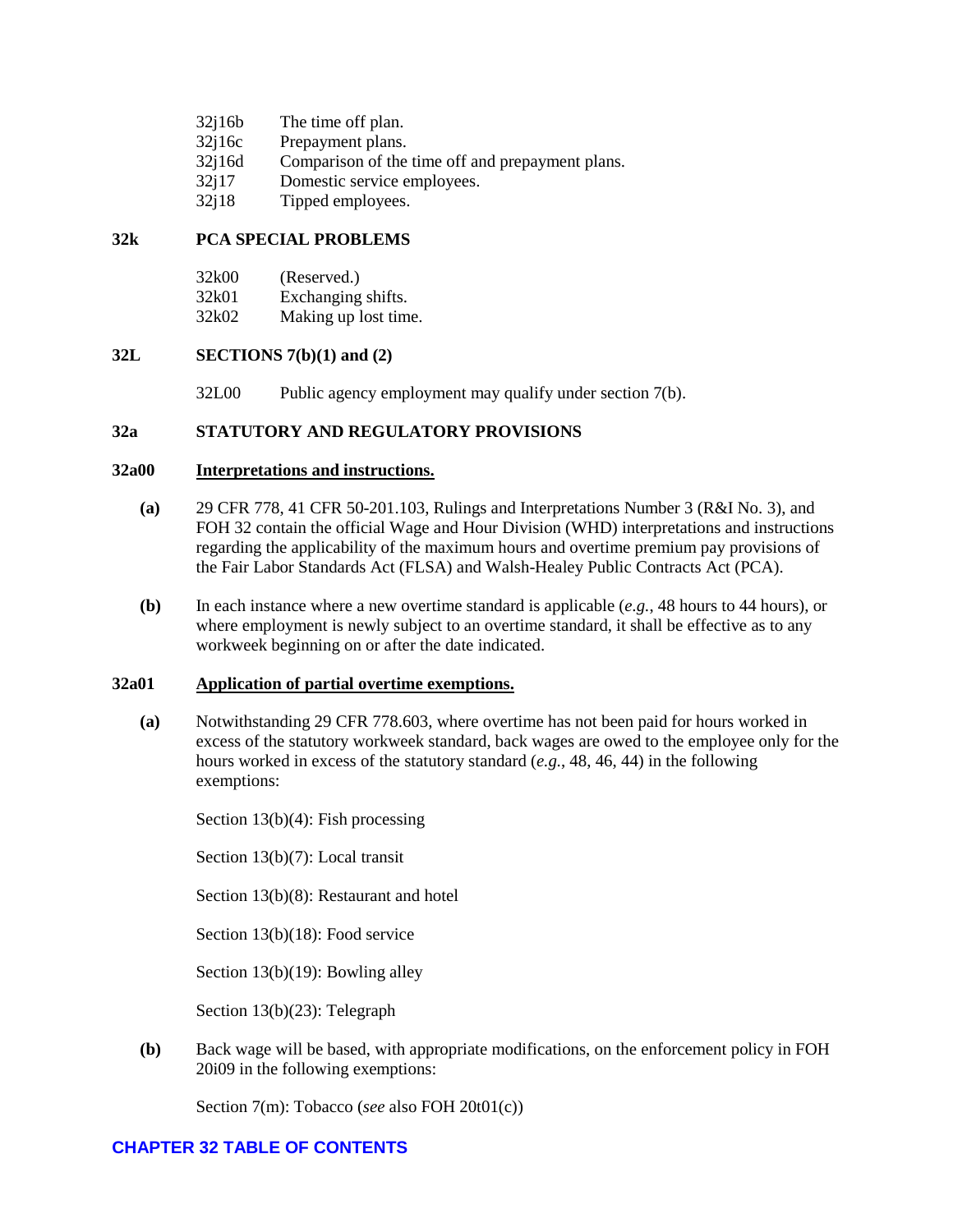Section 7(c) and 7(d): Seasonal industries

Section 13(b)(25): Cotton

Section 13(b)(26): Sugar

Section 13(h): Cotton, cottonseed, and sugar

- **(c)** If overtime has not been paid for hours over 8 or 80, as required by section 7(j), back wages are owed for hours worked over these standards. However, if there is no prior agreement (*see* FOH 25h02) to utilize 7(j), back wages are due for hours over 40 a week.
- **(d)** The policy in FOH 25c01 will be followed for back wages if the conditions in section 7(b)(3) are not met.
- **(e)** If no work period is designated or otherwise objectively established for purposes of section 7(k), as for example by employee agreement or established practice, back wages are owed for hours over 40 a week. However, if the preconditions are met, back wages are owed for hours worked in excess of the work period standard.

### <span id="page-4-0"></span>**32b REGULAR RATE OF PAY**

### <span id="page-4-1"></span>**32b00 Computation of regular rate of pay.**

An employee's regular rate of pay is computed by dividing his total remuneration for his hours worked in the workweek, minus any true overtime pay and any other specific statutory exclusions, by the number of hours of work for which the remuneration was paid.

#### <span id="page-4-2"></span>**32b00a Regular rate for workweeks in which employee receives no pay or only partial payment.**

- **(a)** The regular rate for purposes of back wage computations for overtime weeks in which an employee subject to the overtime provisions of the acts receive no pay or only part of his/her pay shall be determined on the basis of the established practice, agreement, or understanding. In the case of an employee paid solely on the basis of an hourly rate, this hourly rate shall be the regular rate for purposes of computations during such weeks. Similarly, where it is determined that the practice or agreement by which an employee's wages are computed is, for example, an established weekly salary, piece rate, or day rate, such salary, piece rate or day rate shall be used to compute the regular rate. The following examples illustrate the application of this principle:
	- (1) An employee works a total of 48 hours in a particular week and receives no pay for that workweek. He/she regularly receives a weekly salary of \$96 as straight-time payment for all hours in a week. For the workweek in question the employee's regular rate would be \$2 an hour (\$96 divided by 48 hours). He/she would be due \$2 an hour for the first 40 hours and \$3 an hour for each hour over 40, or a total of \$104 for the week.
	- (2) An employee is paid \$1.90 per hour and has 38 recorded hours and has received \$72.20 but has actually worked 44 hours. He/she would be due \$1.90 for the 39th hour, \$1.90 for the 40th hour, and \$2.85 for each additional hour.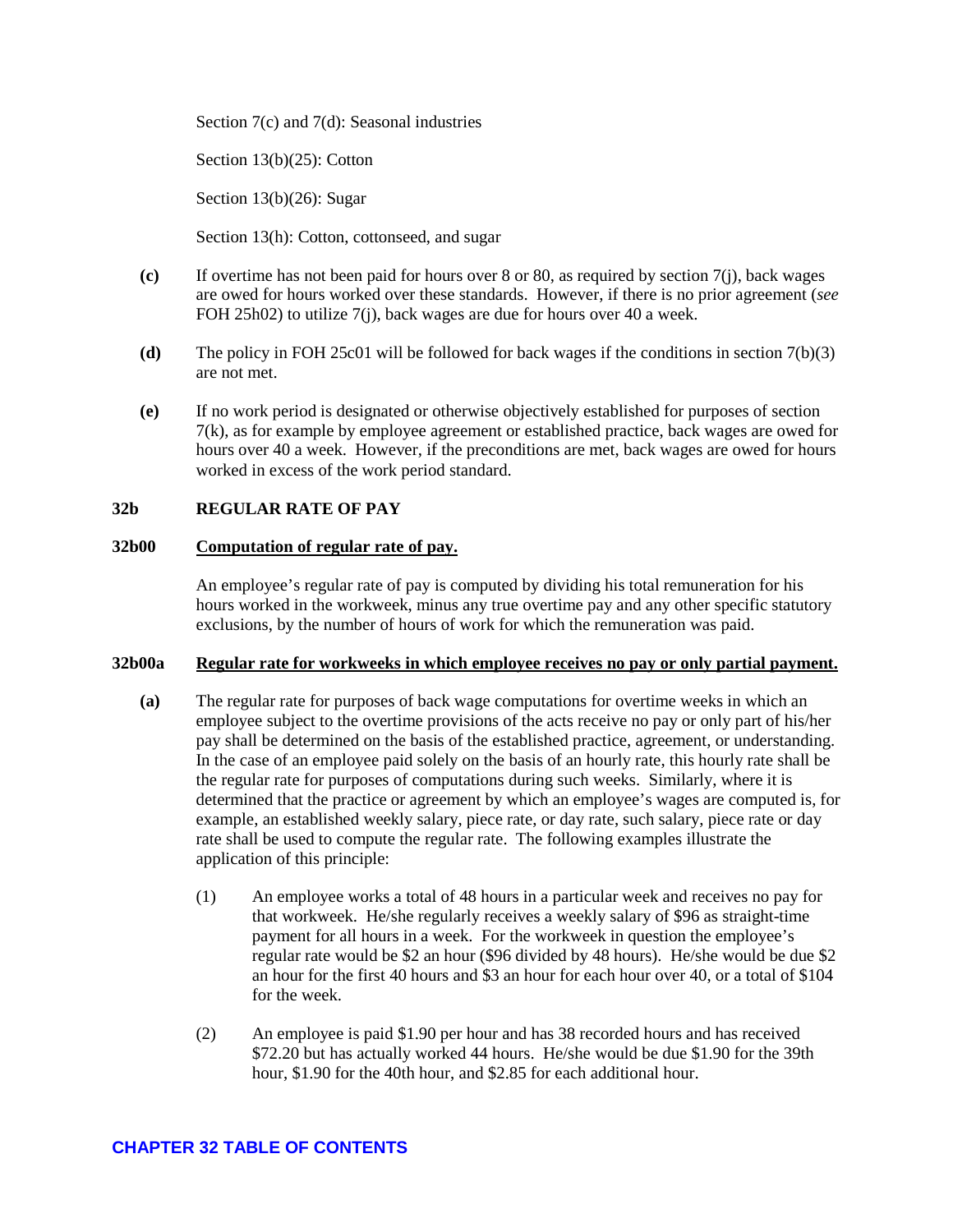**(b)** If the regular rate cannot be determined as in FOH 32b00a(a) above, or if the regular rate so determined is less than the legal minimum, the regular rate for overtime purposes shall be the legal minimum (*see* FOH 32j01 and 02).

### <span id="page-5-0"></span>**32b01 Hourly rate employees.**

Where an employee is employed solely on the basis of a single hourly rate that rate is his/her regular rate. If, in addition to his/her earnings at the hourly rate of pay, other payments are made, such as a production bonus, the amount of the bonus must be added to his/her total straight-time earnings. The new regular rate is then determined by dividing the total straighttime earnings by the number of hours worked.

### <span id="page-5-1"></span>**32b01a Hourly rate employees paid semi-monthly or monthly.**

It is permissible under the FLSA overtime requirements for hourly rate employees to receive semi-monthly or monthly payments which include overtime premium if the *requirements as described in FOH 32j11 are met*.

### <span id="page-5-2"></span>**32b02 Pieceworkers.**

When an employee is employed on a piece rate basis, his/her regular hourly rate of pay is computed by adding together his/her total weekly earnings from piece rates and all other sources (such as production bonuses) and any sums paid for waiting time or other hours worked (except statutory exclusions). This sum is then divided by the number of hours worked in the week to yield the pieceworker's regular rate for that week. In some cases, the pieceworker is hired on a piece rate basis with a minimum hourly guarantee. Where the total piece rate earnings for the week fall short of the amount that would be earned for the total hours at the guaranteed rate, the employee is paid the difference. In those weeks in which the make-up payment is made, the employee is in fact paid at an hourly rate and the minimum hourly guaranty which he/she was paid is his/her regular rate for that week.

#### <span id="page-5-3"></span>**32b03 Day rates and job rates.**

If the employee is paid a flat sum for a day's work or for doing a particular job without regard to the number of hours worked in the day or at the job, and if he/she receives no other form of compensation for his/her services, his/her regular rate is determined by totaling all the sums received in the workweek at the day or job rates and dividing by the total hours actually worked.

### <span id="page-5-4"></span>**32b04 Salaried employees.**

#### <span id="page-5-5"></span>**32b04a General rule.**

**(a)** If an employee is employed solely on a weekly salary basis his/her regular hourly rate of pay, on which premium pay for overtime must be calculated, is computed by dividing the straighttime salary by the number of hours for which the salary is intended to compensate. Where there was a written or oral agreement between the employer and the employee as to the number of hours which the salary was to compensate and it is determined that in actual practice the terms of the agreement have been modified, the practices of the parties will control. Where the salary covers a period longer than a workweek (*e.g.*, a month), it must be reduced to its workweek equivalent. A monthly salary is converted to its equivalent weekly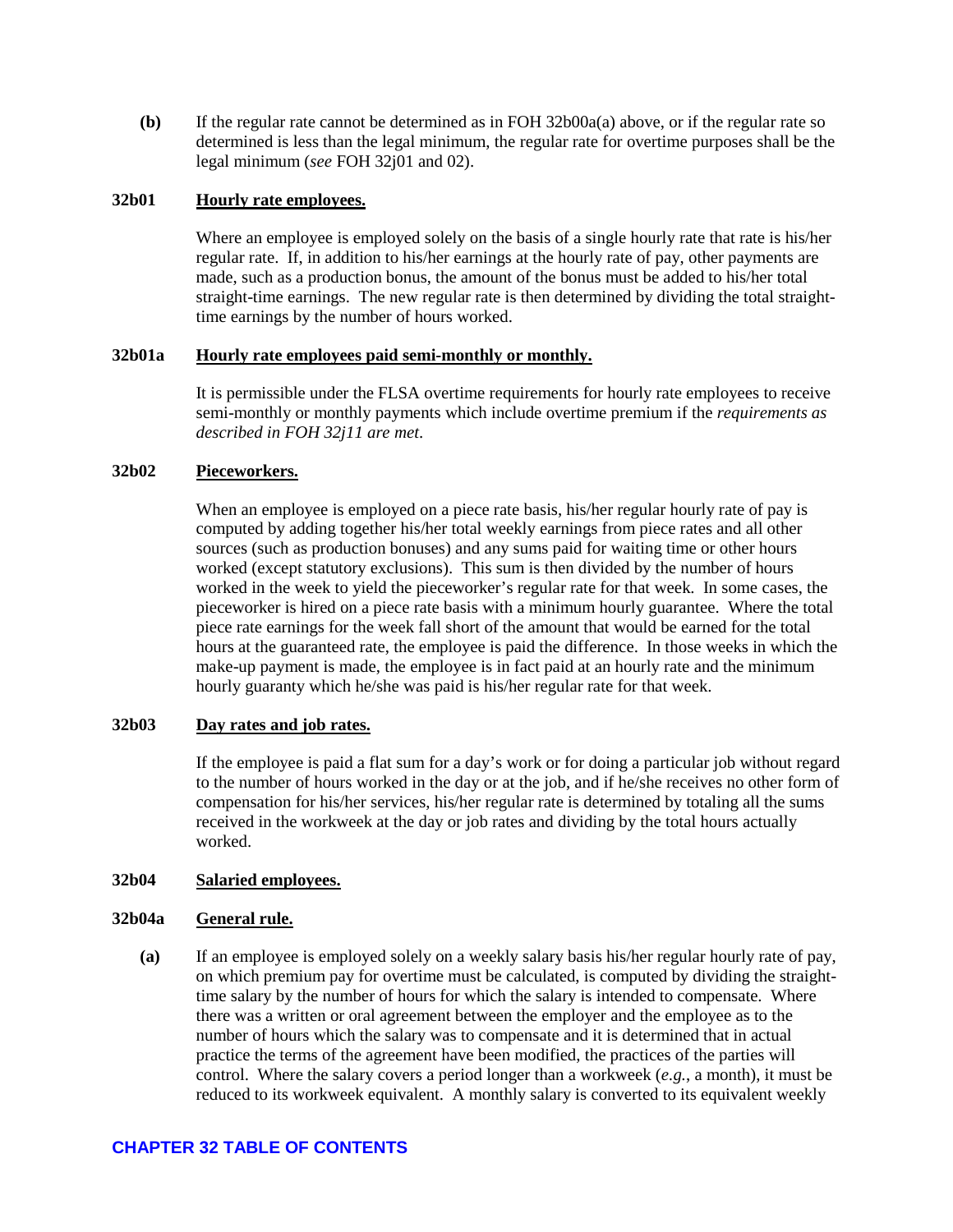wage by multiplying by 12 (months) and dividing by 52 (weeks) or by multiplying by the coefficient 0.2308. A semi-monthly salary is translated into its equivalent weekly wage by multiplying by 24 and dividing by 52 or by multiplying by the coefficient 0.4615.

**(b)** For purposes of section 7(j) of the amended FLSA, a monthly salary is converted into its biweekly equivalent by multiplying by 12 (months) and dividing by 26 (bi-weekly periods) or by multiplying by the coefficient 0.4615. A semi-monthly salary is translated into its equivalent bi-weekly wage by multiplying by 24 and dividing by 26 or by multiplying by the coefficient 0.9230.

### <span id="page-6-0"></span>**32b04b Irregular hours worked.**

- **(a)** If an employee is given a stipulated salary with the understanding that it constitutes straighttime pay for all hours he/she works, and if his/her hours of work fluctuate from week to week, his/her regular rate of pay ordinarily will vary from week to week in accordance with the number of hours worked each week. The regular rate, of course, cannot be less than the applicable minimum wage. Since straight-time compensation has already been paid, such an employee must receive additional overtime compensation for each overtime hour in a particular workweek computed at not less than one-half the regular rate obtained by dividing the weekly salary by the number of hours worked in that workweek. If the employer, to avoid weekly computations, chooses to pay extra half-time based on the salary divided by 40 hours, such a method is permissible.
- **(b)** The above rule will apply where an employee works a varying number of hours, and normally receives his/her full salary regardless of how few the scheduled hours may be in a particular week, even though *occasional* disciplinary deductions for willful absence or tardiness are made. Disciplinary deductions of course, may not cut into the minimum wage or overtime pay required by the FLSA.
- **(c)** Similarly, an employee employed on a fixed salary basis for irregular hours of work may be paid a pro rata share of his/her salary in the initial or terminal week of his/her employment, when he/she is not in payroll status for the entire week.

### <span id="page-6-1"></span>**32b05 Employees employed at two rates.**

Where an employee in a single workweek works at two or more different types of work for which different hourly rates at not less than the legal minimum have been established, his/her regular rate for that week is the weighted average of the rates; that is his/her total earnings (except statutory exclusions) at the different rates are divided by the total number of hours he/she worked in the workweek.

#### <span id="page-6-2"></span>**32b06 Payments other than cash.**

Where employees are paid goods or facilities which are regarded as part of their wages, the reasonable cost to the employer of the goods or the facilities must be included in the regular rate.

#### <span id="page-6-3"></span>**32b07 Push money and other wage payments made by suppliers.**

Certain retail establishment sales employees (*e.g.*, those who sell cosmetics and related items) may receive, in addition to the wages paid by their employer, payments from manufacturers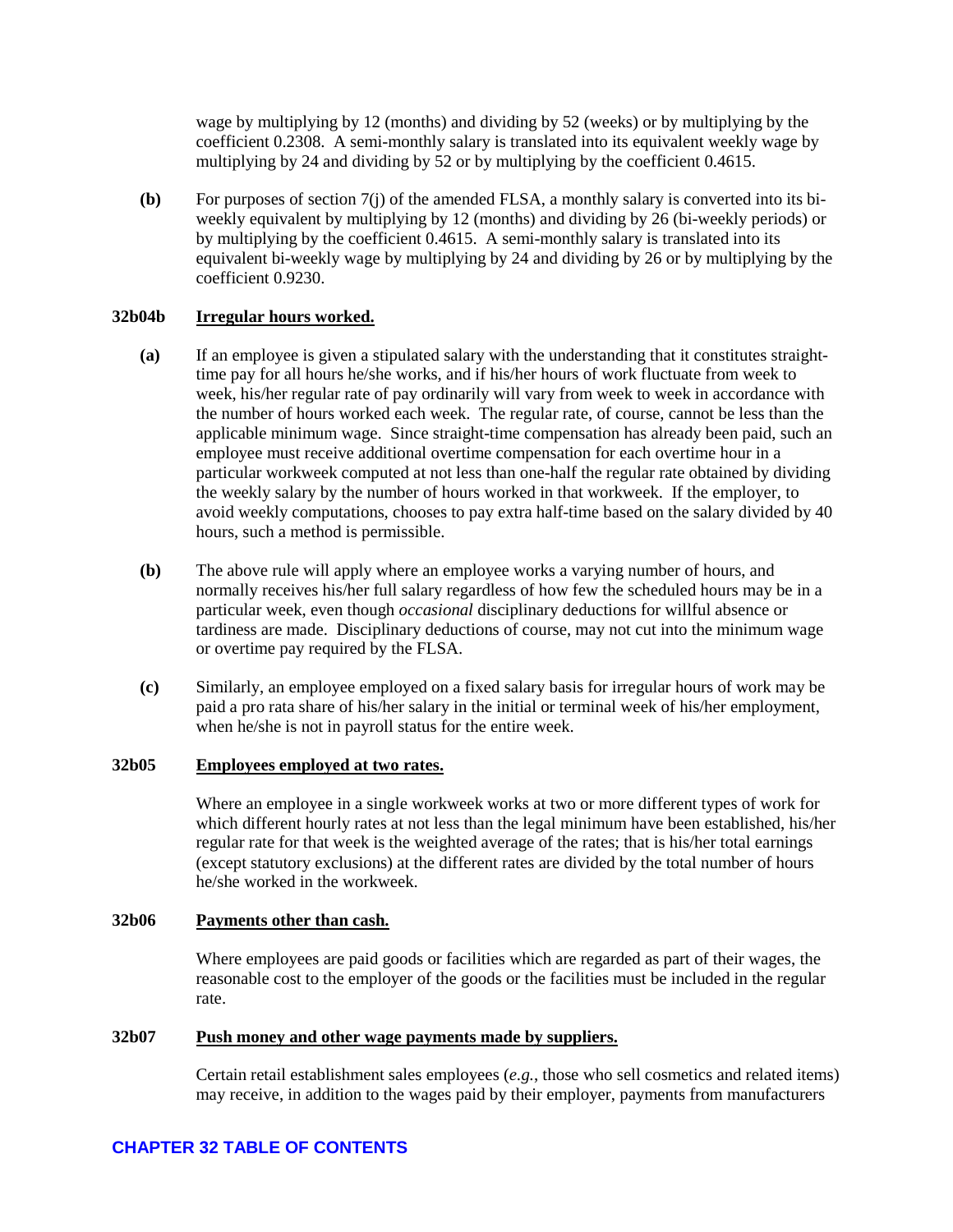or distributors for selling certain items or brands. Such payments may be made directly to the sales employees or to the employer for distribution to the employees. All such payments to employees for their work are wages and must be recorded by the employer and included in the regular rate of pay of the employees involved.

### <span id="page-7-0"></span>**32b08 Annual salary earned in shorter period: regular rate.**

Certain employment such as that in schools does not normally constitute 12 months of work each year. For the convenience of the employee, the annual salary earned during the duty months is often paid in equal monthly installments throughout the entire year. For purposes of finding the regular rate of pay for overtime purpose in such cases, the annual salary is considered in relation to the duty month rather than in relation to the entire year. Thus, for example, a school bus driver may receive an annual salary of \$3,000 for 10 months duty but be paid equal monthly installments of \$250 each. In such a case, he/she is considered as being paid at the salary rate of \$300 per month or \$69.23 per week. The regular rate for overtime purposes is found in the usual manner based on this weekly salary. *See* FOH 22b11 and FOH 30b18.

### <span id="page-7-1"></span>**32c BONUSES**

## <span id="page-7-2"></span>**32c00 Bonuses as a part of the regular rate.**

- **(a)** FLSA section 7(e) requires the inclusion in the regular rate of all remuneration for employment except seven specified types of payments including certain bonuses. For a discussion of remuneration, other than bonuses, excludable from the regular rate, *see* FOH 32d. Bonuses that do not qualify for exclusion from the regular rate must be totaled with other earnings to determine the rate on which overtime pay must be based. *See* 29 CFR 778.208.
- **(b)** Examples of bonuses which would normally be included in the regular rate are:
	- (1) production bonuses,
	- (2) bonuses that are paid for performing work in less than an established standard time,
	- (3) bonuses that are paid when certain types of merchandise are sold through an employee's effort,
	- (4) cost-of-living bonuses,
	- (5) attendance bonuses, and
	- (6) bonuses paid as an incentive to attract employees to an isolated or otherwise undesirable job site.

### <span id="page-7-3"></span>**32c01 Discretionary bonuses.**

**(a)** Sums paid in recognition of service performed during a given period need not be included in the regular rate of pay if: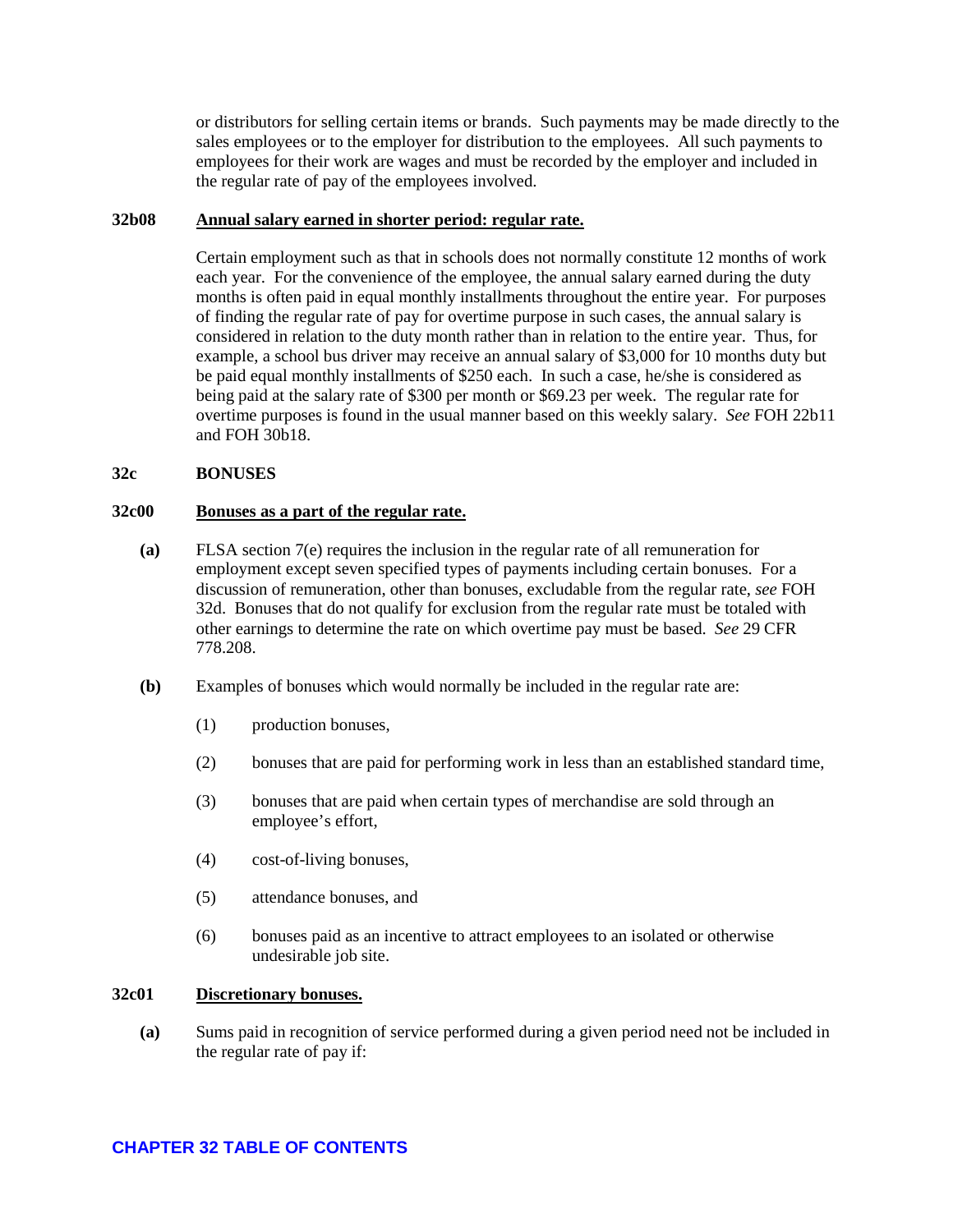- (1) both the fact that payment is to be made and the amount of the payment are determined at the sole discretion of the employer at or near the end of the period (regularity and/or repetitive payment of a bonus is not in itself sufficient to destroy the discretionary character of a bonus); and
- (2) the payments are not made pursuant to any prior contract, agreement, or promise causing the employee to expect such payments regularly.
- **(b)** Where a substantial group of employees receive uniform treatment in the actual payment of a bonus, the statements of a scattered few will not be conclusive in determining whether there is, or is not, a prior contract, agreement, or promise causing the employee to expect such payments regularly. Statements must be taken from that number of employees which will ensure a preponderance of evidence on which a proper decision can be made. Statements such as "I was told about the quarterly bonus," "[w]hen I was first employed I was told of this bonus," "I believe that Mr.---------- told me about this bonus when I was hired," or "[w]hen I was first employed it was mentioned as a part of the pay I was to receive" are not in themselves conclusive statements. Employee information should tell who made the promise, under what circumstances, and whether any reassurances were received at some later time.

### <span id="page-8-0"></span>**32c02 Profit-sharing plans or trusts.**

Payments made to employees pursuant to a bona fide profit-sharing plan or trust which meets the requirements of 29 CFR 549 need not be included in the regular rate of pay.

#### <span id="page-8-1"></span>**32c03 How a bonus is to be included in the regular rate.**

- **(a)** If a bonus covers only one weekly pay period, the amount of the bonus is merely added to the other earnings of the employee (except statutory exclusions) and the total divided by the total hours worked by the employee.
- **(b)** Where the calculation of a bonus is deferred over a period of time longer than 1 workweek, the employer may disregard the bonus in computing the regular hourly rate until the amount of the bonus can be ascertained. At the time the amount of the bonus is ascertained, it must be apportioned back over the workweeks of the period during which it may be said to have been earned, so that the employee will receive an additional amount of compensation for each week in which he/she worked overtime during the period. This additional amount will be based on one-half the hourly rate of pay allocable to the bonus for that week multiplied by the number of overtime hours worked during the week.
- **(c)** If it is impractical to allocate the bonus among the workweeks of the period in proportion to the amount of the bonus actually earned each week, some other reasonable and equitable method of allocation should be adopted. For example, it may be assumed that the employee earned an equal amount of bonus each hour worked in the bonus period. The hourly increase is then determined by dividing the total bonus by the number of hours worked by the employee during the period for which it is paid.

#### <span id="page-8-2"></span>**32c04 Distribution of bonuses as a percentage of total earnings or by the boosted hour method.**

**(a)** Whether a bonus may be distributed as a percentage of total earnings of each participating employee, or by the boosted hour method, to achieve compliance with the overtime provisions of the FLSA or PCA, depends on whether the additional money to be paid is a true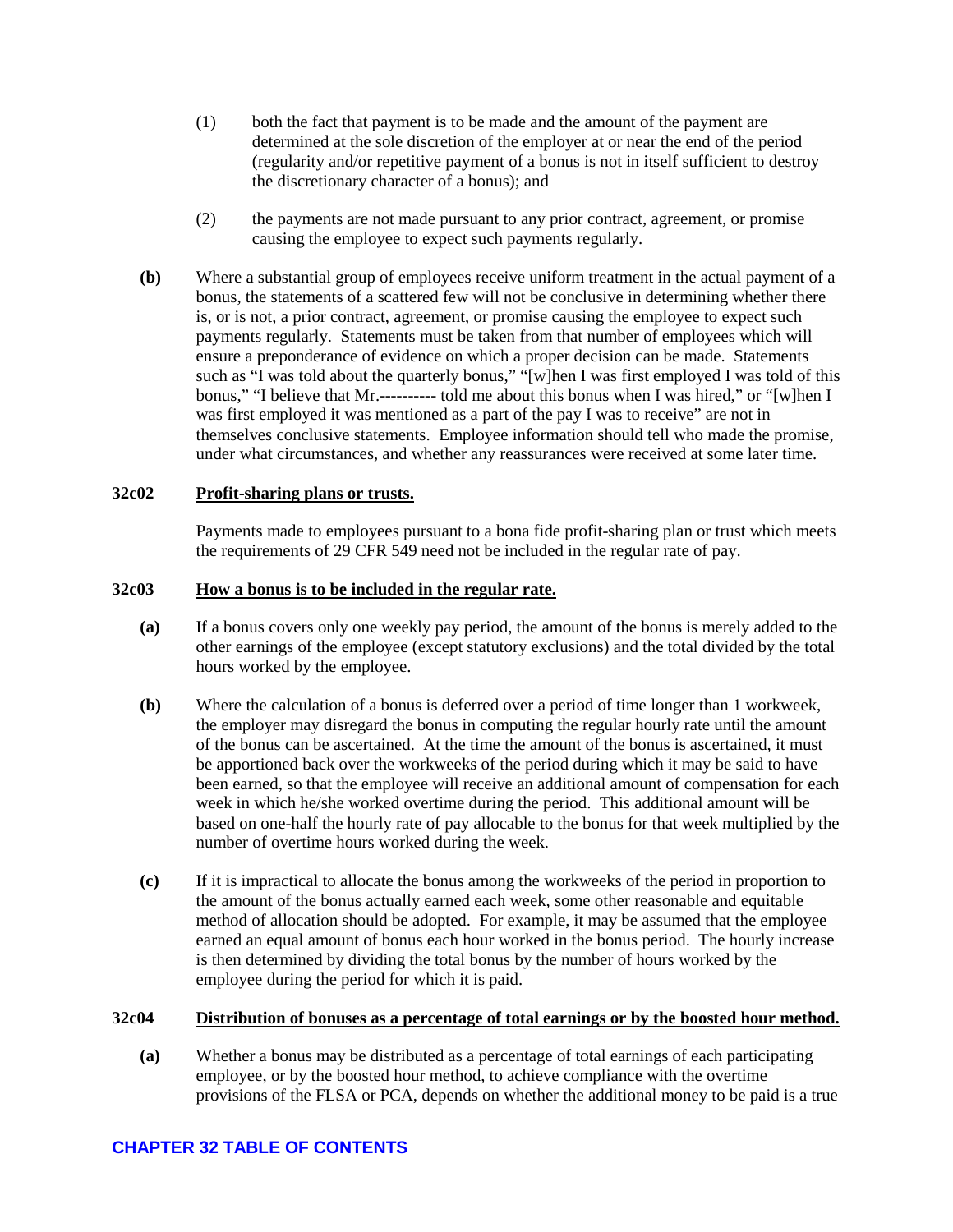bonus or whether it is a device to evade the payment of overtime. If the so-called regular rate of the employee is so low as to be obviously fictitious, the bonus in all probability will be a part of the regular straight-time earnings upon which overtime compensation must be computed. On the other hand, if the additional money to be paid is a true bonus, it may be distributed in proportion to the total earnings (exclusive of the bonus) of each participating employee properly computed to include time and one-half for the overtime hours or in proportion to the boosted hours worked during the bonus period.

- **(b)** Extra payments not directly related to hours worked**,** production, or efficiency, such as profitsharing type bonuses and year-end or Christmas bonuses which fail to meet the tests for exclusion from the regular rate of pay under FLSA section 7 will generally be found to be true bonuses. Production bonuses and labor saving bonuses present a more difficult problem. For investigation purposes, if the Wage and Hour Investigator (WHI) finds that such additional payments periodically made are not merely devices for the postponement of the full payment to the employees of their ordinary wage or salary or devices for the perpetuation of an obsolete pay structure, he/she will be justified in concluding that the payments are true bonuses. In this event, such payments could be made as a percentage of total earnings or by the boosted hour method. Evidence that the payment is not being used for evasive purposes may be found in the fact that the wages otherwise paid to the employees are fair and not out of line with wages which might ordinarily be expected to be paid for the occupation in the locality. The determination should be based on the actual or potential operation of the bonus plan during a reasonably extended series for pay periods.
- **(c)** Many employers distribute bonuses on the basis of total straight-time hours or earnings. If an investigation discloses that a bonus has been distributed in this manner and overtime has been worked, the investigation will be handled as follows:
	- (1) If the bonus is of the type not directly related to hours worked, production or efficiency but which for some reason fails to qualify for exclusion from the regular rate under section 7(e), no request for back wages shall be made. In such cases the employer shall be informed of possible section 16(b) liability and of the steps necessary to effect compliance. The number of employees and the estimated amount of back wages shall not be shown on form WH-51. The narrative shall contain a concise statement of the facts. Where an employee involved in such bonus payments is due back wages arising from other causes, the payment of such of other back wages will be requested and supervised.
	- (2) If the bonus is a production bonus, a cost of living bonus or any other bonus directly related to hours worked, production or efficiency, overtime violations will be recorded and the employer will be requested to pay the back wages.
	- (3) In the case of either (1) or (2) above, it must be kept in mind that the payments may be excludable under the provisions of FLSA section  $7(g)(3)$  and 29 CFR 548.

### <span id="page-9-0"></span>**32c05 Methods of distributing bonuses.**

### <span id="page-9-1"></span>**32c05a Bonuses on total earnings.**

A total bonus may be distributed to each individual member sharing therein on a percentage basis by dividing the total payroll (both straight-time and overtime at time and one-half) of the participating employees into the total bonus. If each participating employee is then paid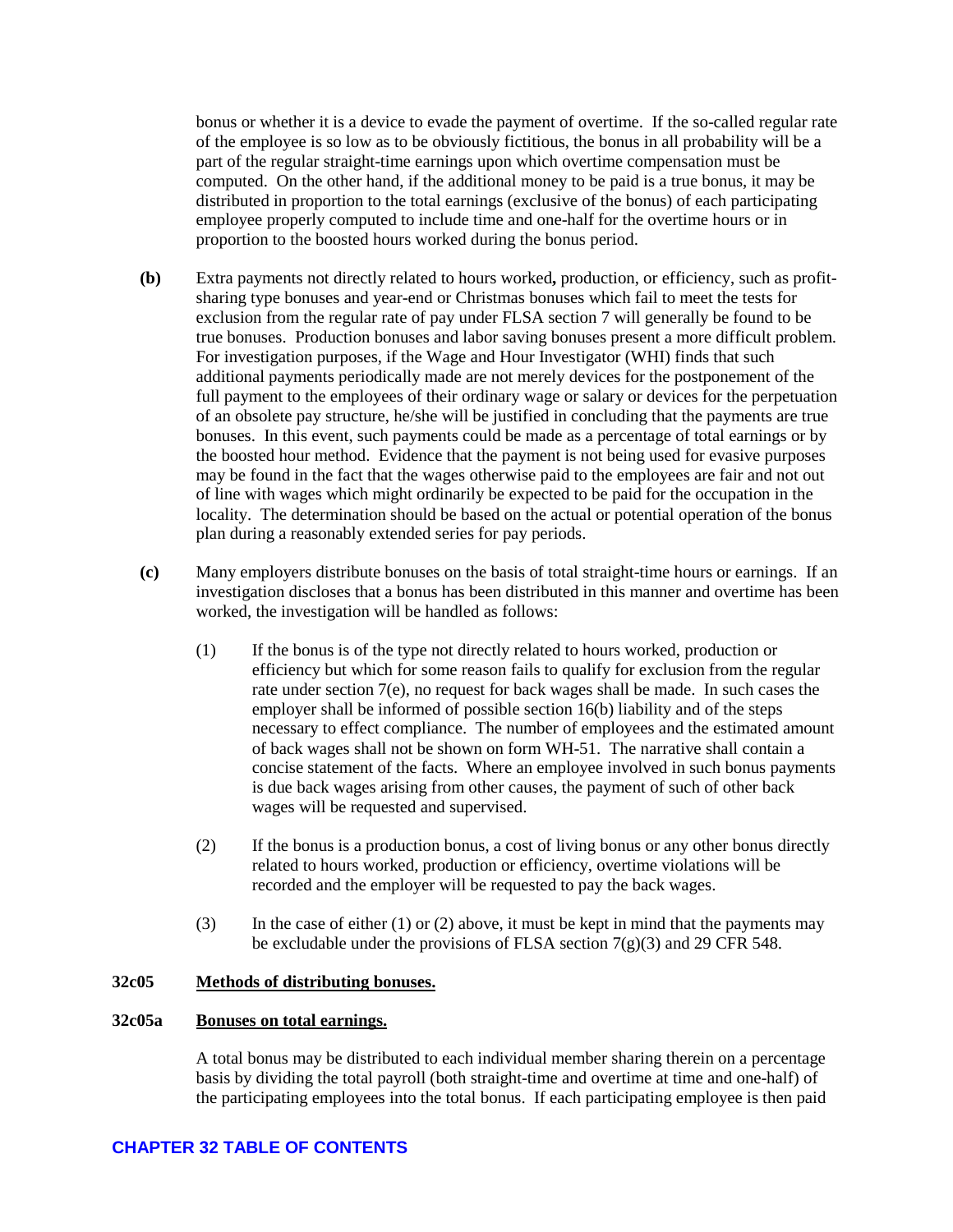as his/her share this percentage of his/her total earnings for the bonus period, the bonus mathematically will include both straight-time and overtime and payment will be in compliance with the FLSA and PCA.

### <span id="page-10-0"></span>**32c05b Bonuses on hours.**

A total bonus may be distributed on the basis of boosted hours instead of gross earnings. Thus, the total bonus to be paid to the group may be divided by the total number of boosted hours of all participating employees. Each employee will then be entitled to his/her proportionate share calculated on his/her total boosted hours worked during the bonus period as follows:

Total bonus<br>Total boosted hours of all employees = Amount of bonus allocable for each hour of work

(Amount of bonus allocable for each hour of work)  $\times$  (number of boosted hours of employee) = employee's share of bonus

## <span id="page-10-1"></span>**32c05c Distribution according to length of service and similar factors.**

- **(a)** Distribution of a total bonus may also take into account such factors as length of service, attendance lateness, production, efficiency, place of employment, job classifications, and the like. For example, the gross earnings of each participating employee may be weighted by multiplying them by a length of service factor such as 1.0 for 1 year, 1.1 for 2 years, 1.2 for 3 years, and so on. A total bonus can then be distributed on a percentage basis to each individual member sharing in the bonus by dividing the total weighted payroll of the participating employees into the total bonus. If each participating employee is then paid as his/her share this percentage of his/her total weighted earnings for the bonus period, the bonus mathematically will include both straight-time and overtime and the payment will be in compliance with the FLSA and PCA. Such a bonus distribution may be based on more than one such factor by multiplying the gross earning of each employee by the additional factors and then determining each employee's share as above.
- **(b)** The weighting of employees' gross earnings to take into account length of service and similar factors is not invalid provided it is not designed to circumvent the overtime requirements of the FLSA or PCA. It would, for example, be improper to apply a factor that decreases in inverse proportion to the overtime worked by various groups of employees. A group to which a particular factor is to be applied may happen to include only one employee and still be valid. However, it should be clear that the dollar amount of the employee's share of the total bonus has not been determined before establishment of the value of the length of service or other factor that is applied to his gross earnings. If the gross earnings of each of the participating employees are weighted by a factor of different value, there would be some evidence that the values of the factors had not been predetermined. In any instance where there is a question, the WHI shall discuss his/her findings with his district director (DD).

## <span id="page-10-2"></span>**32d OTHER REMUNERATION WHICH MAY BE EXCLUDABLE FROM COMPUTATION OF REGULAR RATE**

#### <span id="page-10-3"></span>**32d00 Sums paid as gifts.**

Sums paid as gifts and payments in the nature of gifts are not a part of the regular rate of pay, nor may they be credited toward overtime compensation which may be due an employee. To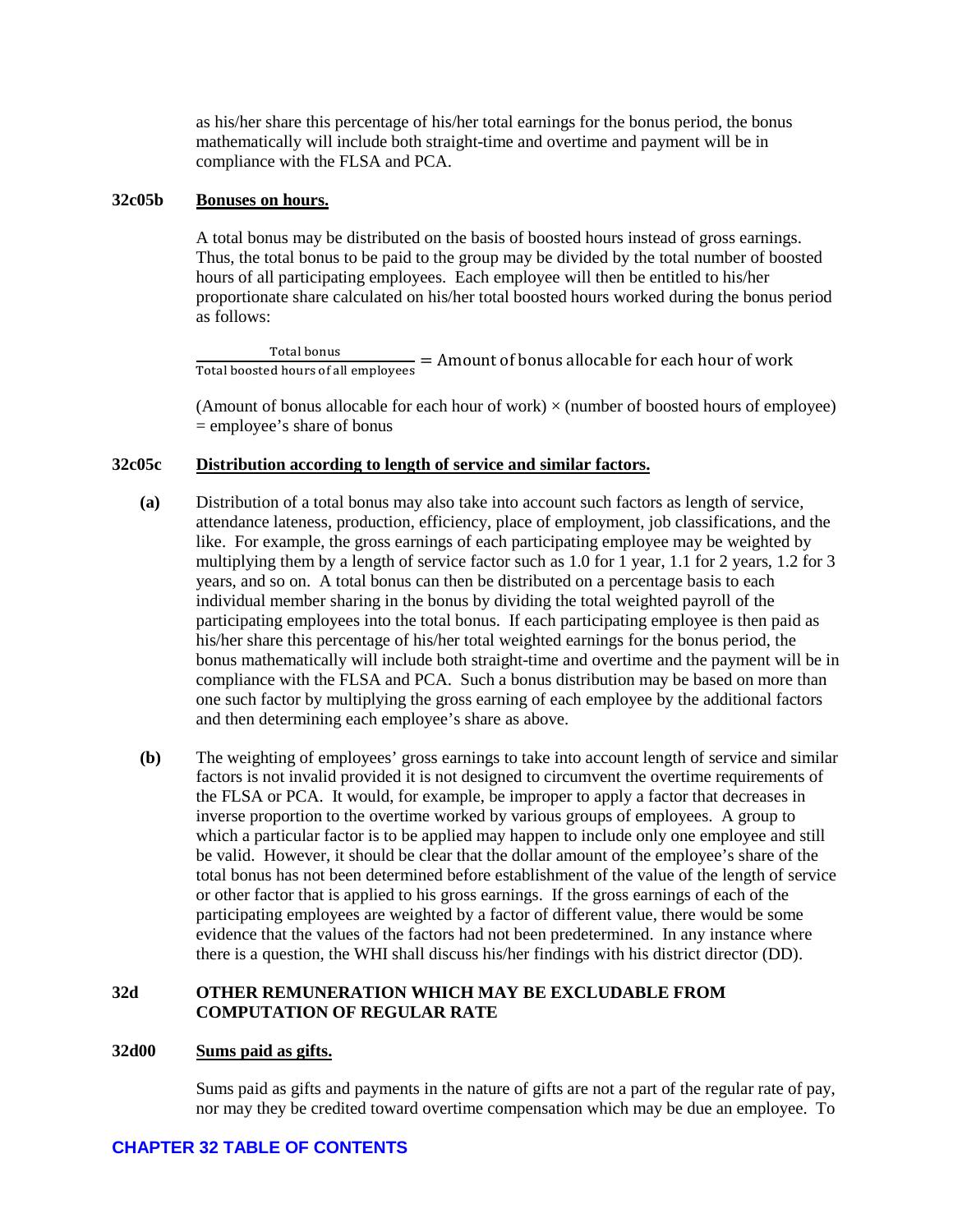qualify for exclusion from the regular rate, the sum paid must actually be paid as a gift or in the nature of a gift. If the amount of the payment is measured by hours worked, production, or efficiency, the payment is geared to wages and hours during the bonus period and so is not in the nature of a gift. If the payment is made pursuant to a contract so that the employee has a legal right to bring suit to enforce it, or if the employees reasonably assume or consider the payment to be a part of the wages for which they work, it is not a gift or in the nature of a gift. If the sum is paid at Christmas or on other special occasions and it is a bona fide gift or in the nature of a gift, it may be excluded from the regular rate even though paid with regularity and to different employees or groups in amounts which vary with the amounts of the salaries or regular hourly rates of the employees or according to their length of service.

### <span id="page-11-0"></span>**32d01 Payments for suggestions.**

- **(a)** There is no hard and fast rule on payments for suggestions for the term *suggestion plan* has been used to describe a variety of plans. Generally, though, prizes paid pursuant to a bona fide suggestion plan may be excluded from the regular rate at least in situations where:
	- (1) the amount of the prize has no relation to the earnings of the employee at his/her job, but is instead geared to the value to the employer of the suggestion submitted;
	- (2) the prize represents a bona fide award for a suggestion that is the result of additional effort or ingenuity unrelated to and outside the scope of the usual and customary duties of any employee of the class eligible to participate and the prize is not used as a substitute for wages;
	- (3) no employee is required or specifically urged to participate in the suggestion plan or led to believe that he/she will not merit promotion or advancement (or retention of his/her existing job) unless he/she submits suggestions;
	- (4) the invitation to employees to submit suggestions is general in nature and no specific assignment is outlined to the employees, either as individuals or as a group, to work on or develop;
	- (5) there is no time limit during which suggestions must be submitted; and
	- (6) the employer has, prior to the submission of the suggestion by an employee, no notice or knowledge that an employee is preparing a suggestion, and there are no circumstances indicating that the employer approved the task and the schedule of work undertaken by the employee.

### <span id="page-11-1"></span>**32d02 New business contest awards.**

- **(a)** Employees are not required to be credited with hours worked for time spent participating in a new business contest, and prizes and awards received for such participation are not required to be included in the employees' regular rates of pay, provided the contest is conducted under conditions which are substantially in accord with those set forth below. Any major deviation therefrom might of course require a different conclusion. *See* 29 CFR 778.330 -.333.
	- (1) The contests are designed to obtain new business and are of limited duration, frequently three months or less.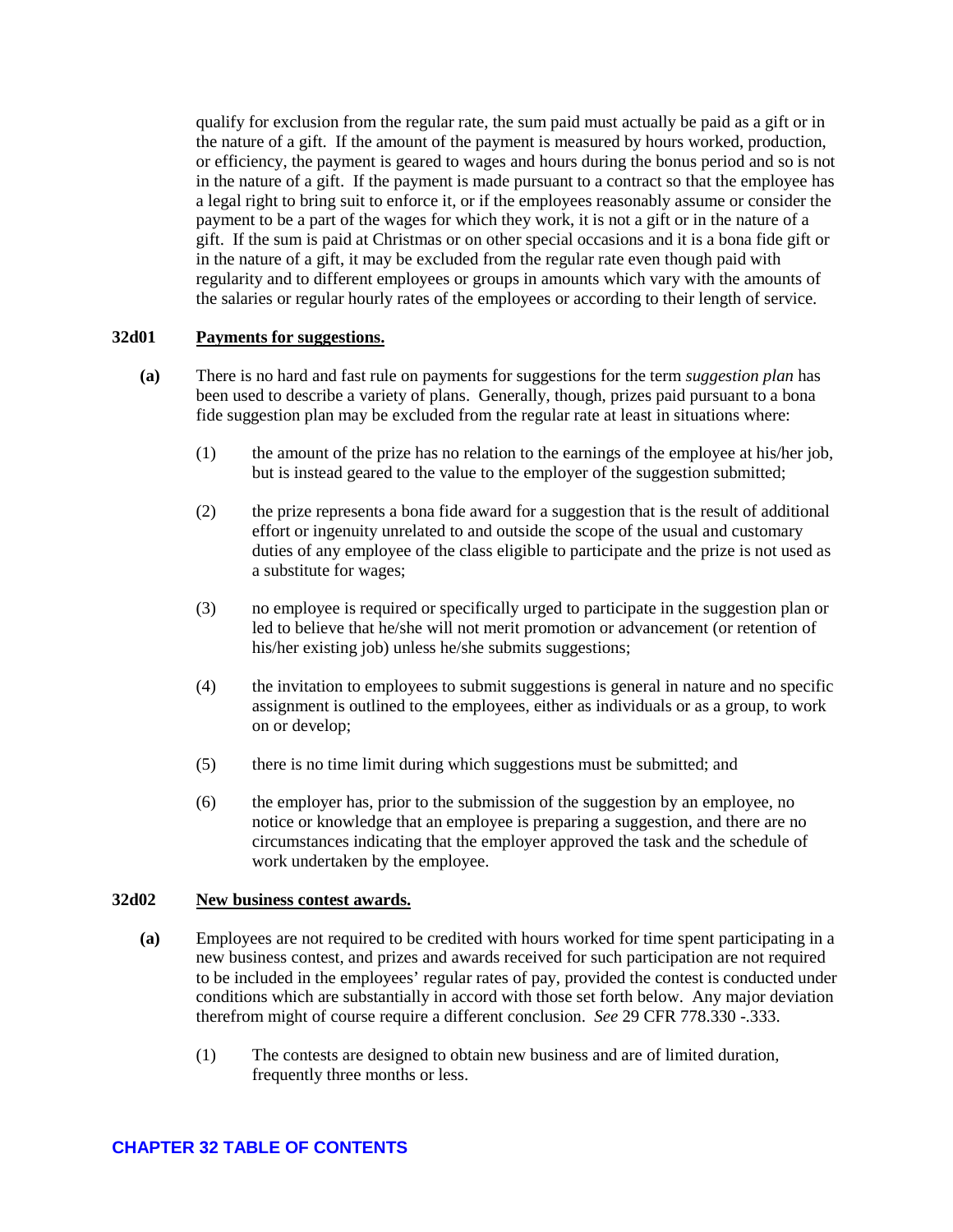- (2) Participation is strictly voluntary.
- (3) The activities of the employee in connection with the contest do not involve significant amounts of time.
- (4) Employees are regularly compensated for any time spent on the contest during regular working time.
- (5) After hours solicitation is usually done among friends, relatives, neighbors and acquaintances as a part of the employee's social activity.
- (6) Door-to-door solicitation is prohibited.
- (7) Awards for participation are provided under the contest rules and may be in the nature of points to be accumulated toward merchandise prices or cash payments.

### <span id="page-12-0"></span>**32d03 Payments for absences, holidays, or leave.**

#### <span id="page-12-1"></span>**32d03a Payment for occasional absences.**

Payments made by an employer to an employee for occasional periods when no work is performed due to vacation, holiday, illness, weather conditions, failure of the employer to provide sufficient work because of machinery breakdown, shortage of material, and the like, may be excluded from the regular rate of pay of the employee. Likewise payment for infrequent, occasional, or sporadic excused absences of a non-routine character (*e.g.*, for jury duty, attending court, attending funerals, physical check-ups, and for engaging in purely personal pursuits like going fishing or to the beauty parlor) will not invalidate an otherwise valid pay plan, unless these absences show a pattern of such consistency as to result in a change in rate or appear to be in furtherance of, or adaptable to, a scheme to avoid payment of overtime at the proper rate.

### <span id="page-12-2"></span>**32d03b Holiday defined.**

The term *holiday* refers to those days customarily observed in the community in celebration of some historical or religious occasion. It does not refer to days of rest given to employees in lieu of, or as an addition to, compensation for working other days.

### <span id="page-12-3"></span>**32d03c Permissive counting of excused absence in computing overtime.**

Where it is the custom or practice to pay employees for hours during which no work is performed due to vacation, holiday, illness, failure of employer to provide sufficient work, or other similar cause, as these terms are explained in 29 CFR 778.218, it is permissible (but not required) for the employer to count these hours as hours worked in determining whether overtime is due under the employment agreement.

### <span id="page-12-4"></span>**32d03d Payment of overtime by an additional period of vacation with pay.**

Payment of statutory overtime compensation by an additional period of vacation with pay in an amount equal to the total accrued overtime will not satisfy the requirement of the FLSA that the full amount of straight-time and extra half-time due for all hours worked in excess of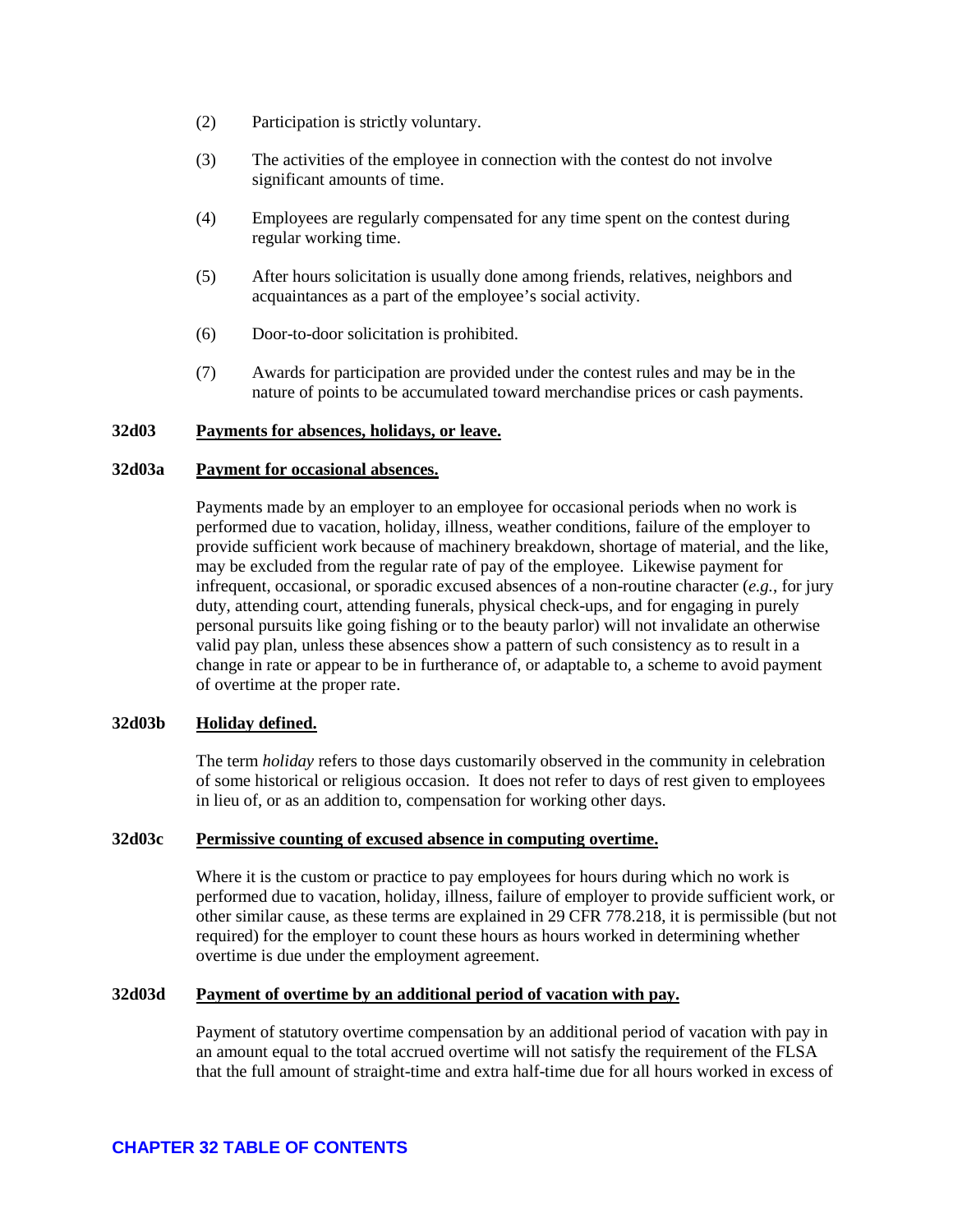40 in each workweek be paid promptly at the end of the regular pay period either in cash or in "facilities" as defined in FLSA section 3(m) and 29 CFR 532.

### <span id="page-13-0"></span>**32d03e Payment for foregoing a vacation or sick leave.**

- **(a)** Where a sum is paid to an employee for foregoing a vacation which is in addition to the employee's normal compensation for working it is not in fact compensation for hours worked, and hence need not be counted in determining the regular rate of pay. This rule is limited to situations where there is a bona fide agreement or understanding that the employee shall receive a vacation with pay, and the sum paid for foregoing the vacation is the approximate equivalent of the employee's normal earnings for a similar period of working time.
- **(b)** This same rule applies to payments for unused sick leave where there is a bona fide agreement that the employees will receive a specific amount of sick leave with pay, and the sum paid for unused sick leave is the approximate equivalent of the employee's normal earnings for a similar period of working time.

### <span id="page-13-1"></span>**32d03f Compensation for day before or after a holiday.**

### **(a) Prepayment effect of advance compensation**

Where compensation for a day off before or after a holiday is advanced by the employer with the understanding that the compensation is a bona fide advance to be earned in the succeeding week, it would be proper for the employer to offset this amount against the straight-time and overtime compensation caused by the make-up hours.

### <span id="page-13-2"></span>**32d03g Annual leave plan.**

Payment for absences charged against leave under a bona fide plan granting the employee a specified amount of annual, vacation, or sick leave with pay need not be included in the regular rate of pay, if the sum paid is the approximate equivalent of the employee's normal earnings for a similar period of working time. Payments for such absences may be excluded regardless of when or how the leave is taken.

#### <span id="page-13-3"></span>**32d03h Fringe benefits paid in cash.**

In some cases employers pay their employees a proportionate part of certain fringe benefits, such as vacation pay, sick leave, and holiday pay in cash on each pay day. This practice may be found in certain industries such as the construction industry where the employee usually is employed by more than one employer during the year. Such payments may be made, for example, as a certain number of cents per hour or as a percentage of the hourly rate. Such payments may be excluded from the regular rate under section  $7(e)(2)$  provided (1) they represent bona fide fringe benefits, (2) they are the cash equivalent of such benefits, and (3) there is a clear understanding between the employer and employees that the payments are in lieu of such fringe benefits. There should also be a designation on the payroll records that such payments are in lieu of the specific fringe benefits. However, the absence of such a designation per se will not cause such otherwise bona fide fringe payments to be considered part of the regular rate provided in fact that the tests set forth above are met.

### <span id="page-13-4"></span>**32d04 Report and call back pay.**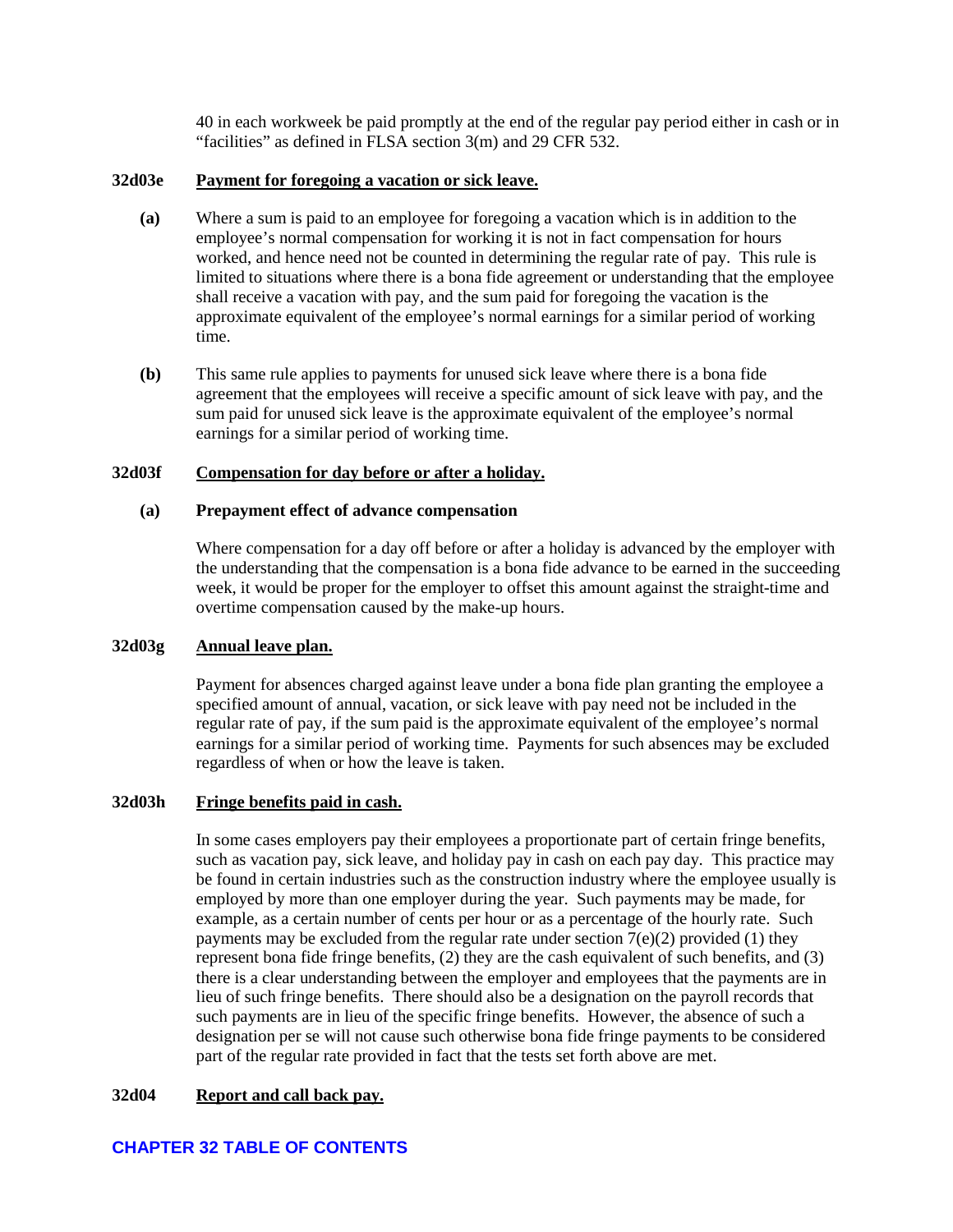### <span id="page-14-0"></span>**32d04a General rule.**

Where an employee is guaranteed pay for a minimum number of hours, if, on infrequent or sporadic occasions, he/she reports for work at his/her scheduled time and is not given work for the specified number of hours, or if he/she is called back to work outside of his/her regular schedule, the amount paid over and above what the employee would have received, if paid at his/her customary rate only for hours actually worked, need not be included in computing his/her regular rate of pay. That part of the pay for hours actually worked which may be credited as overtime compensation, in accordance with FLSA section 7(e)(5), (6), or (7), may be applied to the statutory overtime pay due.

### <span id="page-14-1"></span>**32d04b Report and call back rule not restricted to arrangements which are so designated.**

The report and call back pay rule is not restricted to situations which are so designated by the employment agreement. It may be applied to any situation where the employee performs work outside his/her regular working hours, is guaranteed pay for a minimum number of hours, and does not work the number of hours covered by the guarantee. Thus, for example, this rule is applicable to some wire changing payments in the paper industry.

### <span id="page-14-2"></span>**32d04c Straight-time pay provisions in a call back agreement.**

Many call back pay agreements provide that where an employee is called back to work during overtime hours he shall receive time and one-half or some greater multiple of his regular rate for the hours actually worked or a minimum of X hours straight-time pay, whichever amount of money is greater. Since in such situations provision is made for the payment of not less than the legal overtime rate, that portion of the payment which is equal to the overtime compensation due for the overtime hours actually worked may be credited as a true overtime premium in computing overtime compensation under the FLSA or PCA despite the fact that under the employment agreement the employee receives straight-time pay**.** 

### <span id="page-14-3"></span>**32d04d Rest period payments may be treated as call back payments.**

Premium payments made solely because the employee has been called back to work before the expiration of a so-called rest period between shifts or tours of duty may be treated as call back payments and so excluded from the regular rate of pay. However, since these payments are not for overtime, but are made solely because of the interruption of a rest period, they may not be offset against statutory overtime.

#### <span id="page-14-4"></span>**32d05 Reimbursement of employee expenses.**

### <span id="page-14-5"></span>**32d05a General rule.**

- **(a)** Payments reasonably approximating traveling or other expenses incurred by an employee in furtherance of his/her employer's interests, and properly reimbursable by the employer, may be excluded from the regular rate of pay. However, if the amount paid is disproportionately large, the excess amount shall be included in the regular rate of pay for overtime purposes. *See* 29 CFR 778.217.
- **(b)** Situations may be encountered where the employer makes per diem or other subsistence payments, or pays an allowance to offset the additional expenses incurred by an employee because he/she is required to work at a distant or isolated location and must live away from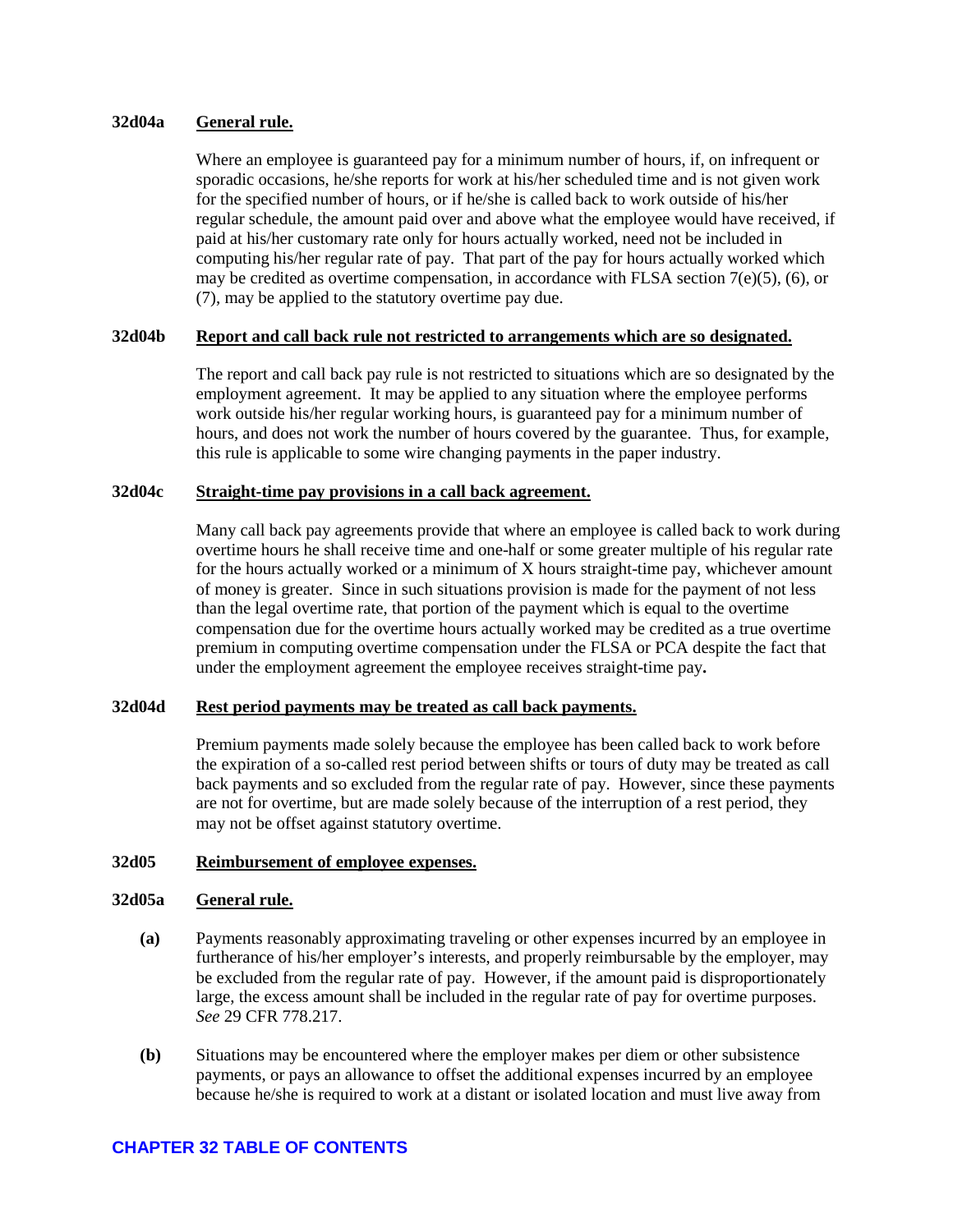home. Such payments may be excluded from the regular rate of pay to the extent that they do not exceed a reasonable approximation of actual additional expenses involved in such situations. On the other hand, where an employee receives such payments but actually incurs no such additional expenses, the entire amount of the payments shall be included in determining the regular rate. This would be true, for example, where such payments are made to an employee who is not required to live away from home or where he/she establishes a new residence at or near the place of work.

**(c)** If the amount of per diem or other subsistence payment is based upon and thus varies with the number of hours worked per day or week, such payments are a part of the regular rate in their entirety. However, this does not preclude an employer from making proportionate payments for that part of a day that the employee is required to be away from home on the employer's business. For example, if an employee returns to his/her home or employer's place of business at noon, the payment of only one-half the established per diem rate for that particular day would not thereby be considered as payment for hours worked and could thus be excluded from the regular rate.

### <span id="page-15-0"></span>**32d05b Payment for travel time.**

The payment for travel time which is not hours worked constitutes "other similar payments to an employee which are not made as compensation for his hours of employment" and is therefore excludable from the computation of the regular rate of pay.

#### <span id="page-15-1"></span>**32d05c Employer's share of board and lodging cost.**

The employer's share of the cost of board and lodging furnished employees need not be included in the regular rate where it is similar to reimbursements for expenses incurred by employees in traveling on the employer's business. This rule applies where the employees' wage rates are not influenced by the furnishing of board and lodging and where both parties understand the employer's share of the cost is not compensation for services or hours worked. Examples are employees who maintain dual residences, such as barge workers and mechanics who travel.

#### <span id="page-15-2"></span>**32d06 Benefit plans.**

Contributions irrevocably made by an employer to a trustee or third person pursuant to a bona fide plan for providing old-age retirement, life, accident, health, or layoff (*e.g.*, the Ford-United Automobile, Aerospace, and Agricultural Implement Workers of America Agreement) insurance or other similar benefits for employees are excluded from the regular rate of pay. The requirements of a bona fide benefit plan are set forth in 29 CFR 778.214 -.215.

#### <span id="page-15-3"></span>**32d07 Thrift and savings plans.**

An employer's contributions to bona fide thrift or savings plans which meet the requirements of 29 CFR 547 need not be included in the regular rate of pay.

### <span id="page-15-4"></span>**32d08 Talent fees.**

### <span id="page-15-5"></span>**32d08a Radio and television broadcasting.**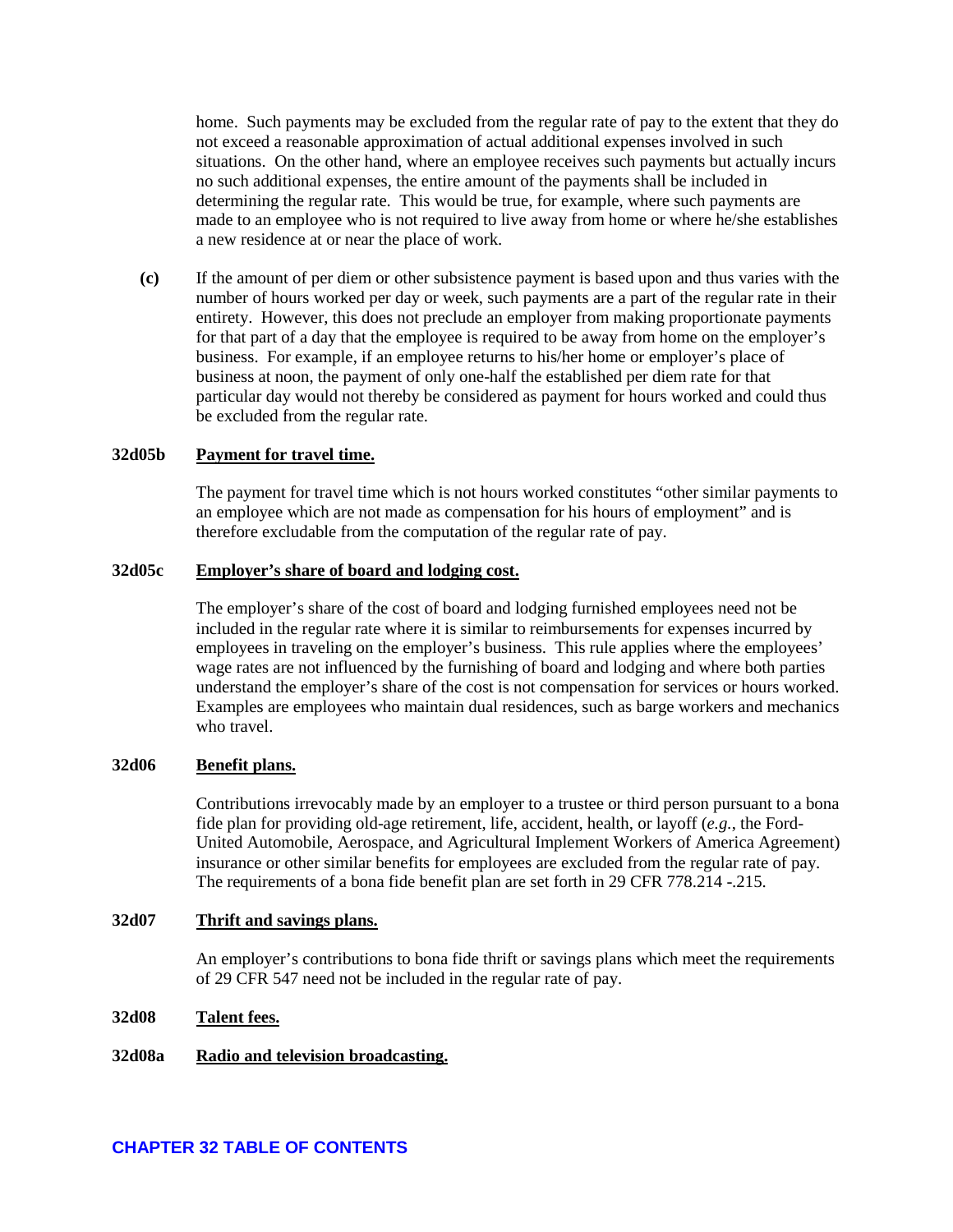- **(a)** Performers and announcers on radio and television programs are customarily compensated by the payment of a fixed salary which covers certain regular duties enumerated in the contract of employment. In the case of announcers, these duties will usually include presence at the station during particular hours called the stretch and such duties as announcement of station breaks, routine news, weather reports, sustaining programs, etc.
- **(b)** In addition to his/her salary, the announcer usually receives talent fees, which are specific payments for the performance of special services that may occur in or out of the stretch. For example, some stations pay an announcer a fixed amount for each spot commercial announcement such as "Buy Bond Bread."
- **(c)** The services for which talent fees are paid vary from station to station. In some, a talent fee is paid for any service in connection with a commercial (*i.e.*, sponsored) program while all sustaining (*i.e.*, non-sponsored) program work is considered part of the regular staff duties. In others, special services in connection with sustaining programs carry a fee. Where a collective bargaining agreement is in force, the agreement will usually specify under what circumstances talent fees will be paid and will set forth a scale of rates for such fees.
- **(d)** Although talent fees are thus part of an announcer's regular earnings, they are excluded from the regular rate by virtue of FLSA section  $7(e)(3)(c)$ , provided they meet the requirements of 29 CFR 550.

### <span id="page-16-0"></span>**32d08b Offsetting talent fees against overtime.**

- **(a)** Time spent in earning talent fees outside of regular working hours need not be included in determining the amount of overtime compensation due if:
	- (1) the parties agree in advance of the program that a special payment therefor shall include any increased statutory compensation attributable to the additional worktime; and
	- (2) the special payment, when made, is actually sufficient in amount to include the statutory straight-time and overtime compensation due computed without regard to the talent fees.

### <span id="page-16-1"></span>**32d09 DBA fringe benefits payments.**

- **(a)** Pub. L. No. 88-349 amends the Davis-Bacon Act (DBA) and provides in certain circumstances for the inclusion by the Secretary of Labor of the costs of fringe benefits in DBA prevailing wage determinations. It also provides that the cost of such fringe benefits (or cash equivalent paid in lieu of such benefits) shall be excluded from the regular rate under the FLSA, PCA, and Contract Work Hours and Safety Standards Act (CWHSSA).
- **(b)** Subpart B of 29 CFR 5 contains interpretations of the fringe benefits provisions of the DBA, as amended. If situations are encountered during FLSA or PCA investigations which involve DBA fringe benefit payments and the question of whether or to what extent such payments may be excluded from the regular rate cannot be resolved on the basis of 29 CFR 5, subpart B (including situations where there is no concurrent coverage but the employer asserts that fringe benefit payments are being made in contemplation of DBA work), the matter shall be referred through channels to the regional administrator (RA) for an opinion.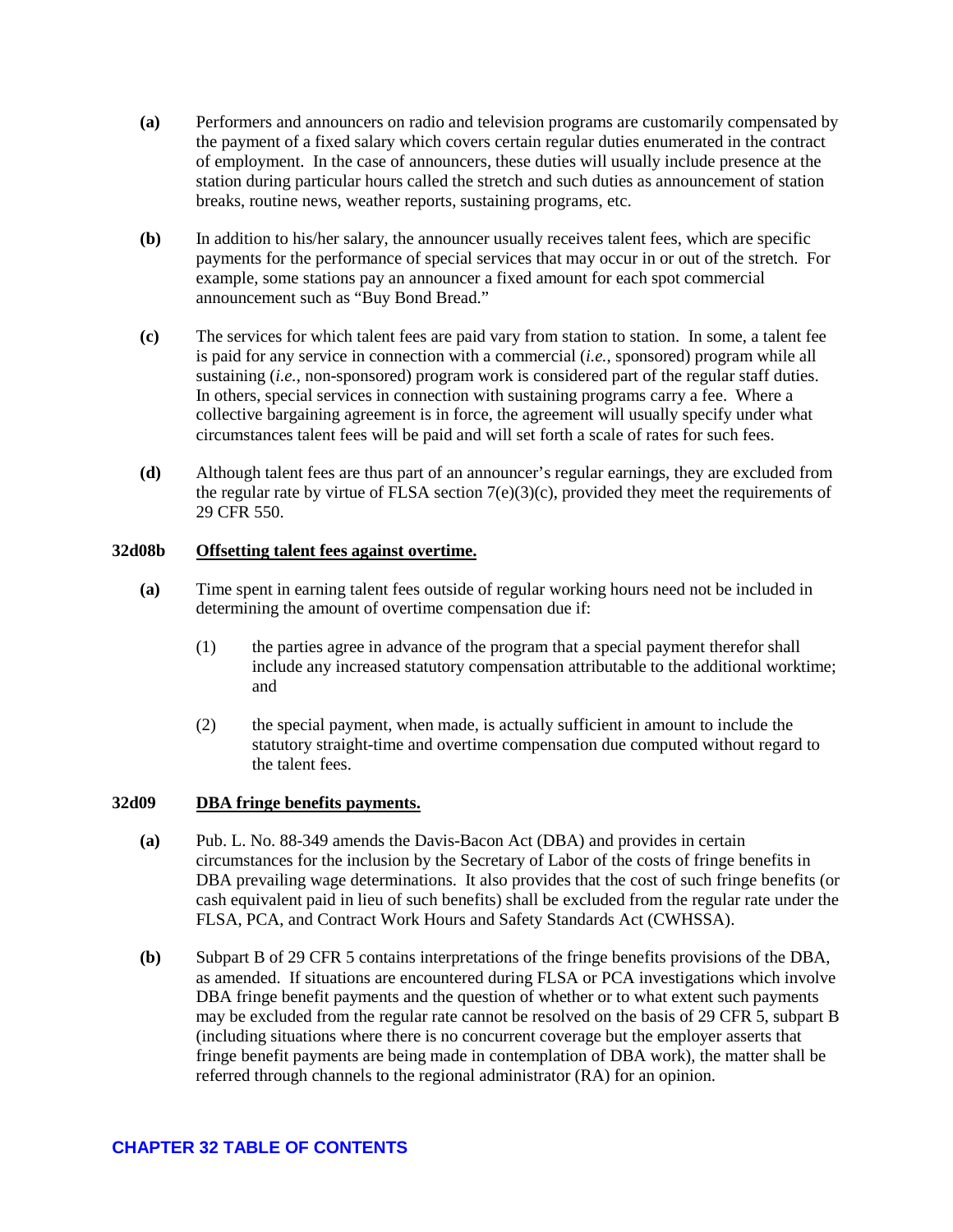### <span id="page-17-0"></span>**32d10 Piece rate premium pay under section 7(e)(5).**

- **(a)** Premium piece rate payments which are clearly allocable exclusively to hours worked in excess of 8 per day or 40 per week or normal or regular working hours, as the case may be, may be excluded from an employee's regular rate of pay pursuant to section  $7(e)(5)$ . Such premium rate payments may be in *any* amount in excess of the regular piece rate; they do not have to be at a rate, for instance, of not less than one and one-half times the regular piece rate.
- **(b)** An example of a piece rate payment plan which does not include any premium payments excludable pursuant to section  $7(e)(5)$  is one where the employee is paid a piece rate of \$0.15 per unit for a workday up to 9 hours a day, \$0.17 per unit for a workday of between 9 and 10 hours, \$0.18 per unit for a workday of between 10 and 11 hours, \$0.19 per unit for a workday of between 11 and 12 hours, \$0.21 per unit for a workday of 12 or more hours, and \$0.21 per unit for Saturday and Sunday work, as such. Since the foregoing rates are paid for all hours worked in the workday and not for work performed *outside* of a standard specified in section 7(e)(5), no part of the compensation paid may be excluded from the employee's regular rate.

## <span id="page-17-1"></span>**32e PREMIUM RATES FOR EXCESSIVE HOURS**

### <span id="page-17-2"></span>**32e00 Premium payments for excessive hours.**

Extra compensation provided by a premium rate paid for certain hours worked by an employee in any day or workweek because such hours are hours worked in excess of 8 in a day or the applicable statutory maximum workweek, or in excess of the employee's normal or regular working hours, need not be included in the computation of the employee's rate of pay and may be credited toward overtime compensation due under the FLSA or PCA.

#### <span id="page-17-3"></span>**32e01 Valid hours standards.**

- **(a)** Where the payment of a premium rate for work is made contingent upon prior work for a specified number of hours in the day, or hours or days in the workweek, that daily or weekly standard will be accepted as meeting the requirements of FLSA section  $7(e)(5)$ , if it qualifies as any one of the following standards:
	- (1) *Statutory standard:*

A standard working day of 8 hours or a standard workweek of the applicable statutory maximum workweek. Overtime payments for standards in excess of 8 a day or the applicable statutory maximum workweek will also be recognized; for example, overtime payments after 9 actual working hours a day are recognized as overtime payments under section 7(e)(5) even though 9 hours are not the employee's normal or regular working hours.

(2) *Regular working hours standard:* 

A standard which coincides with the employee's regular hours or days of work during the period covered by the investigation.

(3) *Normal working hours standard*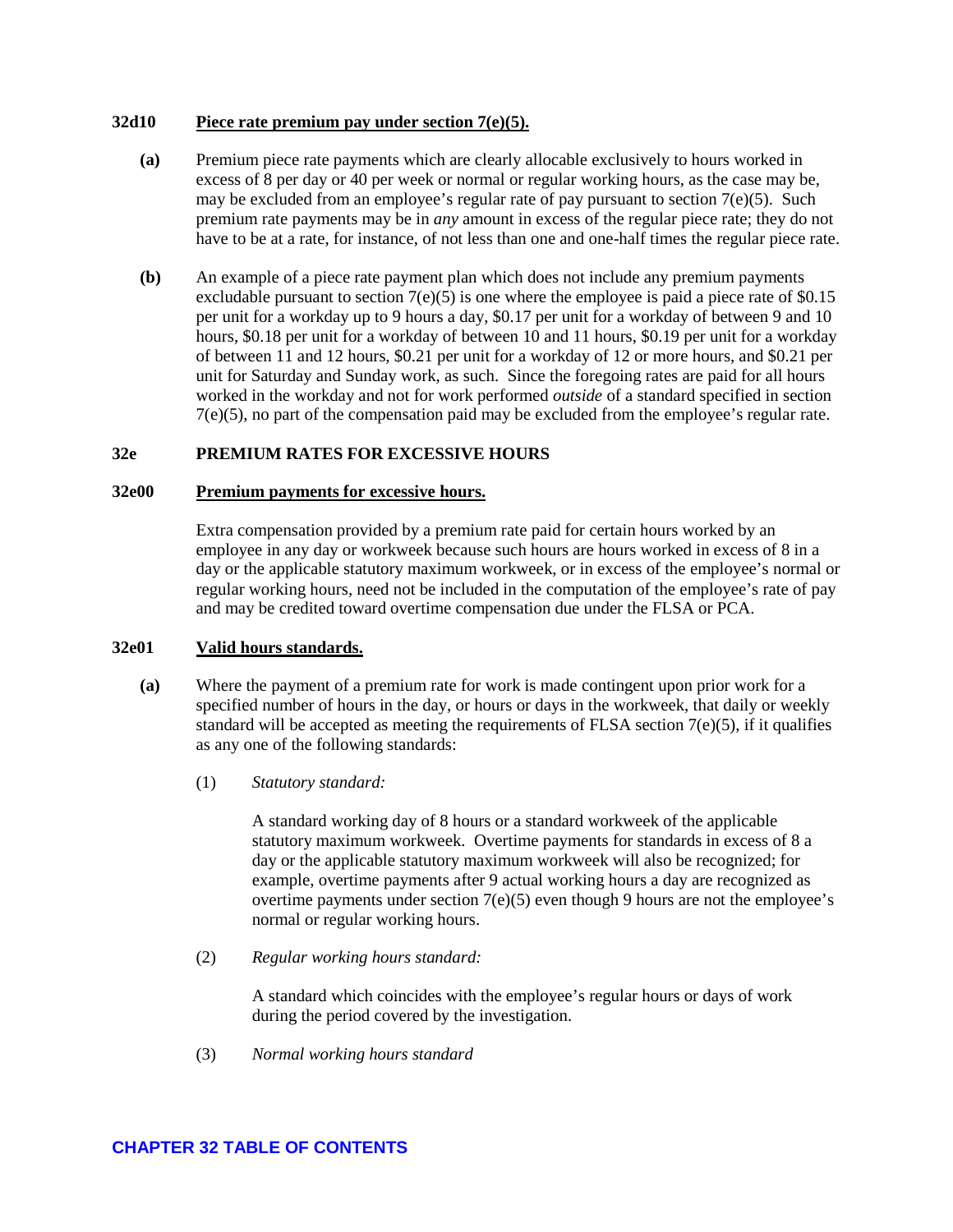A standard which coincides with the employee's normal hours or days of work as established by agreement or practice, even though abnormal conditions have resulted in the employee regularly working for some time hours in excess of the standard. The standard will be considered to coincide with the employee's normal hours or days of work where:

- a. the facts indicate that the standard coincided with the employee's regular working hours or days in the past, that the regular working of excess hours or days at present is due to emergency or transitory conditions that are not expected to be permanent and that the parties intend again to observe the specified standard as the normal working hours or days as soon as conditions permit, there being no inconsistent guarantee of employment or pay for hours or days in excess of the standard; or
- b. the employee's regular working hours or days have in the past exceeded the standard but it appears certain, after considering all of the available evidence, that the standard was adopted and is being applied with the bona fide intention of establishing it as the normal daily or weekly working period to which the regular hours or days will be conformed as soon as the necessary adjustments can practicably be made, there being no inconsistent guarantee of employment or pay for hours or days in excess of the standard.

### <span id="page-18-0"></span>**32e02 Questionable hours standard.**

Where alleged daily or weekly hours standards differ from the applicable statutory standard, they shall be carefully scrutinized to determine whether they are in fact bona fide standards within the criteria outlined in FOH 32e01. This is especially true of alleged daily standards of less than 8 hours and alleged weekly standards of less than the applicable statutory maximum workweek where the investigation discloses that the regular working hours per day or per week are in excess of the alleged standard. Where there is any doubt concerning the validity of the standard, the matter shall be referred to the RA for a determination on the basis of the facts submitted by the WHI and his/her DD, and any other facts relating to the particular establishment or industry which may be available to the RA.

### <span id="page-18-1"></span>**32e03 Offset of premium payments for excessive hours.**

Where premium rates are paid for hours in excess of a valid hours standard, the amount of the premium payment may be offset against statutory overtime compensation due, regardless of whether such extra compensation is provided by a premium rate of 1 ⅓, 1 ½, double, or some other multiple of the non-overtime rate of pay.

#### <span id="page-18-2"></span>**32e04 Premium rates for specified days.**

**(a)** Extra compensation provided by a premium rate paid for work by an employee on Saturdays, Sundays, holidays, or regular days of rest, or on the sixth or seventh day of the workweek, where the premium rate is not less than one and one-half times the rate established in good faith for like work performed in non-overtime hours on other days, need not be included in computing the regular rate of pay and may be offset against overtime compensation due under the FLSA or PCA.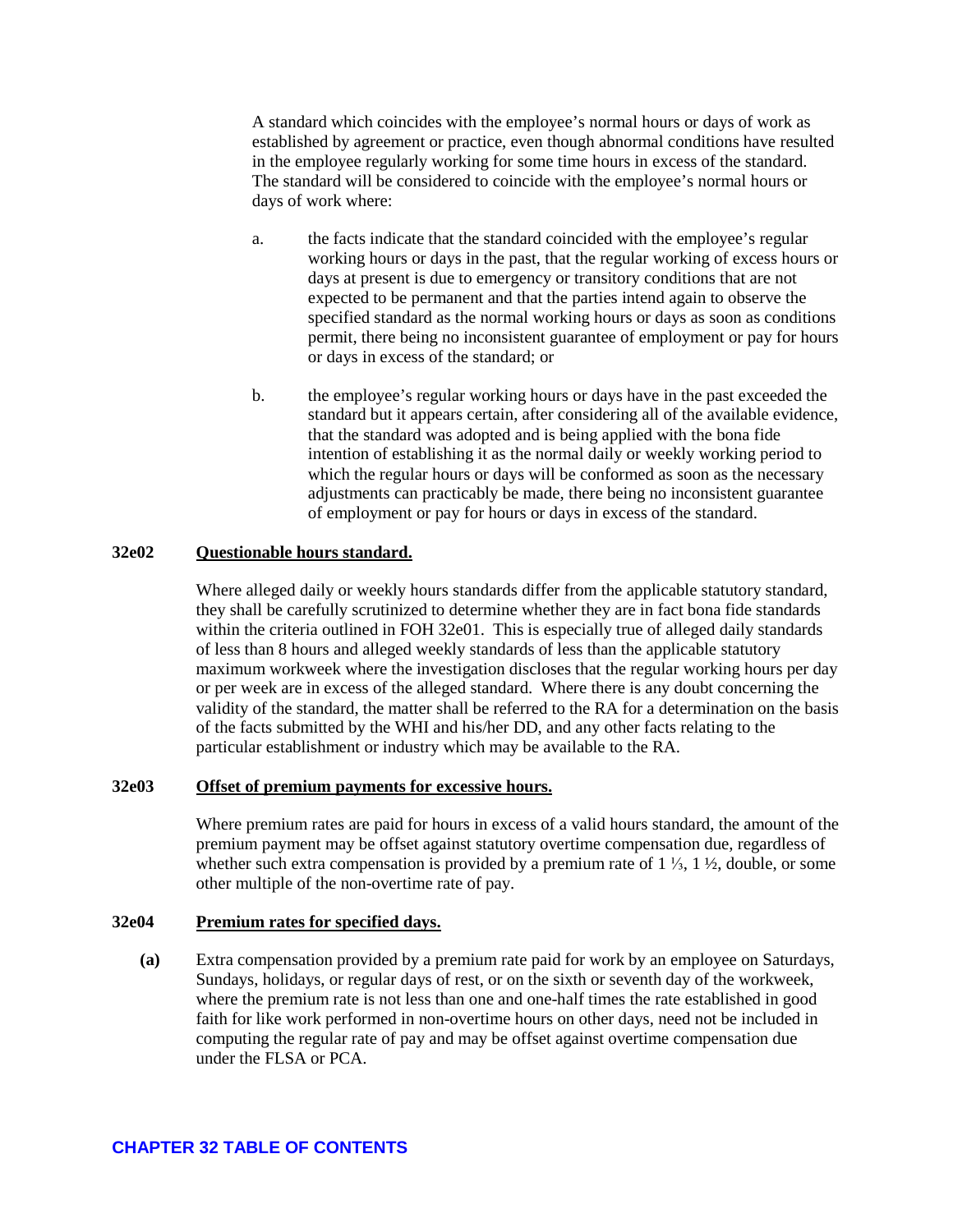**(b)** Where the premium rates paid for work on Saturdays, Sundays, holidays, or regular days of rest, or on the sixth or seventh day of the workweek are at less than time and one-half, the extra compensation may be excluded from the regular rate only if the premium rates meet the tests of an excessivity premium**.** 

### <span id="page-19-0"></span>**32f PREMIUM RATES FOR WORK OUTSIDE THE BASIC WORKDAY OR BASIC WORKWEEK**

### <span id="page-19-1"></span>**32f00 General rule.**

Extra compensation provided by a premium rate paid to an employee pursuant to an applicable employment contract or collective bargaining agreement for work outside of the hours established in good faith by the contract or agreement as the basic, normal, or regular workday (not exceeding 8 hours) or workweek (not exceeding the applicable statutory maximum workweek), where that premium rate is not less than one and one-half times the rate established in good faith by the contract or agreement for like work performed during the workday or workweek, need not be included in computing the regular rate of pay and may be offset against overtime compensation due under the FLSA. The basic workday or workweek, if established in good faith by contract or agreement, need not coincide with the normal or regular workday or workweek. Such a basic workday or workweek may be established in situations where there is no normal or regular workday or workweek.

### <span id="page-19-2"></span>**32f01 Effect of regular practice where agreement does not specifically designate an hours standard workday.**

The fact that a collective bargaining or employment agreement does not specify the exact hours that are to constitute the workday does not preclude application of FLSA section 7(e)(7), nor is it necessary that the contract or agreement specifically provide for premium pay for hours outside the workday. If in practice the parties have arranged for payment of not less than time and one-half a bona fide rate for hours outside of a workday, the practice will be deemed to modify the terms of the original contract or agreement. For example, if a contract provides for payment of time and one-half for hours beyond 8 in a day or 40 in a week, but in practice the employees normally work from 8 a.m. to 5 p.m. with 1 hour for lunch, the payment of time and one-half for the hours before 8 a.m. and after 5 p.m. will be accepted as compliance with FLSA section  $7(e)(7)$ . Furthermore, where the scheduled hours of the workday vary from time to time because of unforeseen contingencies, this fact does not preclude the acceptance of such a workday as an established workday under section  $7(e)(7)$ . Where the above conditions are met, the overtime premiums are valid under section  $7(e)(7)$ regardless of the number of hours during the basic, normal workday or workweek.

#### <span id="page-19-3"></span>**32f02 Employment contract.**

- **(a)** Whereas a collective bargaining agreement is generally a formal agreement which has been reduced to writing, an employment contract may be either written or oral.
- **(b)** Where there is a written employment contract and the practices of the parties differ from its provisions, it must be determined whether the practices of the parties have modified the contract. If the practices of the parties have modified the written provisions of the contract, the practices of the parties will be controlling.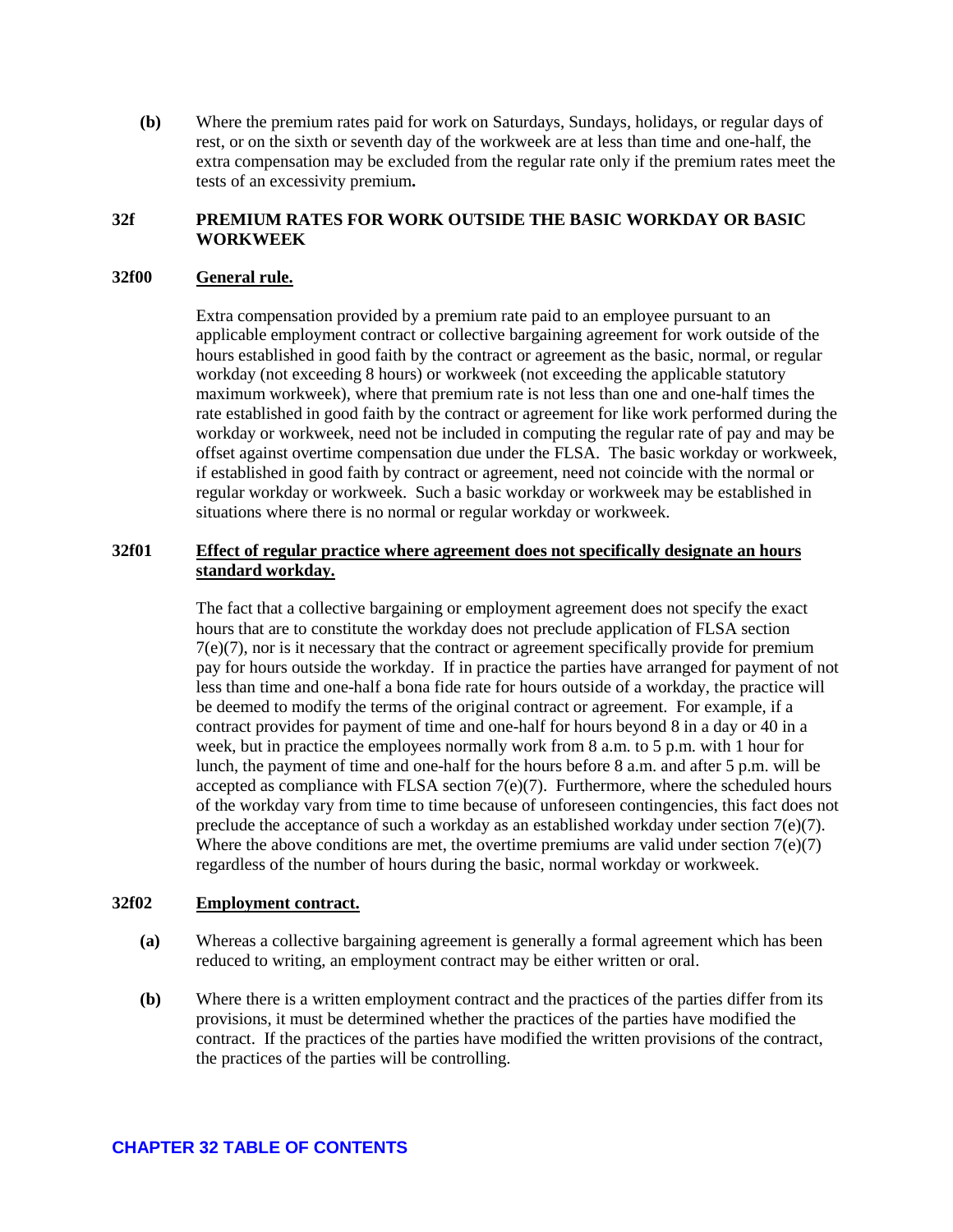**(c)** The determination as to the existence of an applicable oral employment contract will be based on all of the facts, including the terms of the oral contract and the actual employment and pay practices.

### <span id="page-20-0"></span>**32g GUARANTEED WEEKLY WAGE PLANS (FLSA SECTION 7(f))**

### <span id="page-20-1"></span>**32g00 FLSA section 7(f).**

- **(a)** FLSA section 7(f) provides that no employer shall be deemed to have violated the overtime provisions of the FLSA by employing an employee for a workweek in excess of the applicable statutory overtime standard:
	- (1) if the employee is employed pursuant to a bona fide individual contract, or pursuant to an agreement made as a result of collective bargaining by representatives of employees;
	- (2) if the duties of such employees necessitate irregular hours of work; and
	- (3) if the contract or agreement:
		- a. specifies a regular rate of pay which is not less than the applicable legal minimum;
		- b. provides for compensation at an overtime rate which is not less than one and one-half times the specified rate for all hours worked in excess of the applicable statutory overtime standard in any workweek; and
		- c. provides a weekly guaranty of pay covering compensation based on the specified regular and overtime rates for not more than 60 hours.

### <span id="page-20-2"></span>**32g01 Contract or agreement.**

- **(a)** Employers should be encouraged to reduce FLSA section 7(f) contracts to writing, since a contract of this nature is complicated and proof both of its existence and of its compliance with the requirement of section  $7(f)$  may be difficult if it is an oral contract. It should be kept in mind that 29 CFR 516.24(c) requires, in the case of an oral agreement, that a written memorandum summarizing the terms of the 7(f) agreement be made by the employer. Failure to maintain such a written memorandum would result in a recordkeeping violation but would not of itself invalidate an otherwise valid 7(f) contract or agreement. It may, however, in conjunction with other factors point toward either the invalidity or nonexistence of such an agreement.
- **(b)** A contract cannot be a one-sided affair. Therefore, the employee must not only be aware of, but must have agreed to, the method of compensation in advance of his/her performance of the work.
- **(c)** The contract whether oral or written must provide for compliance with all of the requirements of FLSA section 7(f), and where there is a change in the specified rate or the number of hours for which pay is guaranteed, the contract must be amended accordingly.

### <span id="page-20-3"></span>**32g02 Irregular hours.**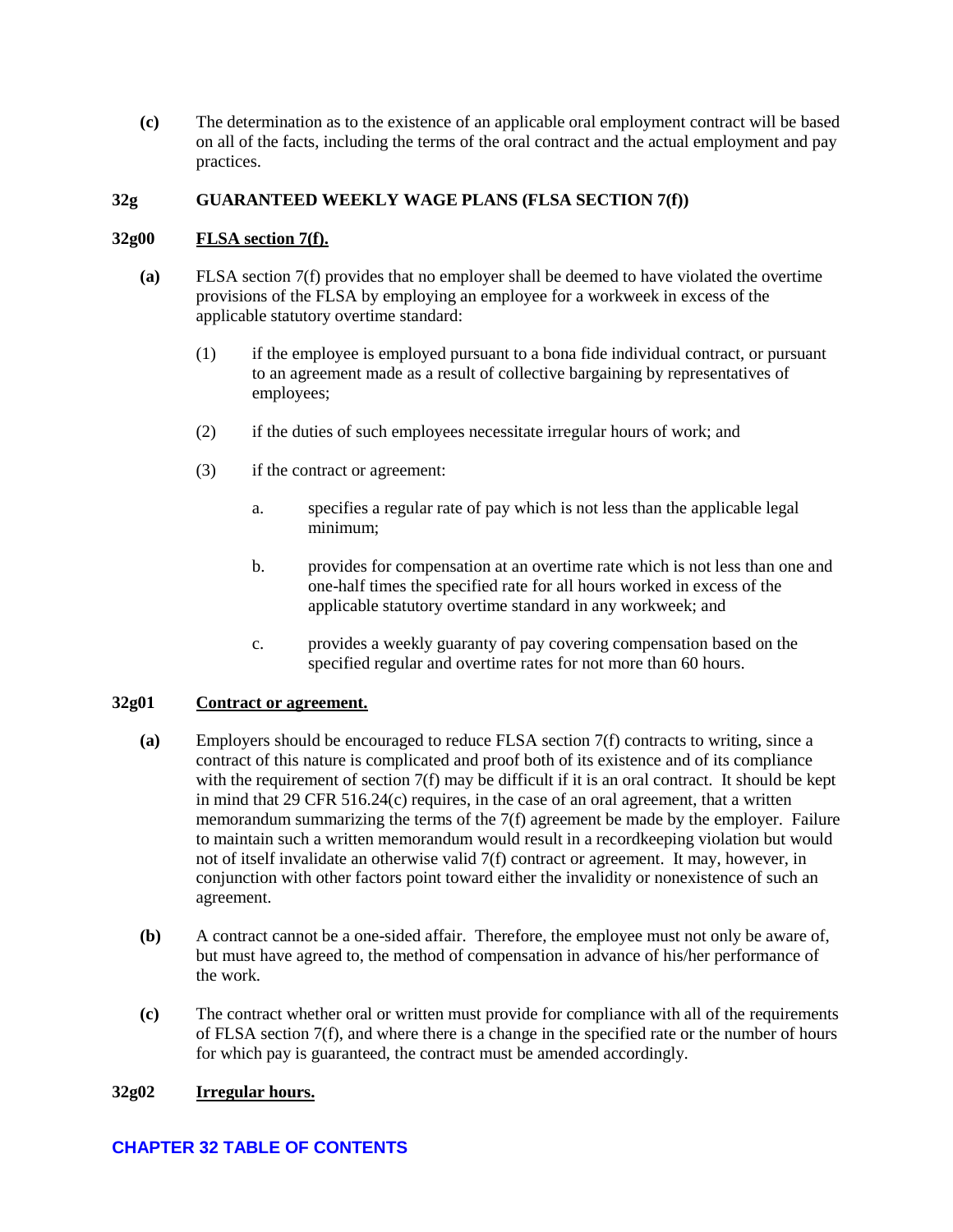- **(a)** Contracts under FLSA section 7(f) may be made only with, or by their representatives on behalf of, employees whose duties necessitate irregular hours of work. In this connection, there is nothing in the FLSA which makes the section 7(f) exemption inapplicable to any class of employees. Whether or not the duties of employees necessitate irregular hours of work must be decided on the facts of employment as to such employees.
- **(b)** The following situations do not permit a finding that the employee's hours are in fact irregular:
	- (1) The fluctuation results entirely from absences of the employee for reasons other than the nature of his duties, such as absences due to illness, vacation, holidays, and the like.
	- (2) The fluctuation results because the employee works fixed workweeks of different lengths. This would include situations where the fixed workweeks of longer length occur during seasonal peaks.
	- (3) The only fluctuation is minor or insignificant. The terms minor and insignificant shall be understood to mean fluctuations of 4 or less hours between the lowest number of hours worked and the highest number of hours worked in any year or where the fluctuations, even though beyond this range are only occasional.
	- (4) The fluctuation (even though more than occasional, minor, or insignificant) occurs exclusively or nearly so in the hours above the applicable statutory overtime standard.
- **(c)** Where irregular hours are worked during most of the contract period, the irregular hours of work criterion will be met even though there are periods in which regular hours are worked. Likewise, where irregular hours are worked during the entire period, a single section 7(f) contract or agreement covering the entire period may be proper even though hours fluctuated at a low level during the slack season and at a high level during the busy season. In the latter case, it is possible also to have two section 7(f) contracts, one for the busy season and one for the slack season. *A further discussion with reference to irregular hours is contained in 29 CFR 778.405*.

### <span id="page-21-0"></span>**32g03 Agreements covering more than one employee.**

- **(a)** In the case of a group of employees similarly situated with respect to the kind or nature of the work they do, a contract may be set up with the same provisions for all individuals in the group.
- **(b)** In determining the validity of the agreement with respect to any individual employee in a group, the experience of the group as a whole should be considered together with the experience of the individual employee. Where the experience of the individual is found to meet all the tests of a valid section 7(f) contract, the contract will be considered valid for him/her. However, the fact that an individual, who is a member of a group failed for a particular period to work hours which in fact are irregular does not necessarily invalidate his/her contract if it can be concluded that, on the basis of the experience of the group, it can be reasonably expected that he/she will meet this test.

## <span id="page-21-1"></span>**32g04 Payment of the guaranty and for hours in excess of guaranty deductions.**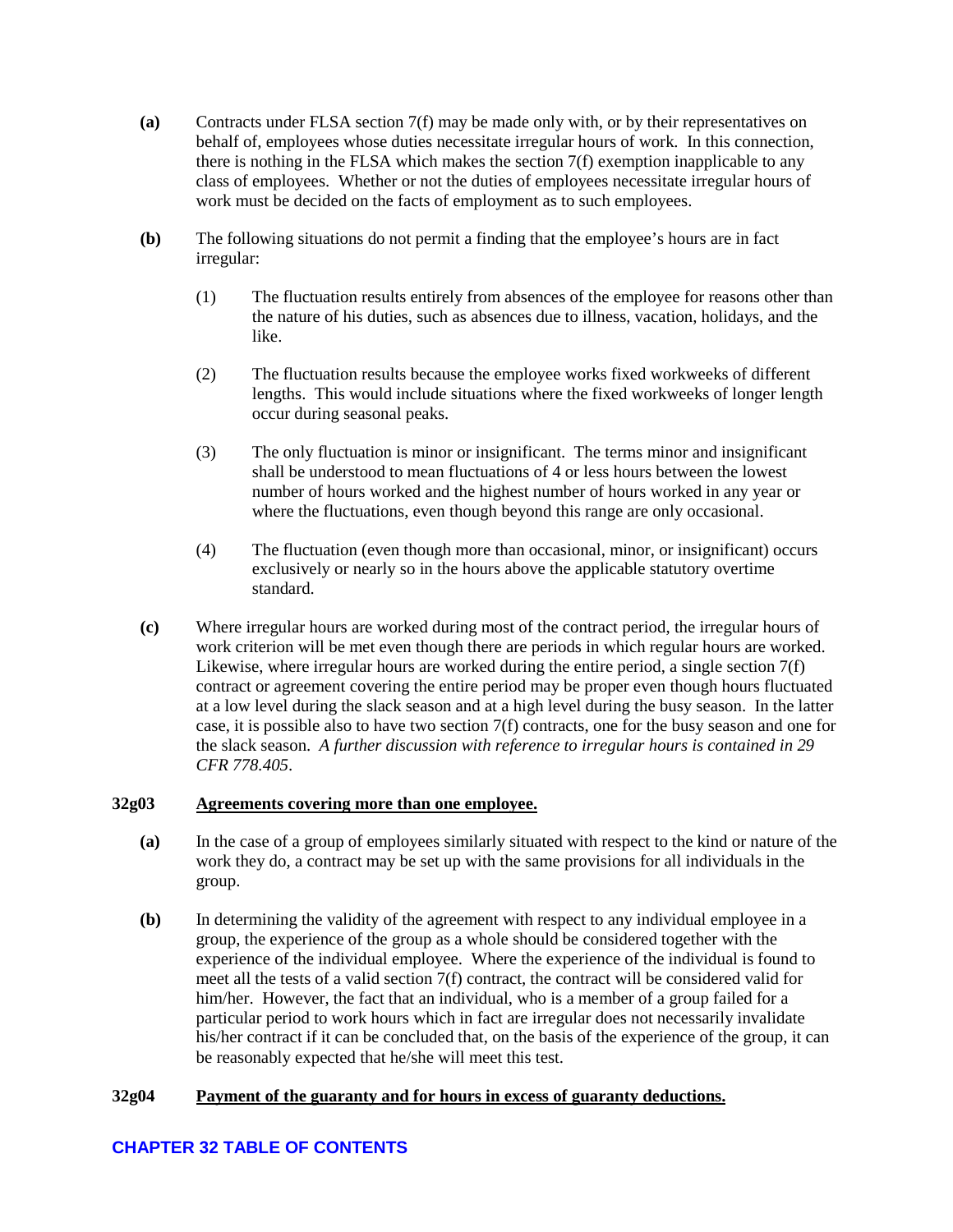- **(a)** To meet the requirement for the payment of not less than time and one-half for hours over the applicable statutory overtime standard in the workweek, the employee must be paid the full amount of the guaranty (except as provided in FOH 32g04(b) below) for every workweek, however short, in which he/she performs any amount of work for the employer. In addition, the employee must be paid time and one-half the specified rate for all hours actually worked in excess of the number of hours covered by the guaranty. As a general rule, failure to pay such additional overtime for excess hours will preclude the application of FLSA section 7(f).
- **(b)** The following types of deductions may be made without affecting the validity of a section 7(f) plan. In each case, however, it will be necessary to review the circumstances carefully.
	- (1) Deductions to cover the cost to the employer of furnishing board, lodging, and other facilities within the meaning of FLSA section 3(m)
	- (2) Deductions authorized by the employee, such as union dues, or required by law, such as taxes and garnishments
	- (3) Disciplinary deductions for time during which an employee willfully refuses to perform available work

### <span id="page-22-0"></span>**32g05 Regular rate in relation to guaranty: excessivity standard not controlling.**

As a result of judicial decisions, the failure of the pay arrangement to meet the excessivity standard referred to in 29 CFR 778.408 and .410 -.414 is no longer considered sufficient in itself to be a controlling criterion in testing the validity of a section 7(f) contract. In substance, the excessivity standard contemplated that the relationship between the hourly rate specified in the contract and the amount of the guaranty must be such that the employee would have worked or could reasonably have been expected to work sufficient hours to earn in excess of the guaranty in a significant number of weeks and thus demonstrate that the regular rate was designed to be operative in controlling the compensation. The weight to be given to a failure to meet this standard will depend on all the facts and the total situation. While the courts have declined to accept the view that validity of a pay arrangement under section 7(f) may be tested by this standard alone, the factors involved still may have evidential bearing, at least in conjunction with other pertinent considerations, on the bona fides of the contract. In situations where the fluctuations in weekly hours seem plainly unrelated to the guaranteed contract hours (*e.g.*, the employee's hours ordinarily fluctuate between 35 and 45 or 50 but the contract guaranty covers 60 hours), the bona fides of the contract are subject to doubt. It is unlikely that under a bona fide contract an employer will pay week after week for more hours than actually worked.

#### <span id="page-22-1"></span>**32g06 Guaranty of pay for not more than 60 hours in a workweek.**

- **(a)** The guaranty must be a weekly guaranty. A guaranty of monthly, semi-monthly, or biweekly pay does not qualify under FLSA section 7(f). However, the weekly guarantee may be paid every 2 weeks, or at the end of a semi-monthly or monthly pay period for all workweeks ending within the pay period. *See* FOH 32j11.
- **(b)** The contract must provide a guaranty of pay, and the amount must be specified. A mere guaranty to provide work for a particular number of hours is not sufficient. The pay guaranteed must be for not more than 60 hours based on specified rates.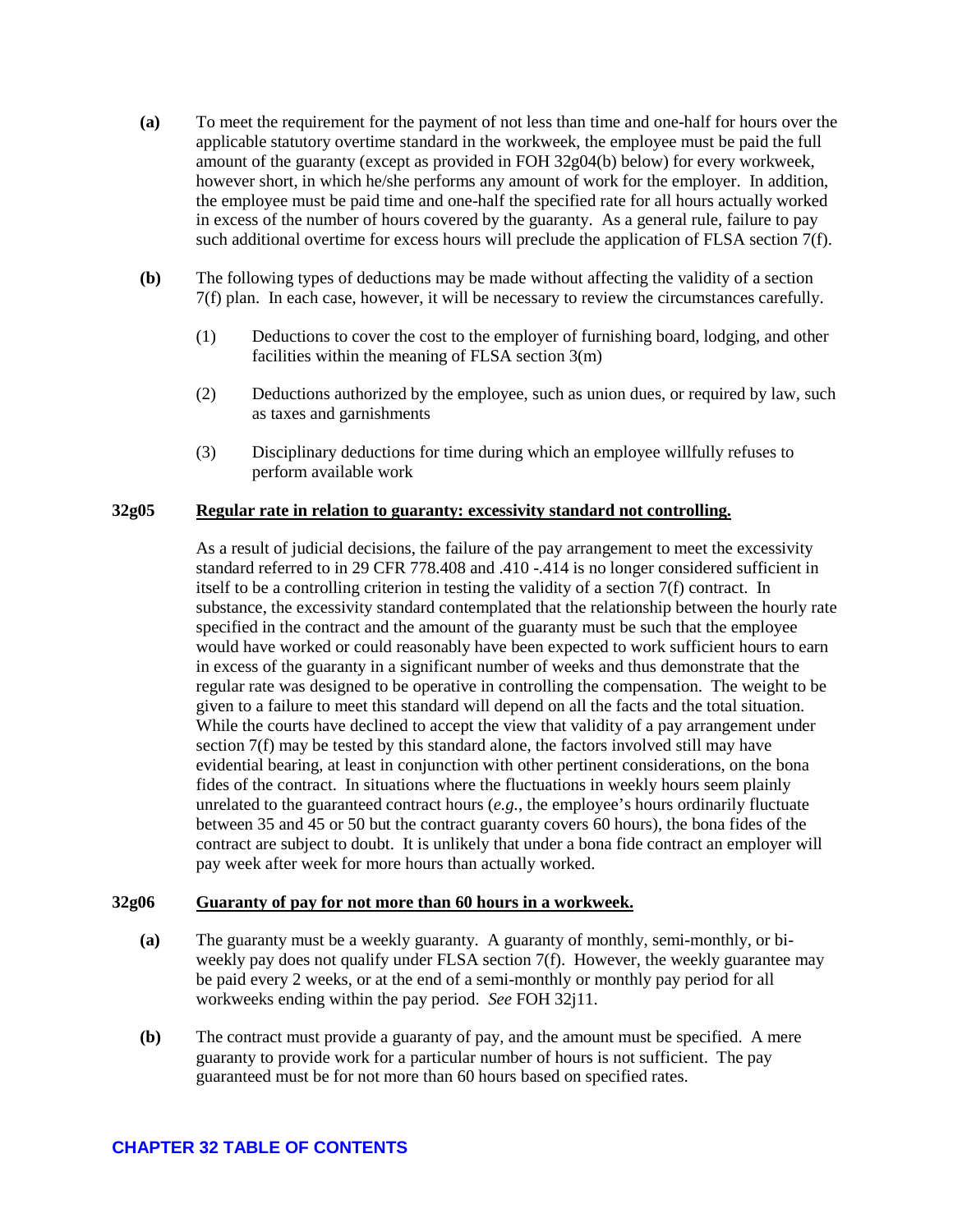### <span id="page-23-0"></span>**32g07 Computations: invalid section 7(f) plans.**

- **(a)** Where it is found that a guaranteed weekly wage plan does not meet the requirements of FLSA section 7(f) during a particular period of time for a particular employee, a violation will exist for that employee and the total amount of his/her guaranteed wage as specified in the contract or agreement determines his/her regular rate of pay during the period of violation. In any week in the violation period for which it is necessary to compute his/her regular rate of pay for overtime purposes, the rate shall be determined as follows:
	- (1) In workweeks not exceeding the guaranteed number of hours, the total amount of the guaranty shall be divided by the number of hours actually worked.
	- (2) In workweeks exceeding the number of hours covered by the guaranty, the guaranteed salary shall be divided by the guaranteed number of hours. Compensation received by the employee for work in excess of the guaranty may, of course, be offset against the amount found due by computing his/her earnings on the regular rate of pay calculated as explained above.

### **(b) Illustration**

A section 7(f) plan has been determined to be invalid for a particular employee. The rate specified in the contract or agreement is \$4.00 per hour and a guaranty of \$220.00 to cover straight-time and overtime compensation for 50 hours is provided. No bonuses or other additions to wages are paid to the employee.

- (1) In a week in which he/she worked 45 hoursthe employee's regular rate of pay would be \$220.00 divided by 45 hours, or \$4.88. In addition to the \$220.00 already paid to him/her under his/her guaranty, he/she would be entitled to receive half-time for the 5 overtime hours, or \$12.20.
- (2) In a week in which the employee worked 50 hours, the number of hours for which pay was guaranteed, his/her regular rate would be \$220.00 divided by 50 hours, or \$4.40. He/she would be entitled to receive an additional \$22.00 for the 10 overtime hours.
- (3) In a week in which the employee worked 55 hours and received under his/her contract or agreement the total amount of \$250.00 (\$220.00 under his/her guaranty and \$20.00 as straight-time pay and \$10.00 as overtime premium for the 5 additional hours) his/her regular rate of pay would still be determined by dividing the amount of his/her guaranty, \$220.00, by the number of hours for which pay was guaranteed, 50 hours. His/her regular rate for that week would thus again be \$4.40 and total compensation due would be  $(\$220.00 + \$22.00) + (5 \times 1 \frac{1}{2} \times \$4.40)$  or \$275.00. Back wages due would be \$275.00 - \$250.00 or \$25.00.
- **(c)** The illustrations in FOH 32g07(b) above merely state the principle involved. The actual computation should be made by use of the coefficient table as appropriate. *See* "Transcription and Computation Short Cuts for Overtime."

### <span id="page-23-1"></span>**32g08 Section 7(f) plans and the PCA.**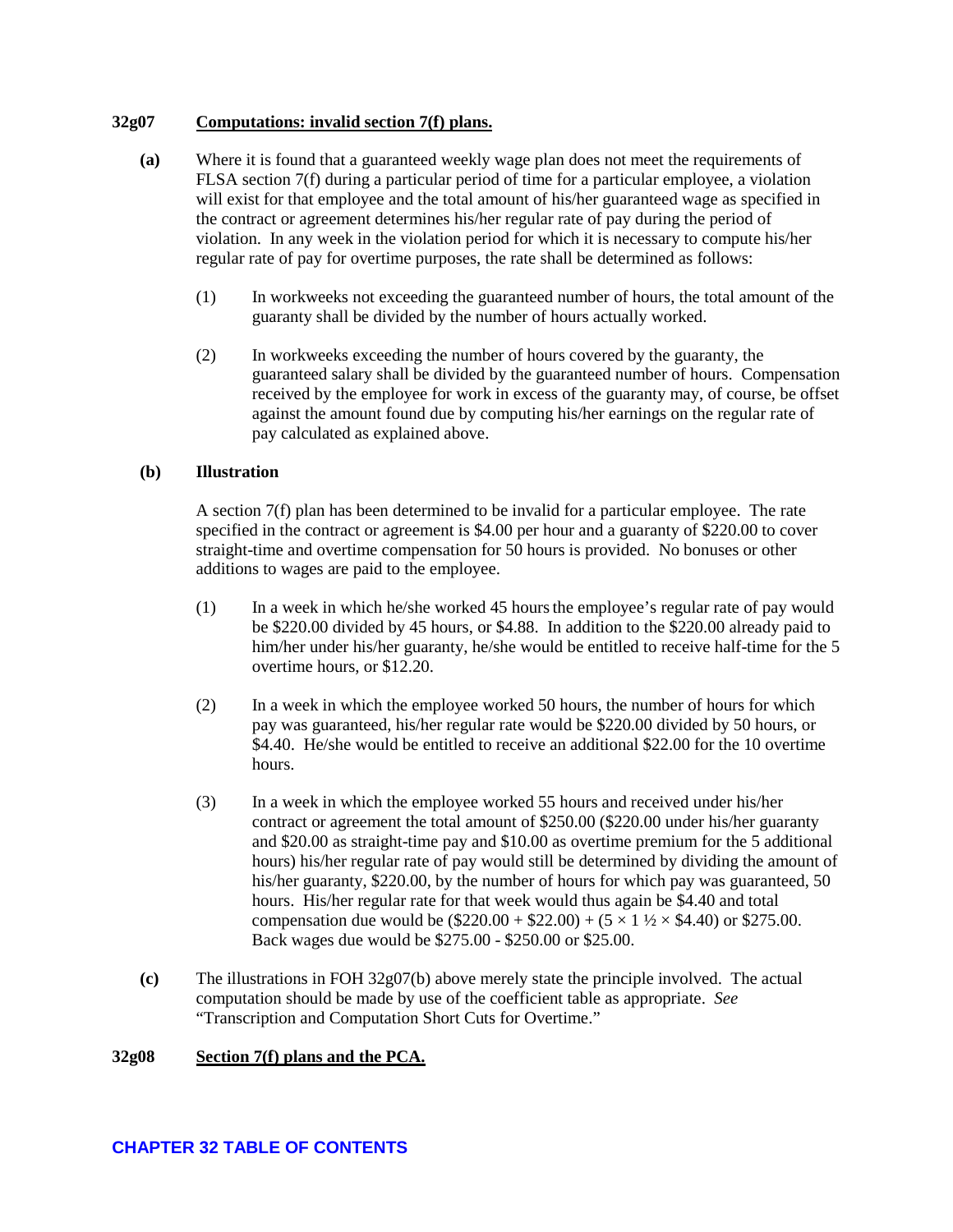A section 7(f) plan which is found to be valid may continue to operate during periods in which the work of the employee is subject to the provisions of the PCA, provided that during those periods the employer complies with the minimum wage and overtime provisions of the PCA.

### <span id="page-24-0"></span>**32g09 Exempt workweeks.**

An otherwise valid section 7(f) contract will not be invalidated because of the failure to pay time and a half for the hours in excess of the contract maximum hours in weeks in which the employer has availed himself/herself of an applicable overtime exemption.

### <span id="page-24-1"></span>**32h OVERTIME BASED ON RATE FOR SAME WORK WHEN PERFORMED DURING NON-OVERTIME HOURS**

### <span id="page-24-2"></span>**32h00 General provisions of FLSA sections 7(g)(1) and (2).**

- **(a)** FLSA sections 7(g)(1) and (2) provide exceptions from the overtime requirements of FLSA section 7(a) in the case of:
	- (1) an employee employed at piece rates; or
	- (2) an employee performing two or more kinds of work for which different hourly or piece rates have been established, provided
		- a. the payments are made pursuant to an agreement or understanding arrived at between the employer and the employee before performance of the work;
		- b. the overtime rate is not less than one and one-half times the bona fide rate applicable to the same work when performed during non-overtime hours;
		- c. the number of daily or weekly overtime hours, for which such overtime compensation is paid, equals or exceeds the number of hours worked in excess of the applicable statutory maximum workweek by the employee in the workweek;
		- d. the employee's average hourly earnings for the workweek, exclusive of payments described in clauses (1) through (7) of FLSA section 7(e), are not less than the minimum hourly rate required by applicable law; and
		- e. extra overtime compensation is computed and paid on other forms of additional pay required to be included in computing the regular rate.

### <span id="page-24-3"></span>**32h01 Prior agreement or understanding.**

The FLSA specifies that an agreement or understanding must be reached before the performance of the work.

#### <span id="page-24-4"></span>**32h02 Two or more kinds of work for which different rates of pay have been established.**

**(a)** Whether or not an employee is performing two or more different kinds of work for which different straight-time piece rates or hourly rates have been established must be determined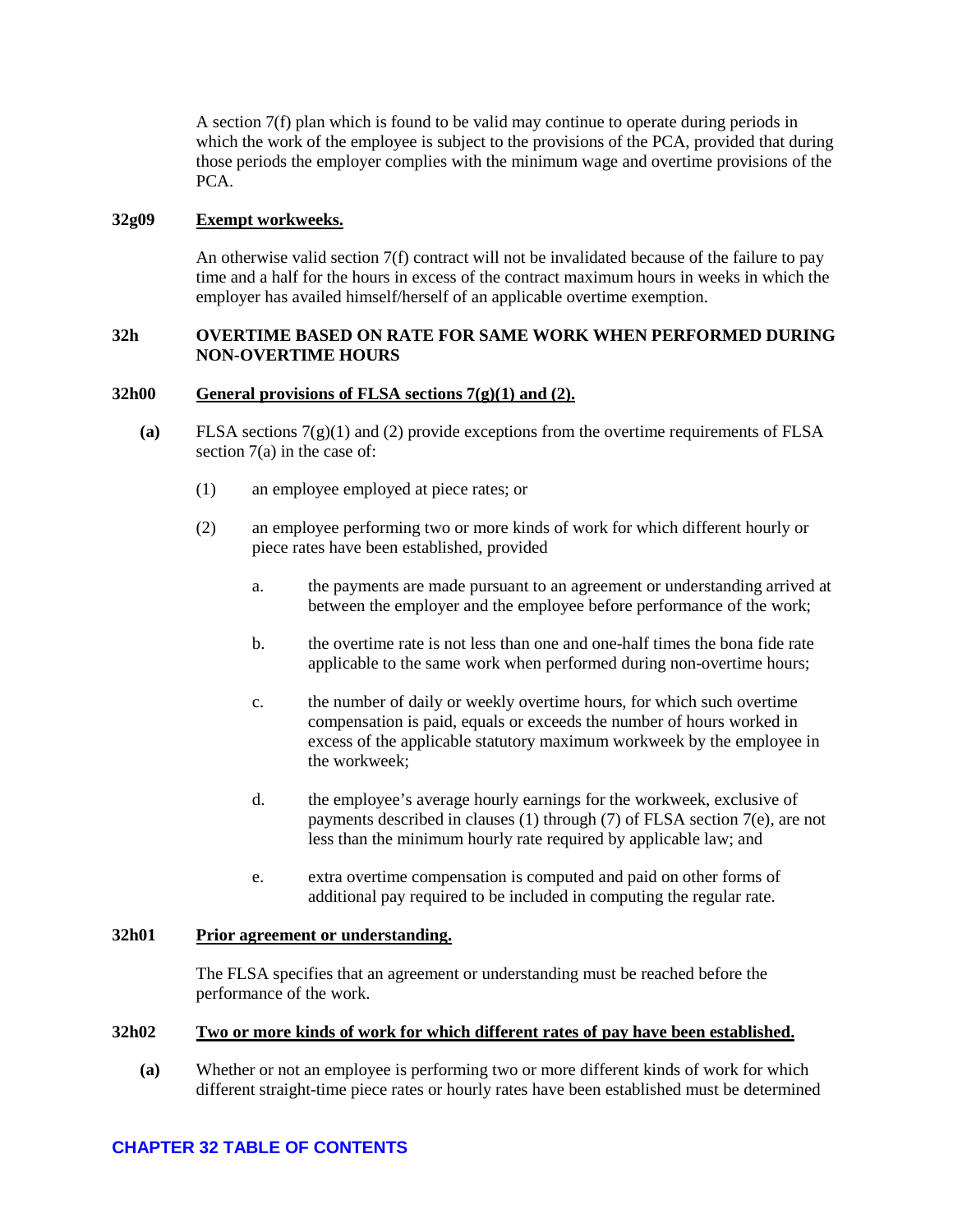on the basis of all the facts in each instance. The following are considered to be different rates of pay for different types of work for purposes of sections  $7(g)(1)$  or (2):

- (1) Differential rates for night shift and Sunday work
- (2) Differential rates for hazardous work, such as differential rates in construction based on height
- (3) Different rates pursuant to a collective bargaining agreement for travel which is hours worked between shop and job site and for travel during the workday between job sites. (If such different rates are found in situations not arising from collective bargaining agreements, the question shall be referred through channels to the RA for opinion.)

### <span id="page-25-0"></span>**32h03 Bona fide rates: FLSA section 7(g)(1) and (2).**

29 CFR 778.418(a)(4) and 419(a)(3) provide that a piece rate or hourly rate will be regarded as a bona fide rate for overtime purposes if it meets the minimum wage requirements and is the rate actually paid for the particular kind of work during non-overtime hours. However, situations may arise where the particular kind of work for which the rate has been established is performed only during overtime hours. In such cases, and if the minimum wage requirement is met, the rate established for this work will be considered bona fide for overtime purposes provided it is the rate which would be paid for the particular kind of work should it be performed during non-overtime hours. For example, a rate of \$2 an hour (which is equal to or in excess of the rate normally paid) may be established for janitorial work in a welding shop under an arrangement whereby the work will be done by certain of the shop welders, whose welding rate is \$3 an hour. (The prior understanding of the parties is that this different kind of work will be performed by the welders at the \$2 rate and overtime paid at 1½ the rate which is applicable to the work performed during overtime hours.) If the circumstances are such that the welders perform the janitorial work only in their overtime hours, the \$2 rate shall be considered a bona fide rate for overtime purposes provided it is the rate which would have been paid to the welders had they performed the janitorial work in non-overtime hours. The fact that the janitorial rate in this instance is  $\frac{2}{3}$  of the welding rate (thus making the time and one-half overtime rate for janitorial work equal to the straight-time rate for welding work) is not material so long as the janitorial rate is a bona fide rate.

#### <span id="page-25-1"></span>**32h04 Overtime compensation on other forms of pay.**

Where the FLSA sections  $7(g)(1)$  and (2) methods of compensating for overtime are used, extra overtime compensation must be properly computed and paid on other forms of additional compensation required to be included in computing the regular rate.

### <span id="page-25-2"></span>**32h05 Number of hours for which compensation is due.**

Where the hours, for which overtime is paid under FLSA sections  $7(g)(1)$  and (2), qualify as overtime hours under FLSA sections  $7(e)(5)$ ,  $(6)$ , or  $(7)$ , the requirements of FLSA section 7 will be met if the number of those hours equals or exceeds the number of hours worked in excess of the applicable statutory maximum in the workweek. It is not necessary to determine whether the total amount of compensation paid for such hours equals or exceeds the amount of compensation which would be due at the applicable rates for work performed during the hours after the applicable statutory maximum in any workweek.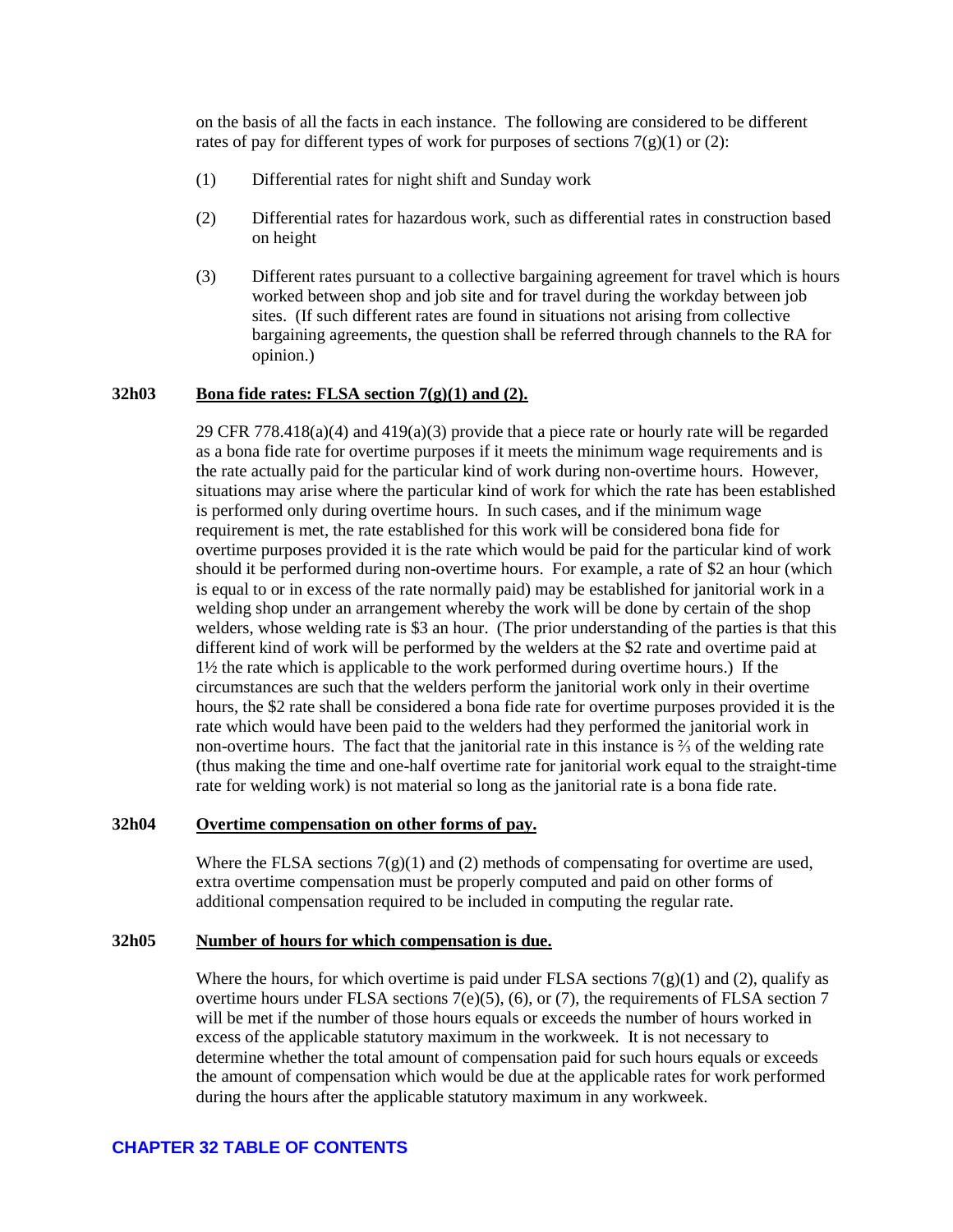#### <span id="page-26-0"></span>**32h06 Computation under FLSA section 7(g)(2) when one of the rates is averaged.**

The computation of overtime under FLSA section  $7(g)(2)$  when one of the rates is averaged may best be shown by an illustration. Assume that an employee works 42 hours at a piece rate and 4 hours at an hourly rate. Payment of overtime for the 2 piece rate overtime hours at one-half the employee's average piece rate earnings for the workweek and 4 hours at time and one-half the hourly rate will be acceptable as a proper payment of overtime.

### <span id="page-26-1"></span>**32i OVERTIME BASED ON RATE ESTABLISHED AS OVERTIME RATE BY AGREEMENT OR UNDERSTANDING**

### <span id="page-26-2"></span>**32i00 General provisions of FLSA section 7(g)(3).**

Section  $7(g)(3)$  permits the payment of overtime compensation based on a rate not less than one and one-half times the rate established by agreement or understanding arrived at between the employer and the employee before performance of the work, if the rate is authorized by 29 CFR 548.

## <span id="page-26-3"></span>**32i01 Payments under 29 CFR 548.**

- **(a)** 29 CFR 548 provides for the exclusion of certain additional payments in cash or in kind which would have a trivial effect on overtime compensation and which would otherwise require prorating over a retroactive period to compute the overtime due. Exclusions are limited to additional or incidental payments; payments which are an integral part of the employee's regular wages may not be excluded.
- **(b)** As a general rule, payments which are regularly paid on every payday are not excludable as they are not additional, but an integral part of the employee's regular wages. Furthermore, the mere fact that payments are deferred to a future time will not make them excludable as additional payments if they amount to nothing more than an increase in the rate per hour or per piece. An exception is made for payments in kind and certain cash payments, such as Social Security taxes which are excludable even if paid every payday.
- **(c)** An additional payment within the meaning of the regulations generally is one which is made on a different basis from that which determines the wages to which the employee is regularly entitled and is not regularly made every payday.
- **(d)** The following types of payment may be excluded if the 50 cents condition and the requirements of 29 CFR 548.2 are met:
	- (1) Prizes
	- (2) Merchandise awards
	- (3) Housing of nominal value
	- (4) Lunches
	- (5) Social Security taxes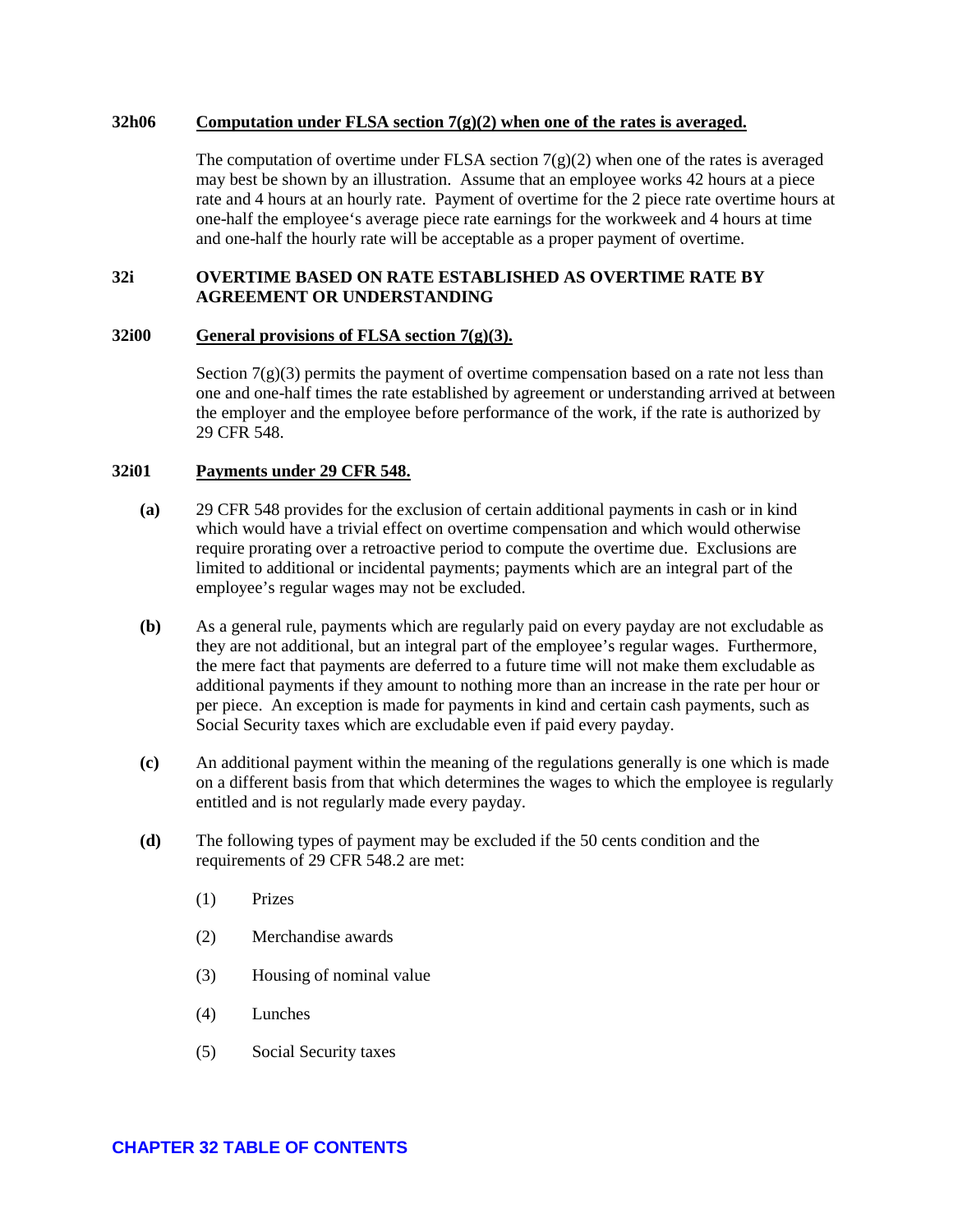- (6) Flat sum payments or retroactive rate increase made as the result of an increase in the cost of living
- (7) Retroactive wage increases
- (8) Payments made as a reward for attendance paid periodically
- (9) Individual or group production bonuses that are not earned every payday and are paid on a basis other than the employee's regular wages
- **(e)** The following types of payment are not excludable even if the other conditions are met:
	- (1) Night shift differentials
	- (2) Higher rates paid as premium pay for non-overtime hours
	- (3) Rate increases which become effective after a rise in the cost of living
	- (4) Commissions and incentive or production bonuses earned regularly every payday which are an integral part of the employee's wage structure

#### <span id="page-27-0"></span>**32i02 Public agencies may utilize section 7(g).**

Public agencies, including public agencies engaged in fire protection or law enforcement activities, may utilize section  $7(g)$  in the same manner as employers in the private sector. *See* 29 CFR 778.400, .401, and .415 -.421; and 29 CFR 548.

### <span id="page-27-1"></span>**32j SPECIAL OVERTIME PROBLEMS**

#### <span id="page-27-2"></span>**32j00 Multiple minima where records do not show segregation.**

In those cases where different wage rates are applicable under the FLSA, PCA, and McNamara-O'Hara Service Contract Act (SCA), and records are not kept showing the time worked at each rate, for the purpose of computing overtime payments under the FLSA and PCA, the regular rate of pay under the FLSA, or the basic hourly rate under the PCA cannot be lower than the highest minimum wage rate applicable.

#### <span id="page-27-3"></span>**32j01 Multiple minima under state, territorial, and U.S. laws.**

If no overtime has been worked in a workweek, no attempt shall be made to enforce any other state, territorial, or federal minimum wage higher than that provided under the FLSA, PCA, and SCA. If overtime has been worked, the regular rate of pay for overtime purposes under the FLSA and PCA cannot be lower than the applicable state, territorial, or federal minimum wage, whichever is higher. However, WHIs shall not interpret any law other than that administered by the WHD. Thus, if it is not clear that such a higher minimum wage rate applies, the WHI shall accept the payroll rate shown (if it is at least that required by the FLSA, PCA, and SCA) in determining overtime compensation due. Any question as to a possible violation of some other statutes should be referred to the appropriate authorities in accordance with regular procedures.

### <span id="page-27-4"></span>**32j02 Straight-time compensation to be paid in full.**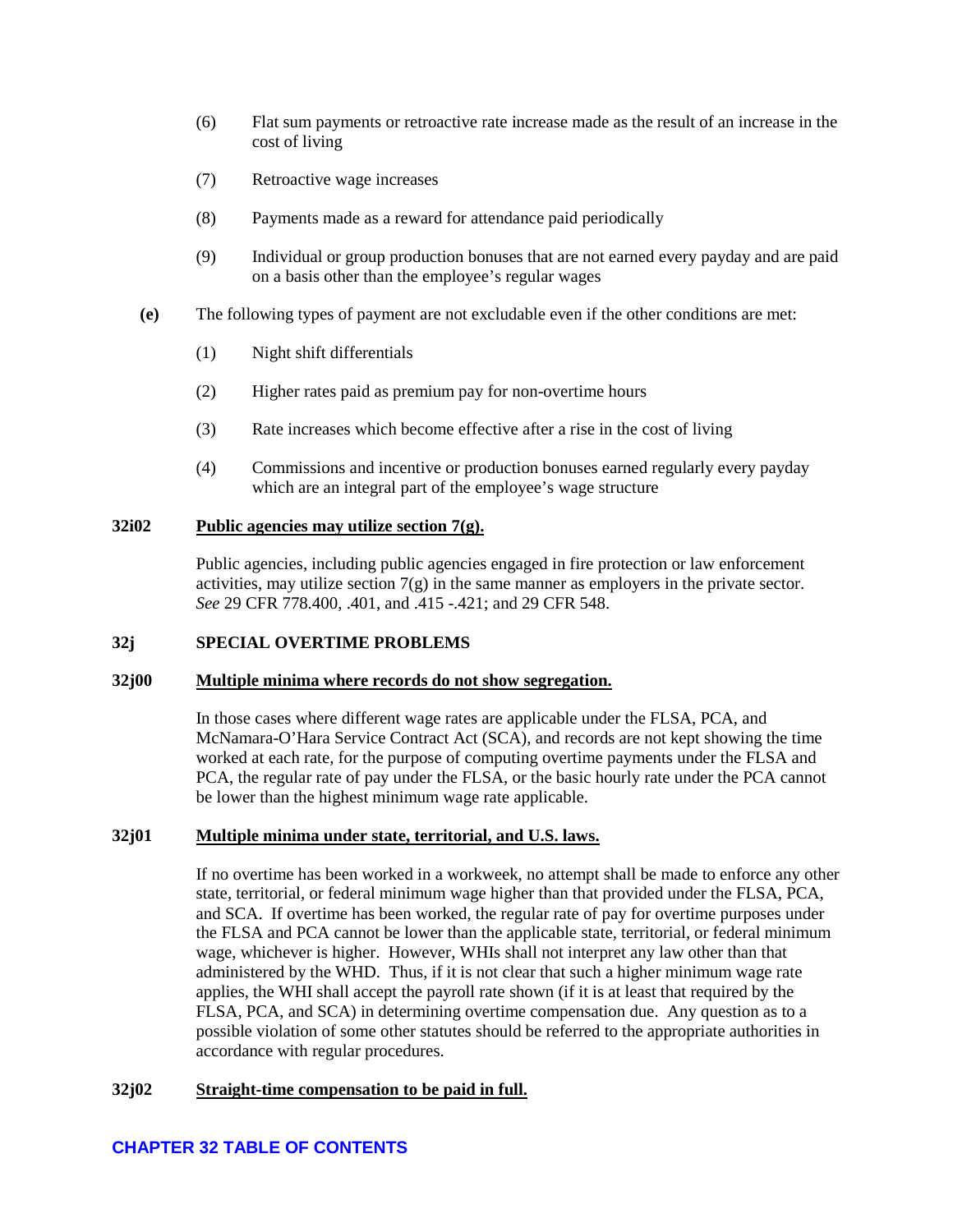If an employee who is paid an hourly rate works statutory overtime hours (whether or not the employer recognized them as overtime hours), the employer must pay the employee for all hours worked at the agreed rate plus at least an extra half-time that rate for all overtime hours less the total wages actually paid. Before an employee can be said to be paid overtime compensation due, he/she must be paid his/her straight-time compensation due for all hours worked under any express or implied contract or under any applicable statute. *See* 29 CFR 778.315. Where an employer has an express or implied agreement with an employee over a deduction policy covering particular items, then bona fide deductions pursuant to the policy will be allowed during overtime workweeks if the requirements of FOH 32j08 are met.

### <span id="page-28-0"></span>**32j03 Owner-operators of equipment.**

- **(a)** In the case of non-exempt operators who own and operate their own equipment (*e.g.*, trucks, scrapers, mules, horses, etc.) as employees of the persons or companies for whom they perform the work, whenever separate rates have not been established for the rental of equipment and for the labor, or when such separate rates, if made, appear to be unreasonable or disproportionate, the following rates shall be deemed to have been paid as wages:
	- (1) the regular hourly rate being paid by the same employer to operators of similar company- owned equipment; or
	- (2) where the regular hourly rate noted in the foregoing clause FOH 32j03(a)(1) is not available the rate usually paid in the area to operators of similar company-owned equipment; or
	- (3) when rates noted in foregoing clauses FOH  $32j03(a)(1)$  or (2) are not available, a percentage formula such as 80 percent rent and 20 percent wages, or 75 percent and 25 percent, or some similar formula should be used. When it is necessary to use a formula of this type, one should be selected which will result in a reasonable relation between the cost of renting equipment and the wages paid to operators.
- **(b)** Wherever possible, clause FOH 32j03(a)(1) above shall be followed. Clause FOH  $32j03(a)(2)$  shall be followed only when clause FOH  $32j03(a)(1)$  cannot be used, and clause FOH  $32j03(a)(3)$  shall be used only as a last resort.
- **(c)** In order to be in compliance in the future, particularly as to the recordkeeping regulations, employers shall be required to break down the compensation paid into labor rates and equipment rental. By agreement with the employees involved, separate rates shall be established for the rental of the equipment and for the labor.
- **(d)** The separate rates for labor and equipment rentals thus established, wherever they appear unreasonable or disproportionate, shall be scrutinized for possible evasion of the overtime requirements of the FLSA or PCA. Such evasions might be evident, for example, if the rates set up for labor of an owner-operator are grossly out-of-line with the rate paid by the same employer to operators of similar company-owned equipment or with the prevailing rate in the area for such operators. It may be found that in breaking down the rates which covered both the equipment and labor, the employer has allocated an unreasonable or disproportionate part of the rate to the equipment rental with the intent of diminishing the regular rate of pay on which overtime has to be computed.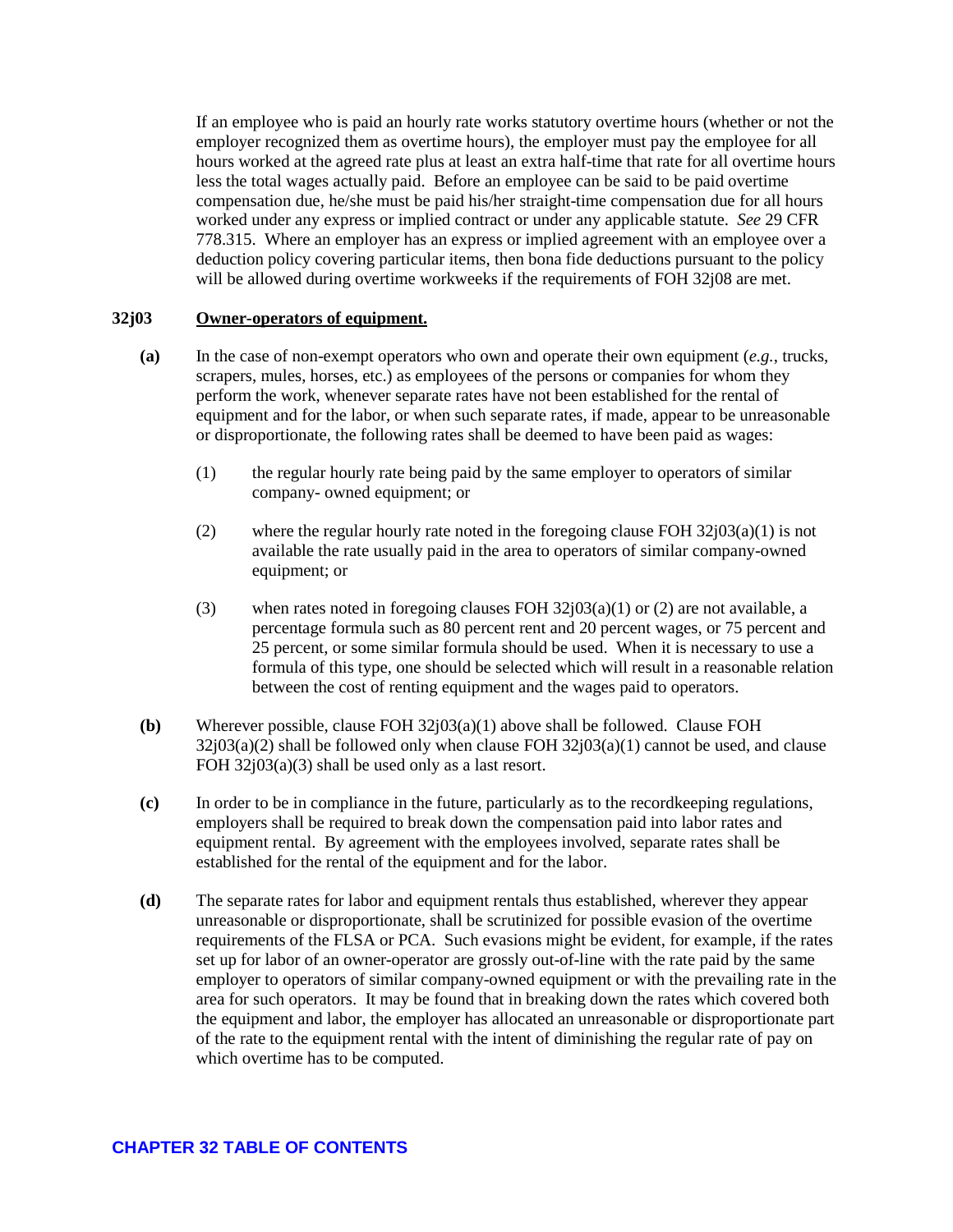**(e)** The half-time overtime premium on a regular rate determined as above shall be paid in addition to the total contract earnings and may not be charged to or deducted from equipment earnings.

### <span id="page-29-0"></span>**32j04 Wage raises cannot cover overtime.**

Payments made to employees cannot be wage or salary increases and extra compensation for overtime at the same time. Where additional amounts are paid without any understanding that they are overtime compensation, and the payment of such amounts remains constant even during weeks in which the employee works no overtime, the payments are in fact wage or salary increases and must necessarily be reflected in an increase in the employee's regular hourly rate of pay rather than as an offset against extra compensation due for overtime.

### <span id="page-29-1"></span>**32j05 Changes in scheduled hours without change in pay.**

### **(a) Permanent reduction**

- (1) A permanent reduction in a fixed schedule of workweek hours without a reduction in the salary or take-home pay results in an increased regular rate. Where the employer has continued to use the original rate in computing overtime, a violation shall be charged. However, where such a violation resulted from a genuine misunderstanding of the overtime requirements, no request for payment of back wages shall be made. The employees involved and the amount of beck wages shall not be reported on Form WH-51. A brief explanation shall be made in the narrative. The employer shall be advised of the rights of employees under section 16(b).
- (2) The following conditions will be indicative of a genuine misunderstanding:
	- a. It is clear that there was compliance before the change, that is, the rates then used for straight-time and overtime purposes were bona fide and properly paid.
	- b. The reduction in hours without a reduction in take-home pay was intended to and did benefit the employees.
	- c. There was no intention to evade the payment of the overtime premium required by the act.
- (3) The employer shall be advised that the payment of the same take-home pay for the reduced workweek establishes an increased regular rate of pay which must be used to compute overtime compensation for all statutory overtime hours.

### **(b) Temporary or seasonal-reduction**

(1) As a general rule, a reduction in a fixed schedule of workweek hours without reduction in salary or take-home pay for all weeks of a specified period of definite and reasonably long duration, such as a seasonal slack period, will result in an increased regular rate, as in the case of a permanent reduction. The policy set forth in FOH 32j05(a) above will be followed as to the requirements for future compliance and in making the determination as to whether to request payment of back wages in such cases.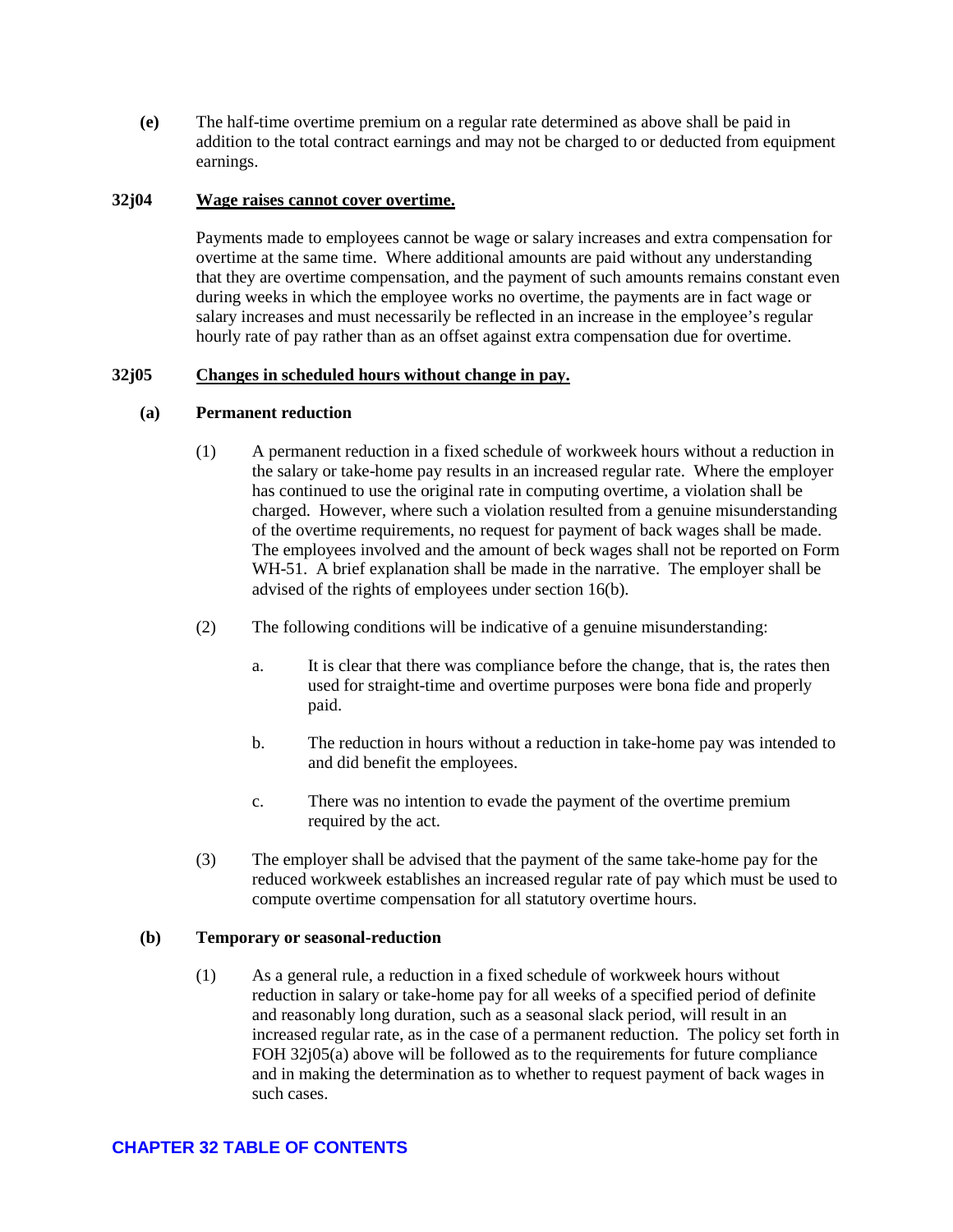(2) Where employees are given time off on a temporary basis such as all Saturdays or some part of them in the summer months, or other bona fide seasonal vacation periods, without reduction of salary or take-home pay, the time off will be regarded as vacation time within the meaning of section  $7(e)(2)$ . Thus, the pay for such time off will not affect the regular rate of pay. Likewise, there would be no violation of the act if the employer required the employees to work those hours which were scheduled as vacation time off, without paying them additional compensation. The same result would follow if a half day off was given every other Saturday during the period of Daylight Saving Time.

### **(c) Permanent schedule of alternating workweek, of different fixed lengths**

Where an employer has established a permanent schedule of alternating workweeks of different fixed lengths he/she may, by agreement or understanding with the employee, pay the same straight-time compensation for the scheduled hours of the long and short workweeks, but he/she may not pay the same fixed salary for the long and short schedules of hours to cover total compensation including the overtime pay. The payment of the same straight-time compensation for the scheduled long and short workweeks establishes different rates of pay for the long and short scheduled workweek. If in such a case the employer has paid the same total compensation for both the long and short scheduled workweeks the policy expressed in FOH 32j05(a) above will be followed.

### <span id="page-30-0"></span>**32j06 Lump-sum overtime payment.**

Under appropriate circumstances, and where close scrutiny reveals there is a clear understanding between the employer and the employee that a lump-sum payment is predicated on at least time and one-half the established rate, and that overtime payment is clearly intended, the fact that the payment is a lump sum will not result in a violation if it equals or exceeds the proper overtime payment due. For example, during a limited period each year hourly-rated employees worked after regular hours on a special job for their employer. Under a clearly understood agreement with his/her employees, the employer, based on experience paid for this special job in a lump sum arrived at by computing time and one-half the regular rate for the estimated special job hours, and then adding an additional bonus amount. This policy shall be applied very narrowly and shall not be applied to lumpsum payments which are nothing more than bonuses for working undesirable hours.

#### <span id="page-30-1"></span>**32j07 Retroactive increases.**

- **(a)** If retroactive increases are given as compensation for services, they must be included in determining the employee's regular rate of pay and must be prorated over the previous weeks in which the work, to which the compensation is attributed, was performed.
- **(b)** If it is not feasible to allocate the retroactive increases among the workweeks of the period in proportion to the amount of the increases actually applicable to each week, some other reasonable and equitable method of allocation must be adopted. For example, it may be assumed that the employee earned an equal amount of the increase each hour of the pay period and so the resultant hourly increase may be determined by dividing the total amount of increase by the number of hours worked by the employee during the period for which it is paid.

#### <span id="page-30-2"></span>**32j08 Deductions in overtime weeks.**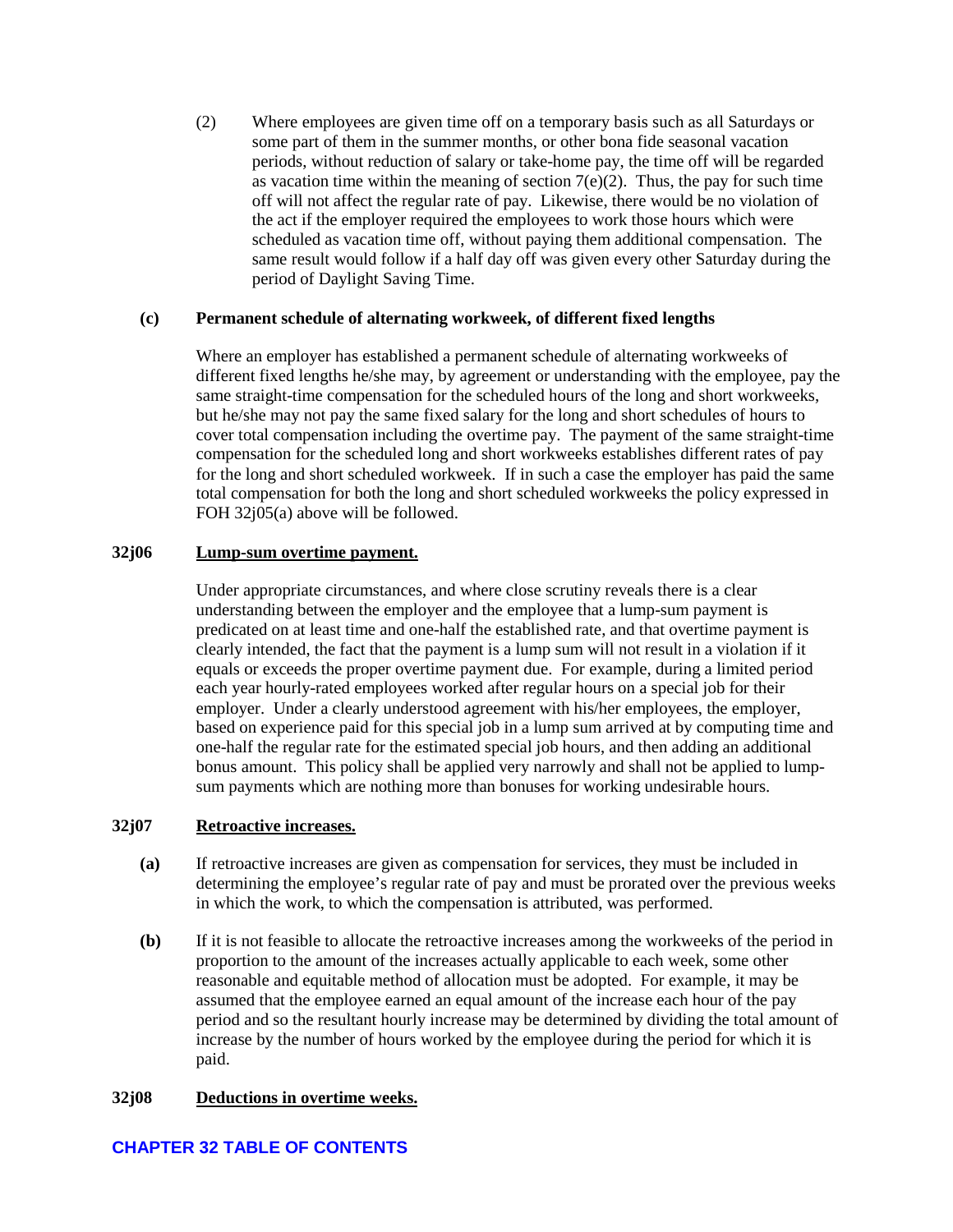- **(a)** FLSA section 7(a) requires that an employee receive compensation for overtime hours at "a rate not less than one and one-half times the regular rate at which he/she is employed." Where board, lodging, and facilities are charged to the employee and the employer recovers the amount by deductions from the employee's cash wages, the regular rate is determined before the deductions are made. There is no limit to the amount which may be deducted for these items, provided that the deductions are confined to the reasonable cost of the board and lodging furnished. Where such deductions are in amounts that exceed the reasonable cost, the excess amount shall be handled the same as deductions for items other than "board, lodging, or other facilities." The term "other facilities" means such items as meals furnished at company restaurants; housing furnished; general merchandise bought at company stores (including food, clothing, and household effects); and fuel, electricity, water, and gas furnished for the personal use of the employee.
- **(b)** Employers must pay statutorily-required minimum wage and overtime premium pay finally and unconditionally, or free and clear. The cost of furnishing items that are primarily for the benefit or convenience of the employer do not qualify as facilities under FLSA section 3(m); thus they may not be included as part of wages due. Further, deductions for articles that do not qualify as "board, lodging, or other facilities" under FLSA section 3(m), such as tools, equipment, cash register shortages, and other similar items, may not be made if they cut into required minimum wage or overtime premium pay. Deductions that reduce an employee's average hourly earnings for the workweek after the deductions to less than the highest applicable minimum wage rate are illegal in an overtime week unless the law establishing that minimum wage (*e.g.,* state law; the Davis-Bacon and Related Acts; SCA; H-2A, H-1B, and H-2B visa programs; or a MSPA contracted promised wage) allows the particular deduction. (Note: if a MSPA contract specifically discloses that the employer will make certain particularized deductions not otherwise prohibited by other law, those deductions would be permitted. For example, if a MSPA-covered employer disclosed a wage rate of \$8.00 per hour and fully disclosed in writing at the time of recruitment that \$1.50 per hour would be deducted for non-3(m) items, and the deductions are otherwise legal and not prohibited by other applicable laws, then those fully-disclosed deductions are permitted to reduce the hourly wage to below the \$8.00 per hour contracted promised wage (*i.e.* to \$6.50 per hour). Deductions for non-3(m) items may be made in an overtime workweek to the same extent as permitted in a non-overtime workweek *if* their purpose and effect are not to evade the overtime requirements of the FLSA *or other law*, and *if* they are *bona fide* deductions made for *particular items* according to a prior *agreement or understanding* between the employer and the employee before the work is performed (29 CFR 531.37(a) and 29 CFR 778.315).
- **(c)** If an employer and an employee have an express or implied agreement about a deduction policy for particular items, then bona fide deductions pursuant to the policy will be allowed during an overtime workweek to the extent that they would be allowed in a non-overtime workweek, *provided that* the deductions do not violate other applicable laws (*e.g.,* state law), the employee receives free and clear the highest applicable minimum wage (including prevailing wages) required by *any* federal, state or local law for the non-overtime hours, and the employee receives time and one-half the regular rate of pay based on the stipulated wage, before any deductions are made, for all the overtime hours. For example, if a forestry worker subject to a \$9.00 per hour SCA prevailing wage rate is paid \$10.00 per hour (\$1.00 above the legally-required SCA prevailing wage rate of \$9.00) and works 50 hours in a particular workweek, the most that may be deducted from this worker's wages for that week pursuant to a prior agreement covering specific deductions (*e.g.,* purchase of a saw) is 40 times \$1.00 (\$40.00). Statutory wages due net after deductions =  $[40 \times $9.00$  (\$360.00 minimum)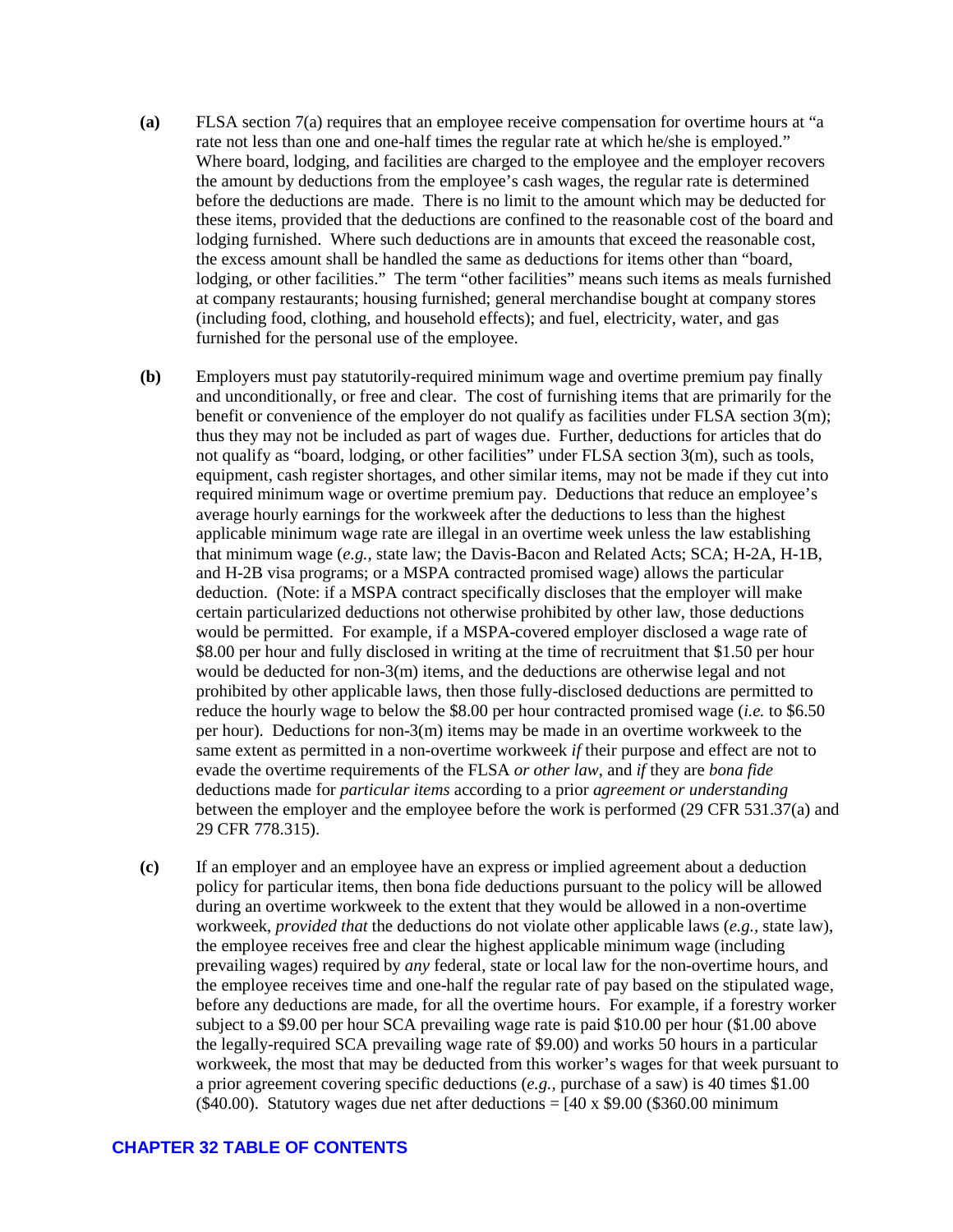wage]+ $[(10 \times 1.50 \times $10.00 \times $150.00 \text{ overtime})]$  or \$510.00 total minimum wage and overtime.)

**(d)** Unless there is an agreement as to deductions for particular items, or if the employer reduces an employee's wages for a reason not addressed in the contractual arrangement or for no legitimate reason, the deductions will be considered illegal and will not be allowed during overtime workweeks. To determine if these criteria are met, apply the following standards:

### (1) *Deductions must be made for particular items according to an agreement or understanding between the parties*

The agreement must be reached before the employee performs the work that becomes subject to the deductions. The agreement must be specific concerning the particular items for which the deductions will be made, and the employee must know how the amount of the deductions will be determined that are included in the agreement (*e.g.,*  cash register shortages). The employee must affirmatively agree or assent to the employer's deduction policy. While the employee's assent to the policy may be written or unwritten, the employer bears the burden of proof that an employee has agreed to the deduction policy.

(2) *Only bona fide deductions, made for particular items, are permitted* 

Deductions that are otherwise prohibited by other laws or authority (federal, state *or*  local) are not bona fide (*e.g.,* if a state law prohibits *any* deductions from employees' wages for tools and similar items or equipment that are business expenses of the employer, the WHD would not allow any deductions in that state in an overtime workweek, regardless of whether the highest WHD-enforced minimum wage was paid (net) after the deductions). Deductions for amounts above the reasonable cost to the employer of furnishing a particular item to an employee are also not bona fide (*e.g.,* furnishing items to employees at a profit; deductions for substandard housing). Deductions from wages where no prior agreement exists as to particular items are never permitted in an overtime workweek.

(3) *The regular rate of pay is based on the stipulated wage before any deductions are made* 

Deductions for non-3(m) items that reduce an employee's rate of pay to below the highest applicable legally-required minimum wage are illegal *unless* the law establishing that minimum wage allows the particular deductions. In overtime workweeks (where overtime requirements apply), deductions may be made according to an agreement that reduce the effective hourly rate down to the highest required minimum wage, but only from the non-overtime hours (first 40 hours in the week). Proper time and one-half the full regular rate (pre-deductions) must be paid for all statutory overtime hours.

(4) *The purpose and effect of the deductions are not to evade the overtime requirements or other laws*

Deductions made only in overtime workweeks, or increases in prices charged during overtime workweeks compared to non-overtime workweeks, will be considered manipulations to evade statutory overtime requirements which are prohibited.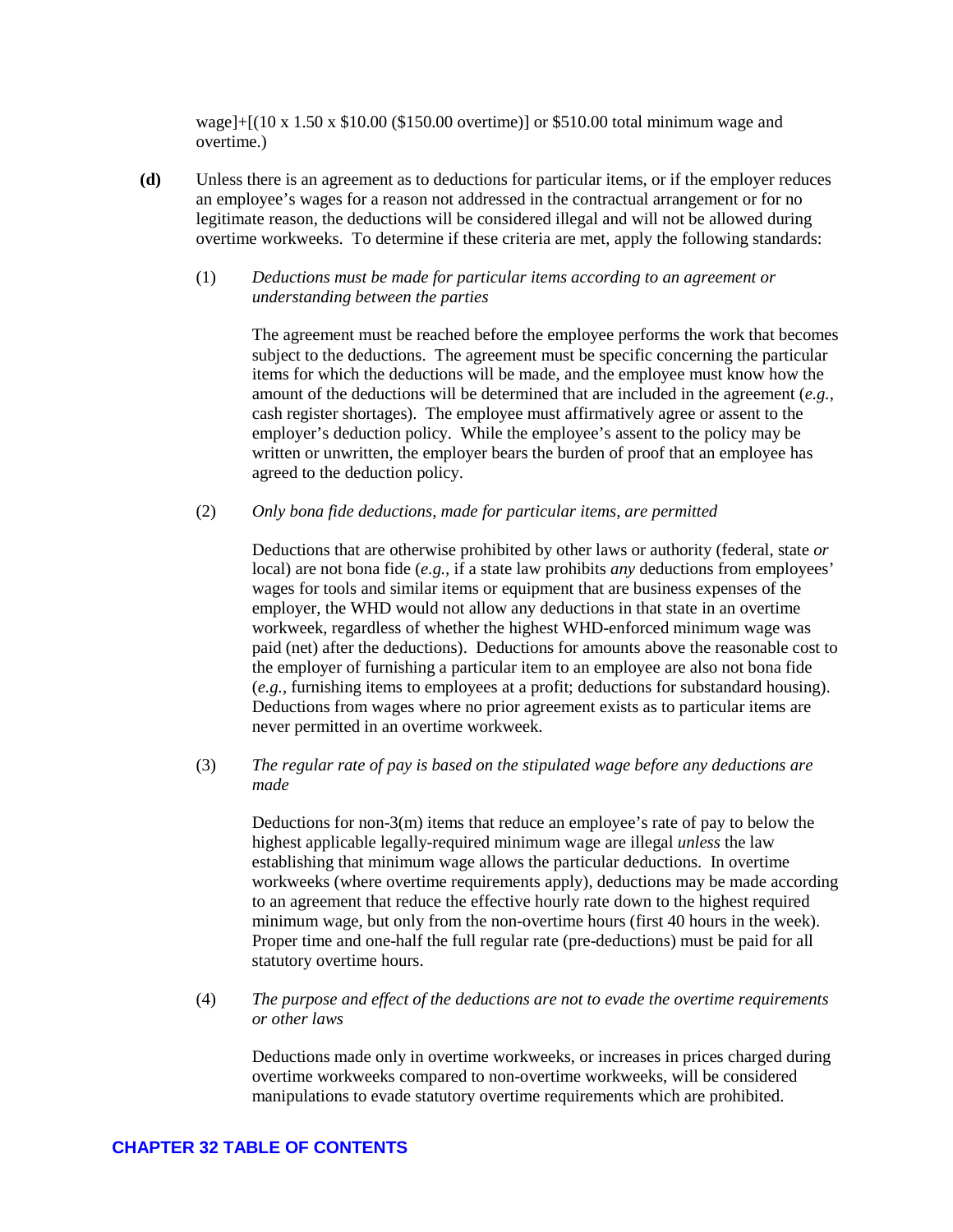Deductions that violate other applicable laws are prohibited in an overtime workweek. *See* 29 CFR 531.37(a) and 29 CFR 778.315.

### <span id="page-33-0"></span>**32j09 Payments for activities not normally hours worked.**

Payments for those voluntary clothes-changing and wash-up periods and bona fide lunch periods which need not be regarded as hours worked, but which take place at the establishment or work site either during or at the beginning or end of the workday, shall be treated as follows:

- (1) Where the activity has been paid for and the time has been included in computing the hours worked, in the absence of evidence of an attempt to evade the overtime requirements, the time shall be accepted as hours worked for the purpose of determining whether the overtime provisions have been met.
- (2) 29 CFR 778.320(b) indicates that the conversion of certain activities into hours worked by virtue of the employer's payment for such time depends on "whether or not it appears from all the pertinent facts that the parties have agreed to treat such time as hours worked." It is explained in this section of the 29 CFR 778 that the parties may agree to exclude from hours worked those activities, such as eating meals between working hours, which would not be hours worked even if they were paid for pursuant to a contract, custom, or practice. 29 CFR 778.320(b) states further that where "the parties have agreed to exclude such activities from hours worked, payments for such time will be regarded as qualifying for exclusion from the regular rate under the provisions of section  $7(e)(2)$ " of the FLSA.

#### <span id="page-33-1"></span>**32j10 Delayed payment of overtime compensation.**

In the ordinary case, the FLSA and the PCA require the payment of both minimum wage and overtime compensation earned in a given workweek at the regular payday for that workweek or, where the pay period covers more than a single week, at the regular payday for the pay period in which the particular workweek ends. However, if the correct overtime compensation cannot be determined until sometime after the regular pay period, the requirements of the FLSA or the PCA will be satisfied if the employee is paid the excess overtime compensation as soon after the regular payday as is practicable, but not later than the next payday after the computation can be made. Where bonuses are paid, any extra overtime pay due upon the increase in the regular rate resulting from the bonus payment is due only at the time the bonus itself is paid, not earlier.

#### <span id="page-33-2"></span>**32j11 Semi-monthly or monthly payments which include overtime.**

Where the wages due an employee are properly computed on a workweek basis, an employer may pay the determinable portion of such wages in semi-monthly or monthly installments without destroying time validity of the regular rate of pay or violating the provisions of the FLSA or PCA. For example, where an employee is hired to work a regularly scheduled workweek of 44 hours at a rate of \$2.00 per hour with time and one-half that rate (\$3.00) for hours in excess of 40 in the workweek, which equals \$92.00, it is permissible for the employer to make semi-monthly wage installments to him/her of \$199.33 (\$92.00 x 52 weeks in a year divided by 24 semi-monthly payments in a year), provided additional compensation at time and one-half pay day for any workweek in which hours in excess of 44 are worked, or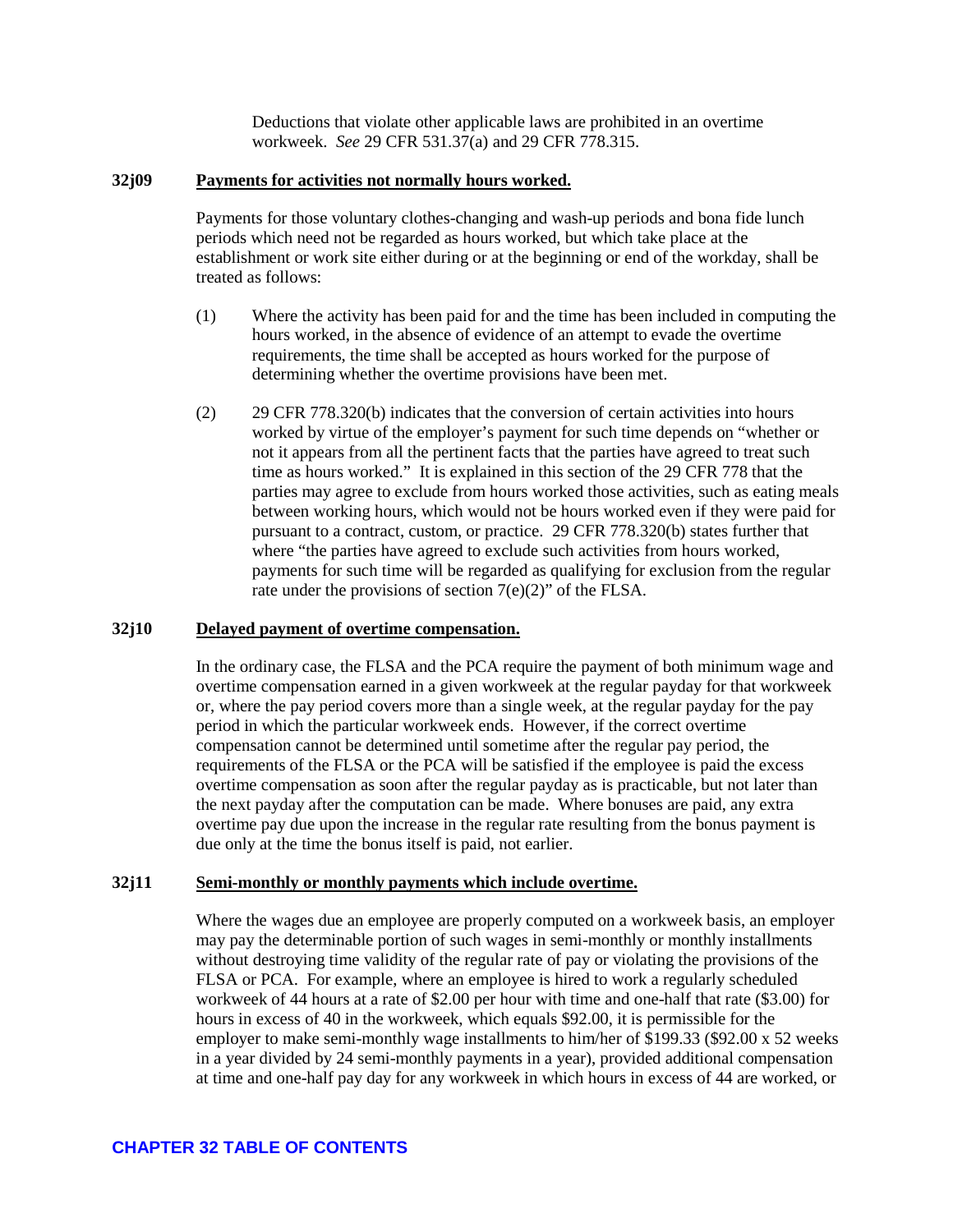the proper reduction in pay is made where other than excused absences occur. Likewise, payment on this basis will not of itself destroy an otherwise valid section 7(f) plan.

### <span id="page-34-0"></span>**32j12 Concurrently working for more than one employer.**

Where two or more employers arrange to, and do, jointly employ an employee, the total hours worked by the employee for the employers shall be added together to determine the total number of hours worked in the workweek by the employee for which straight-time and overtime should be paid.

### <span id="page-34-1"></span>**32j13 Change of workweek.**

- **(a)** A change of the workweek from one period of 7 consecutive days to another period of 7 consecutive days necessarily creates an overlap between the last workweek in the old schedule and the first workweek in the new; that is, certain hours fall within both workweeks.
- **(b)** If the hours which fall within both workweeks are hours in which the employee does no work, his/her statutory compensation for each workweek is, of course, determined as it would be if no overlap existed.
- **(c)** If, on the other hand, some of the employee's work time falls within hours which are included in both workweeks, the employee's straight-time and overtime compensation shall be computed by counting such work time as hours worked in whichever of the 2 workweeks its inclusion will yield the higher total compensation for both workweeks. After thus determining the workweek to which the overlapping work time shall be allocated, the remaining workweek shall be treated as one in which the only compensable worktime is that falling exclusively within that workweek and outside the portion which overlaps the other workweek. Subject to this modification, the compensation due an employee for straight-time and for overtime on a daily or weekly basis shall be computed and paid for each workweek as in workweeks when no overlap occurs.

### <span id="page-34-2"></span>**32j14 Stint or task system.**

#### <span id="page-34-3"></span>**32j14a Characteristics.**

A predetermined amount of work is regarded as a day's work. Upon completion of this stint the employee is credited with 8 hours of work. The stint system is a piecework system. Instead of setting a price per number of units of work produced, as is done in most piecework systems, the number of hours allowed to complete a quantity of work is predetermined and paid for at the agreed hourly rate. Payment of one and one-half times the agreed hourly rate for stint work is equivalent to paying one and one-half times an established piecework rate. Payment of one and one-half times the agreed hourly rate for stint work or hourly rated work in excess of 8 credited hours per day will comply with the FLSA overtime requirement and be in accordance with FLSA section  $7(g)(1)$  or (2), if the hours for which the overtime rate is paid qualify as overtime hours under FLSA section  $7(e)(5)$ ,  $(6)$ , or  $(7)$ .

### <span id="page-34-4"></span>**32j14b The stint as an hours standard.**

The number of hours necessary to complete a predetermined daily stint can be considered the employees normal working hours for the purpose of determining overtime hours under FLSA section 7(e)(5) even though the time necessary to complete the stint varies somewhat from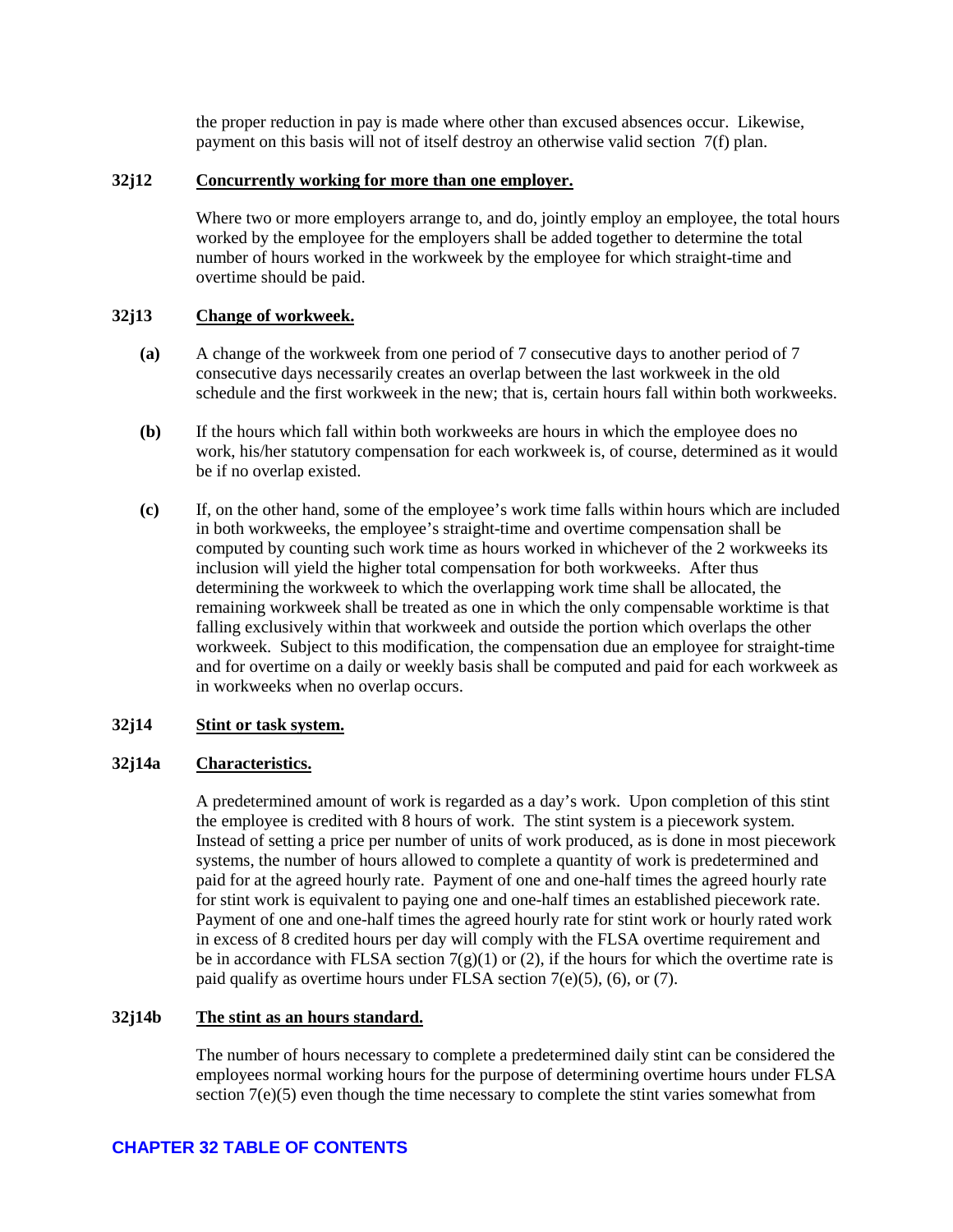day to day, if the stint reasonably approximates a normal day's work and the employees normally work only these hours. This will also be true even though the employees are working longer hours, if the stint reasonably approximates a normal day's work and the regular working of excess hours at present is due to emergency or transitory conditions which are not expected to be permanent and the parties intend again to observe the standard as the normal working hours as soon as conditions permit. In the same circumstances, the number of hours necessary to complete five predetermined daily stints can be considered the employees' normal working hours weekly. Of course, hours worked on the sixth day worked in the week may qualify as overtime hours under section  $7(e)(5)$  and hours worked on Saturday as such may qualify as overtime hours under section  $7(e)(6)$ .

### <span id="page-35-0"></span>**32j14c Application of section 7(g)(1) or (2).**

In any establishment in the brick manufacturing industry where the time necessary to complete a stint is the employees' normal working hours (daily) and the time necessary to complete five stints is the employees' normal working hours (weekly), payment of one and one-half times the agreed rate for hours worked each day on stint work or hourly rated work after the completion of the daily stint, or for work performed each workweek after the completion of five daily stints, is in compliance with the FLSA overtime provisions in accordance with section  $7(g)(1)$  or (2). Payment of one and one-half times the agreed rate for hours worked on the sixth day worked in the workweek or for hours worked on Saturday as such is true overtime compensation under the FLSA in accordance with section  $7(g)(1)$  or (2).

### <span id="page-35-1"></span>**32j14d 29 CFR 778.312 distinguished.**

This situation is distinguished from that described in 29 CFR 778.312 in that, in the latter situation, the time necessary to complete the task varied without any relationship to the employee's normal working hours and premium payments were made for hours worked within the employee's normal working hours, and not because the hours worked were in excess of the employee's normal working hours. If the employees normally work after completion of the daily stint and this is not an emergency or transitory condition, the number of hours necessary to complete the stint cannot be said to be the employee's normal working hours within the meaning of FLSA section  $7(e)(5)$ . If the time it normally take to complete the stint is of such short duration that it does not approximate a normal day's work, the working of excess hours cannot be considered an emergency or transitory condition, and premium payments for work performed after completion of the stint cannot be considered true overtime compensation under the FLSA. The situation would then be the same as that described in 29 CFR 778.312.

#### <span id="page-35-2"></span>**32j14e Variations in plans.**

There are a number of variations in plans but the principle is the same. For example, not all employers using the stint or task system pay daily overtime compensation. They simply credit the employees with so many hours of work for so much production in accordance with a pre-determined formula. They pay one and one-half the agreed hourly rate for stint work or hourly rated work in excess of 40 credited hours. In this case there is no daily stint and no need to determine the employees' normal working hours on a daily basis. The sole question is whether the number of hours necessary to complete the weekly stint beyond which time and one-half is paid, is the employees' normal working hours weekly (*see* FOH 32e01). If so, the excess hours of work are true overtime hours under FLSA section  $7(e)(5)$  and the extra compensation paid for those hours is true overtime compensation.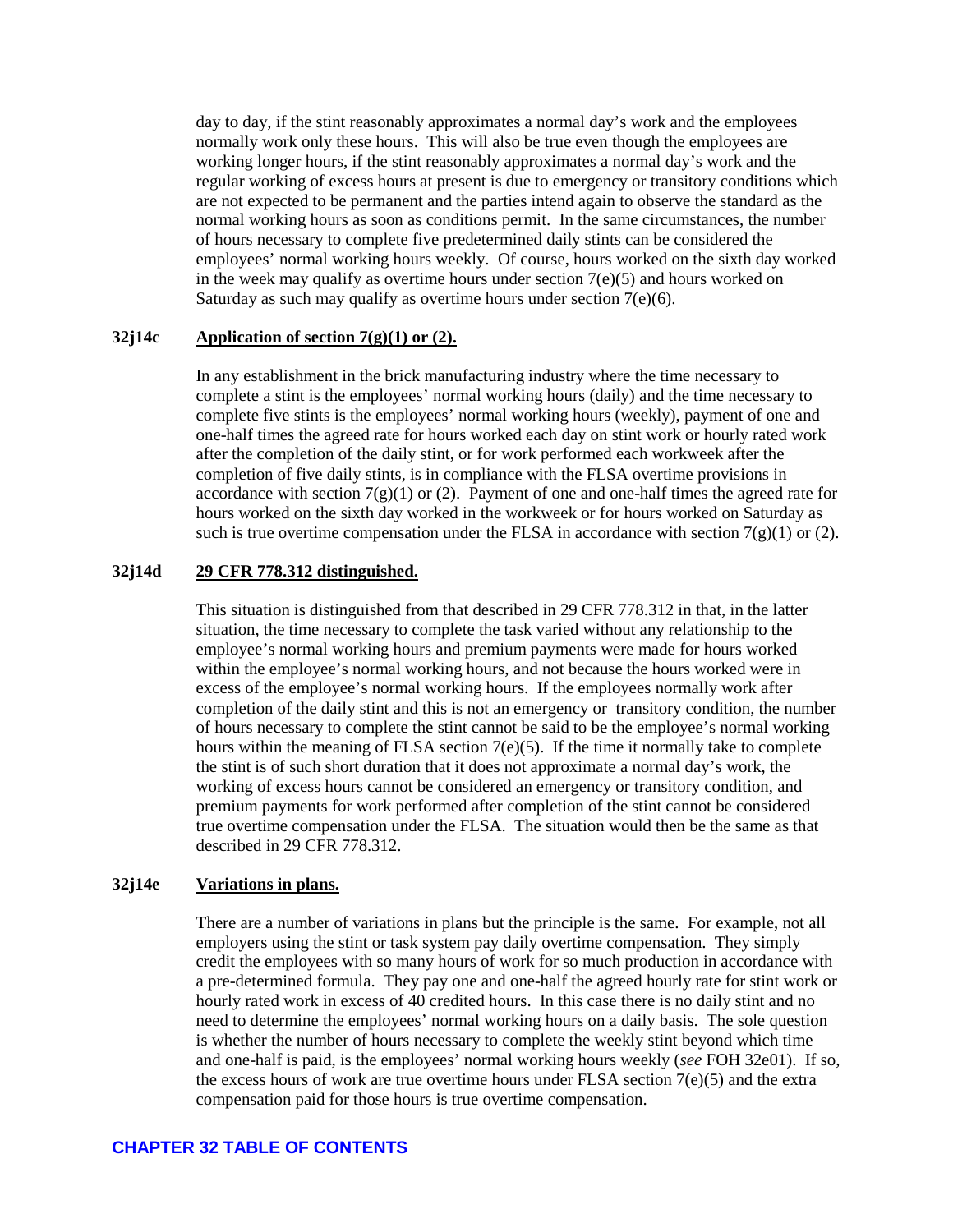#### <span id="page-36-0"></span>**32j14f Stint or task basis of payment in other industries.**

- **(a)** The stint or task basis of payment is also used to some extent in industries other than the brick industry. In the meat packing industry, the hours paid for at the agreed rate for the completion of a pre-determined amount of work are called "cow hours" or "kill time." In the smelters of the metal refining industry the predetermined day's work is called the heat.
- **(b)** Where investigations in other industries disclose that the stint or task basis of payment has been used to compensate employees for overtime and where that method would appear to fall within the principles outlined above, enforcement action shall not be taken until an opinion is secured as to the validity of the method of payment. All of the facts concerning the stint or task basis of payment shall be obtained and the investigation referred to the regional office for discussion with, or referral to, the regional solicitor of labor. The facts shall include information as to:
	- (1) whether the hours necessary to complete the predetermined amount of work, after which extra compensation of at least 50 percent is paid, are the employees' normal working hours;
	- (2) whether the employees are presently working more hours;
	- (3) how long they have been regularly working excess hours;
	- (4) whether the excess hours of work are due to seasonal factors or emergency or transitory conditions which are not expected to be permanent;
	- (5) if the employees have always regularly worked excess hours, whether the overtime standard adopted and applied was with the bona fide intention of establishing it as the normal working period to which the regular working hours will be conformed as soon as the necessary adjustments can practicably be made;
	- (6) whether the hours of work are different for different groups of employees or different departments where the same overtime standard is used;
	- (7) whether there is any information available as to hours of work and overtime standards used in other establishments in the same industry and area; and
	- (8) the extent of compliance with other requirements of section  $7(g)(1)$  or (2), as explained in 29 CFR 778.415 -.423, such as payment of extra overtime compensation on other forms of additional pay required to be included in computing the regular rate, or payment of extra compensation of at least 50 percent for at least the number of hours actually worked in excess of the applicable statutory maximum workweek.

#### <span id="page-36-1"></span>**32j15 Wage pool arrangement.**

- **(a)** A bona fide wage pool arrangement will be in compliance with FLSA section 7 and the average rate for the group will be a proper regular rate of pay if:
	- (1) a group of employees work interchangeably at various occupations carrying different rates;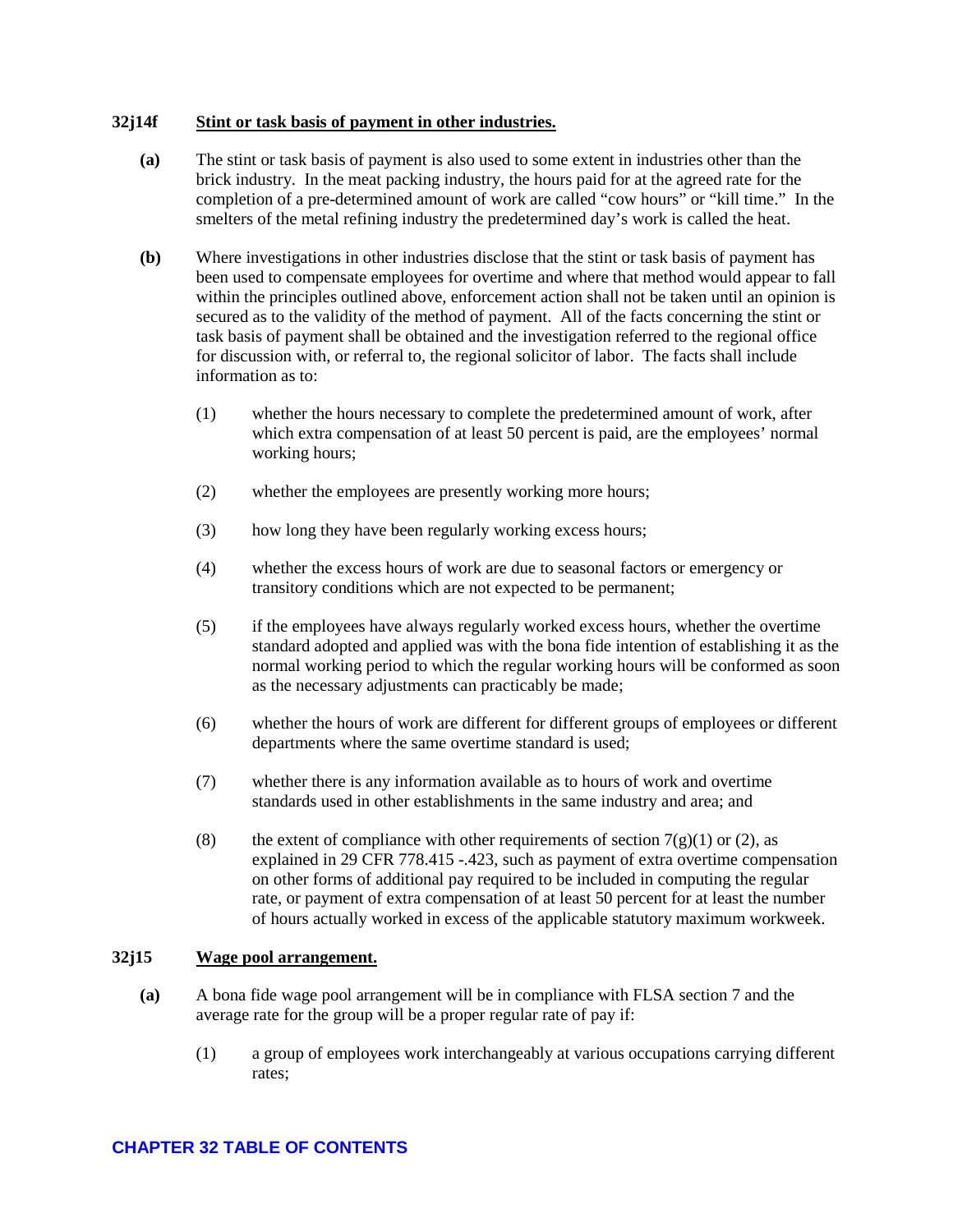- (2) the employees in the group are not paid individually the rates assigned to each occupation;
- (3) all straight-time earnings of the group, computed at the assigned rates, are totaled and divided by the total straight-time hours worked by the group;
- (4) all overtime earnings, at one and one-half times the assigned rates, are separately totaled and divided by the total overtime hours worked by the group;
- (5) the daily or weekly earnings of each employee for each day or workweek are then computed by multiplying the average straight-time rate for the group by the employee's straight-time hours, and the average overtime rate for the group by the number of hours the employee worked in excess of 8 a day or the applicable statutory maximum workweek.

### <span id="page-37-0"></span>**32j16 Time off and prepayment plans.**

#### <span id="page-37-1"></span>**32j16a Basic requirements to be considered.**

- **(a)** Two ways have been proposed by employers by which they may continue to pay their employees a constant wage or salary from pay period to pay period even though overtime is worked in some weeks. The first has been termed *the time off plan* and the second *the prepayment plan*. The time off plan, however, is inappropriate for employees who are compensated for overtime pursuant to FLSA section  $7(e)(7)$  or any of the subsections of FLSA section 7(g).
- **(b)** Before explaining the operation of the time off and prepayment plans, certain basic requirements of the FLSA will be outlined that are material in determining the legality of any proposed plan. It must be remembered that the FLSA takes a single workweek as its standard and permits no averaging of hours over two or more weeks. Each week stands alone. Time and one-half overtime compensation must be paid the employee for all hours which he/she works in a single workweek in excess of the applicable statutory maximum workweek. The pay period need not, however, coincide with the workweek. Thus, there is no objection if the pay period is bi-weekly, semi-monthly, or monthly, but the amount of compensation due the employee at each pay period must be computed on the basis of a single workweek. It must also be remembered that overtime compensation due an employee must be paid in cash and normally at the time of the regular pay period, that is, when the employee customarily receives his/her straight-time compensation. It may not be accumulated to be paid at any time subsequent thereto.

#### <span id="page-37-2"></span>**32j16b The time off plan.**

To comply with the FLSA and to continue to pay a fixed wage or salary each pay period even though the employee works overtime in some week or weeks within the pay period, the employer lays off the employee a sufficient number of hours during some other week or weeks of the pay period to offset the amount of overtime worked so that the desired wage or salary for the pay period covers the total amount of compensation, including overtime compensation, due the employee under the FLSA for each workweek taken separately. The plan may use a standard number of hours more or less than the applicable statutory maximum workweek. The employer does not pay for overtime work in time off, nor does he/she average hours over a period longer than a week. Control of earnings by control of the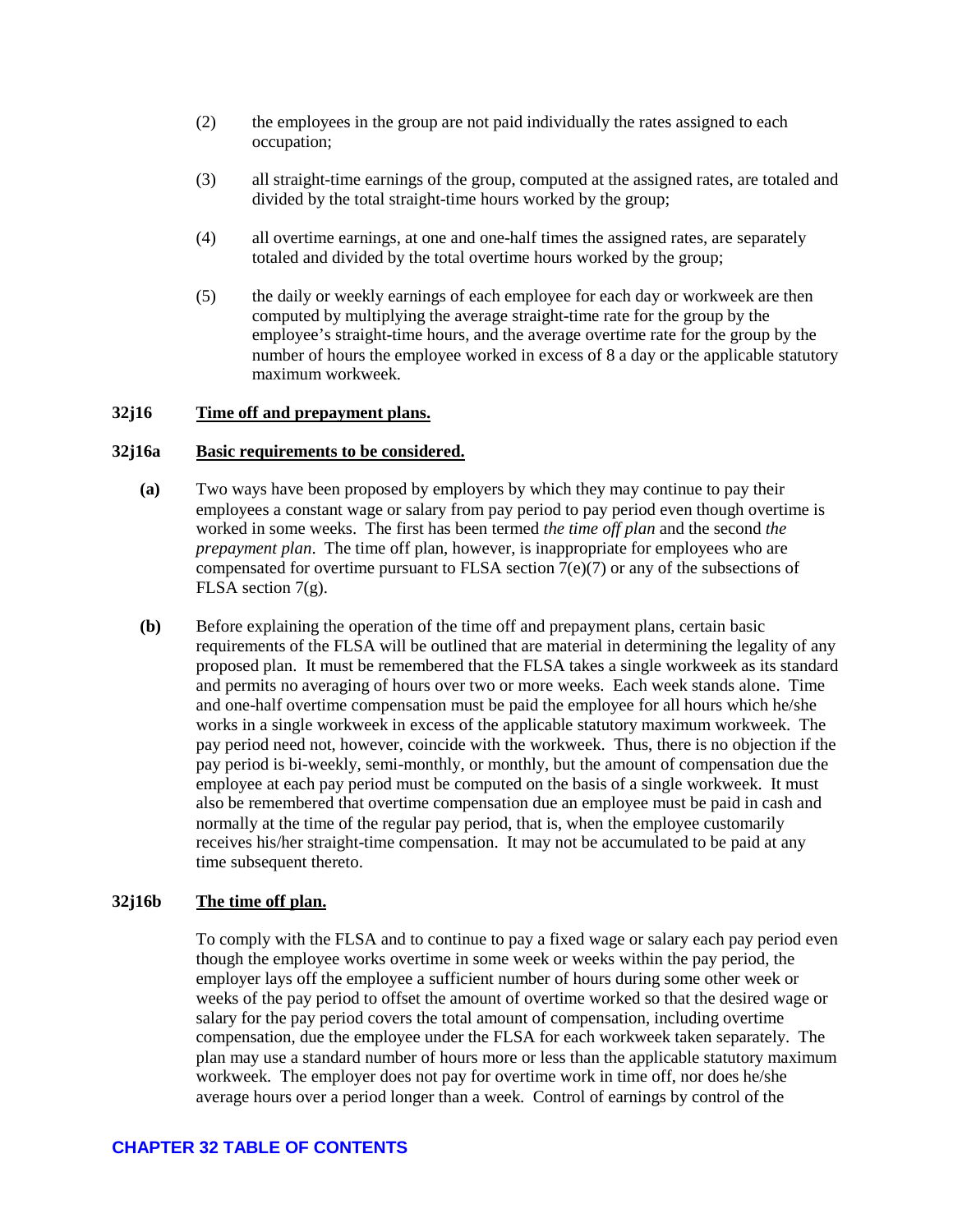number of hours an employee is permitted to work, not payment for overtime in time off, is the essential principle of the time off plan. For this reason, a time off plan cannot be applied to a salaried employee who is paid a fixed salary to cover all hours he/she may work in any particular workweek or pay period.

### <span id="page-38-0"></span>**32j16c Prepayment plans.**

- **(a)** Though overtime compensation due an employee must normally be paid at the time of the employee's regular pay period, there is no objection if the employer pays in advance overtime compensation to become due to an employee. This is the basic principle of the prepayment plan. Thus some employers, in an attempt to keep the wage or salary constant from pay period to pay period, have resorted to paying their employees a sum in excess of what they earn or are entitled to in a particular week or weeks, which sum is considered to be a prepayment or advance payment of compensation for overtime to be subsequently worked. In other words, the employer and the employee agree that in any week in which the employee works less than the applicable statutory maximum workweek the employer will advance to the employee the difference between the amount equal to his/her regular rate of pay for the applicable statutory maximum workweek and the amount he/she would have received if he/she had been paid only for the number of hours he/she worked. Bona fide plans of this type require the use of a record system whereby the employer can maintain a running account.
- **(b)** The question sometimes arises as to whether the loan or advance is really a loan or advance and not a salary arrangement. The determination of this question may depend upon what the parties understand will happen when an employee severs his/her relationship with the employer. If the employer still has some accumulated credits at that time, will some attempt be made to get back the amount of the loan or advance from the employee since there is no further possibility that it will be worked out by subsequent overtime? The fact that no attempt will be made by the employer to collect the amount due him/her either by deducting such amount from the employee's last check or by some other way is one indication that the loan or advance may simply be a fictitious bookkeeping device.
- **(c)** Similarly, the fact that at the end of the year, or at the end of some shorter period, credits accumulated by the employer are simply wiped out and a new start is made, is one indication that there may be no loan or advance in fact but simply a bookkeeping device. If there is no prepayment in fact and the plan is nothing but a bookkeeping device, the FLSA will have been violated.
- **(d)** There is an additional consideration with respect to the salaried employee who works a regular number of hours. If the employer, who contemplates adopting a prepayment plan, is required by an express or implied contract or agreement with the employee to pay him/her the fixed wage or salary, even when the employee works less than the regular number of hours in some week or weeks, it cannot be said that the employee is paid in excess of what he/she earns, or to which he/she is entitled, when he/she receives the fixed wage or salary in those weeks. He/she has received no loan or advance, and no amount therefore may be credited to the employer as a prepayment of compensation for overtime to be subsequently worked.
- **(e)** For the same reason, a prepayment plan cannot be applied to a salaried employee who works a fluctuating number of hours. Since the nature of such an employee's employment is that he/she will receive the fixed basic salary regardless of the number of hours worked, it cannot be said that such an employee is paid in excess of what he/she earns, or to which he/she is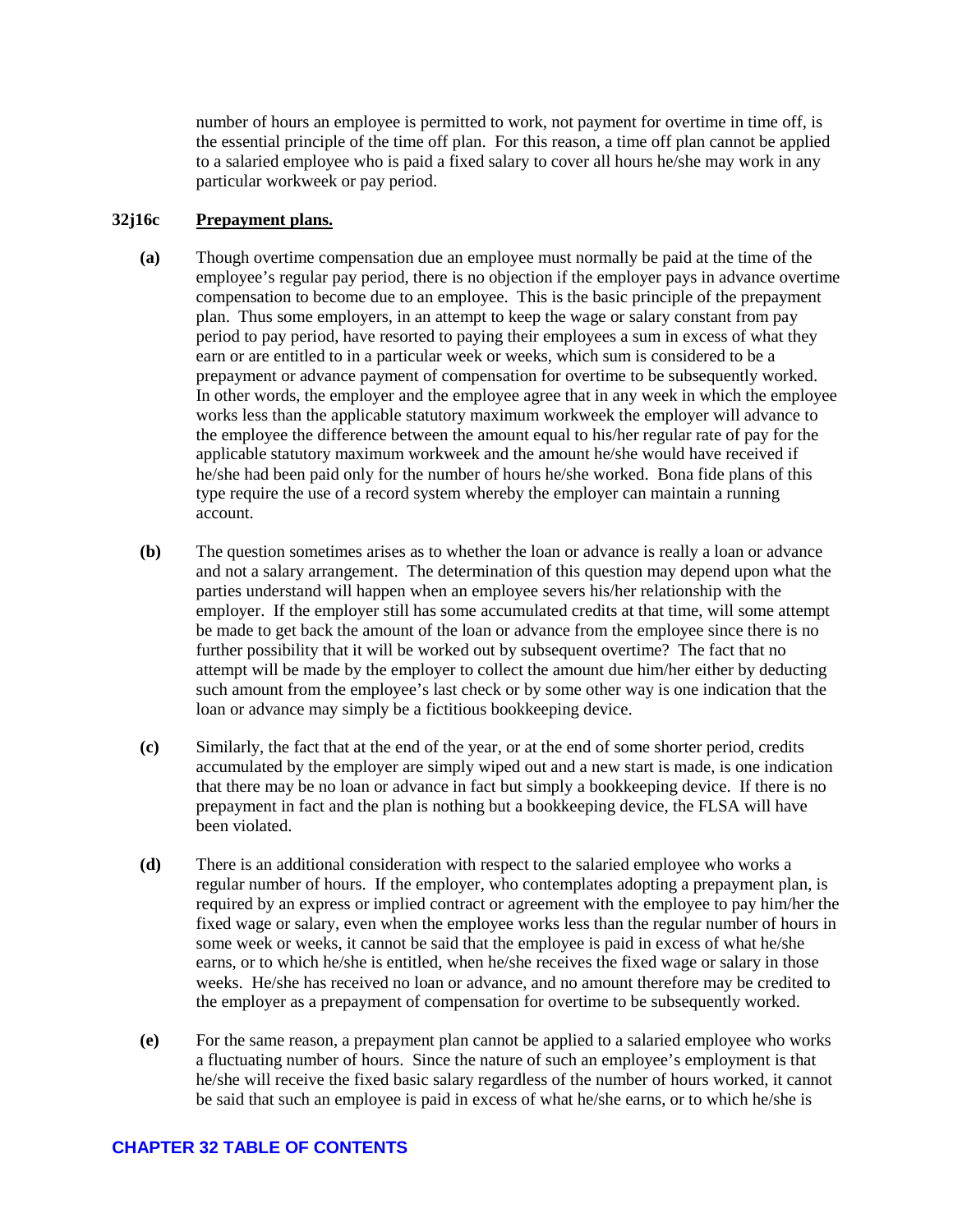entitled, in any week in which he/she receives his/her fixed salary, even though such weeks may have been short weeks.

- **(f)** Only credits to the employer may be carried over beyond the pay period. Credits to the employee, that is, overtime compensation due the employee, may not be carried over beyond the pay period to be consumed by subsequent employer advances, but must be paid in cash at the pay period. In this way the employer will never owe the employee overtime compensation.
- **(g)** Amounts paid to an employee while absent from work for a vacation, for holiday or sick leave, or for other miscellaneous periods of leave, may not be considered by the employer as prepaid overtime compensation, just as the time off during such periods may not be used to balance overtime worked within the pay period. Payment for idle holidays, vacations, etc., is not payment for overtime and may not be considered by the employer as compensation for the employee's overtime work under the FLSA.

### <span id="page-39-0"></span>**32j16d Comparison of the time off and prepayment plans.**

- **(a)** In two respects, a prepayment plan, if it may be properly applied to salaried employees, is not subject to the same restrictions as a time off plan. It is not confined, in its operations, to the pay period. Credits to the employer, that is, amounts paid by him/her in excess of the amounts earned by the employee or to which the employee is entitled, may be carried over beyond the pay period until they are consumed by the overtime work of the employee. Secondly a prepayment plan may be applied to employees who are paid weekly.
- **(b)** Where applicable, a time off and prepayment plan may be applied together.
- **(c)** These two plans are rarely used. When a WHI finds one in operation, he/she should communicate with his/her DD and obtain instructions as to how he/she should proceed.

#### <span id="page-39-1"></span>**32j17 Domestic service employees.**

**(a)** Effective 05/01/1974, section 7(l) provides that:

"No employer shall employ any employee in domestic service in one or more households for a workweek longer than 40 hours unless such employee receives compensation for such employment in accordance with subsection (a)."

**(b)** The language of Sec 7(l) places the overtime penalty on employment by an employer. The overtime provisions become applicable when a single employer employs a domestic worker for more than 40 hours in any workweek in that employer's service. Such employer shall be required to pay that employee in accordance with the overtime provisions of section  $7(a)$ , unless the exemptions in section  $13(a)(15)$  or section  $13(b)(21)$  are applicable.

### <span id="page-39-2"></span>**32j18 Tipped employees.**

#### **(a) FLSA 3(m) tip credit in an overtime workweek**

Section 3(m) of the FLSA (*see* 29 USC 203(m)), permits an employer meeting all of the requirements of that section to take a tip credit against the section  $6(a)(1)$  wage it is required to pay its tipped employees. Section  $3(m)$  further provides that this FLSA  $3(m)$  tip credit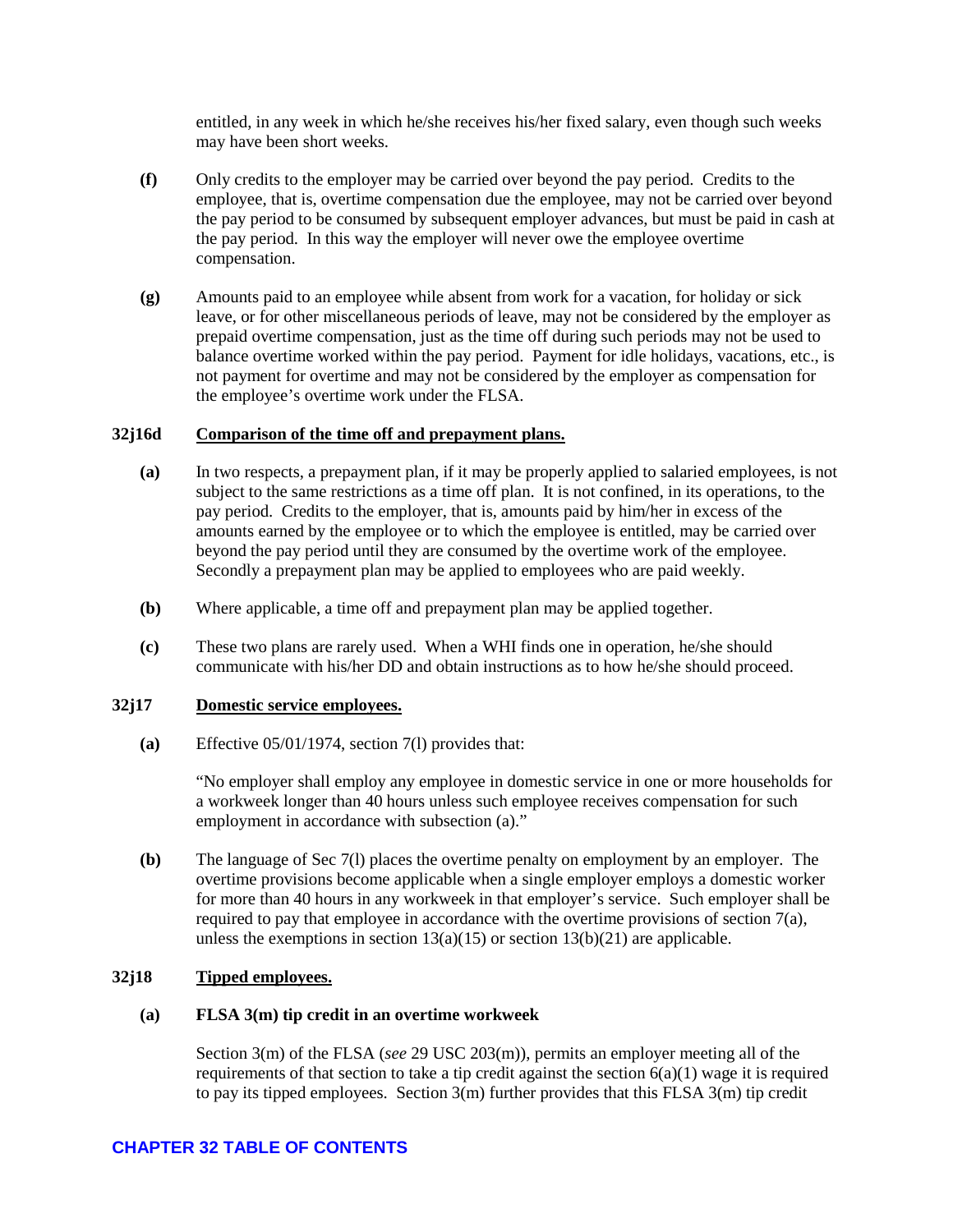cannot exceed the difference between the minimum wage specified in section  $6(a)(1)$  of the FLSA and the direct or cash wage paid by the employer, which cannot be less than \$2.13 per hour. *See* FOH 30d for a full discussion of the FLSA 3(m) tip credit an employer may take against its minimum wage obligations. An employer may not take a higher FLSA 3(m) tip credit against its minimum wage obligations during overtime hours than during non-overtime hours. The terms "direct wage" and "cash wage" are used interchangeably in the FOH when discussing the tip credit.

### **(b) Definitions**

The following terms will be used in this section:

(1) *FLSA 3(m) tip credit* 

The "FLSA 3(m) tip credit" is the tip credit an employer is permitted to claim against its minimum wage obligations as determined by section 3(m). Under section 3(m), the sum of the cash wage paid and the FLSA 3(m) tip credit will always equal the section  $6(a)(1)$  minimum wage.

(2) *State tip credit* 

The "state tip credit" is the tip credit amount an employer is permitted to claim against its wage payment obligations under state law. Some states do not permit an employer to claim a tip credit.

(3) *Additional overtime tip credit* 

Under certain circumstances, where the state minimum wage exceeds the section  $6(a)(1)$  minimum wage and the state permits a higher tip credit than the FLSA  $3(m)$ tip credit, the employer may claim an additional overtime tip credit. This additional overtime tip credit is equal to the difference between the FLSA 3(m) tip credit and the state tip credit.

(4) *Total tip credit in an overtime workweek (i.e., "total tip credit")* 

Where an employer is able to claim an additional overtime tip credit, the total tip credit that will be counted toward satisfying the employer's FLSA overtime compensation obligation will consist of the FLSA  $3(m)$  tip credit and the additional overtime tip credit; the sum of these will total the state tip credit.

### **(c) Deductions**

(1) *Non-3(m) deductions when employer claims an FLSA 3(m) tip credit* 

When an employer claims an FLSA 3(m) tip credit, the tipped employee is considered to have been paid only the section  $6(a)(1)$  minimum wage for all nonovertime hours worked in a tipped occupation. *See* FOH 30d06. Therefore, an employer that claims an FLSA 3(m) tip credit may not take deductions in a workweek of 40 hours or less for non-3(m) costs such as walkouts, cash register shortages, breakage, cost of uniforms, etc., because any such deduction would reduce the tipped employee's wages below the minimum wage. *See* Updating Regulations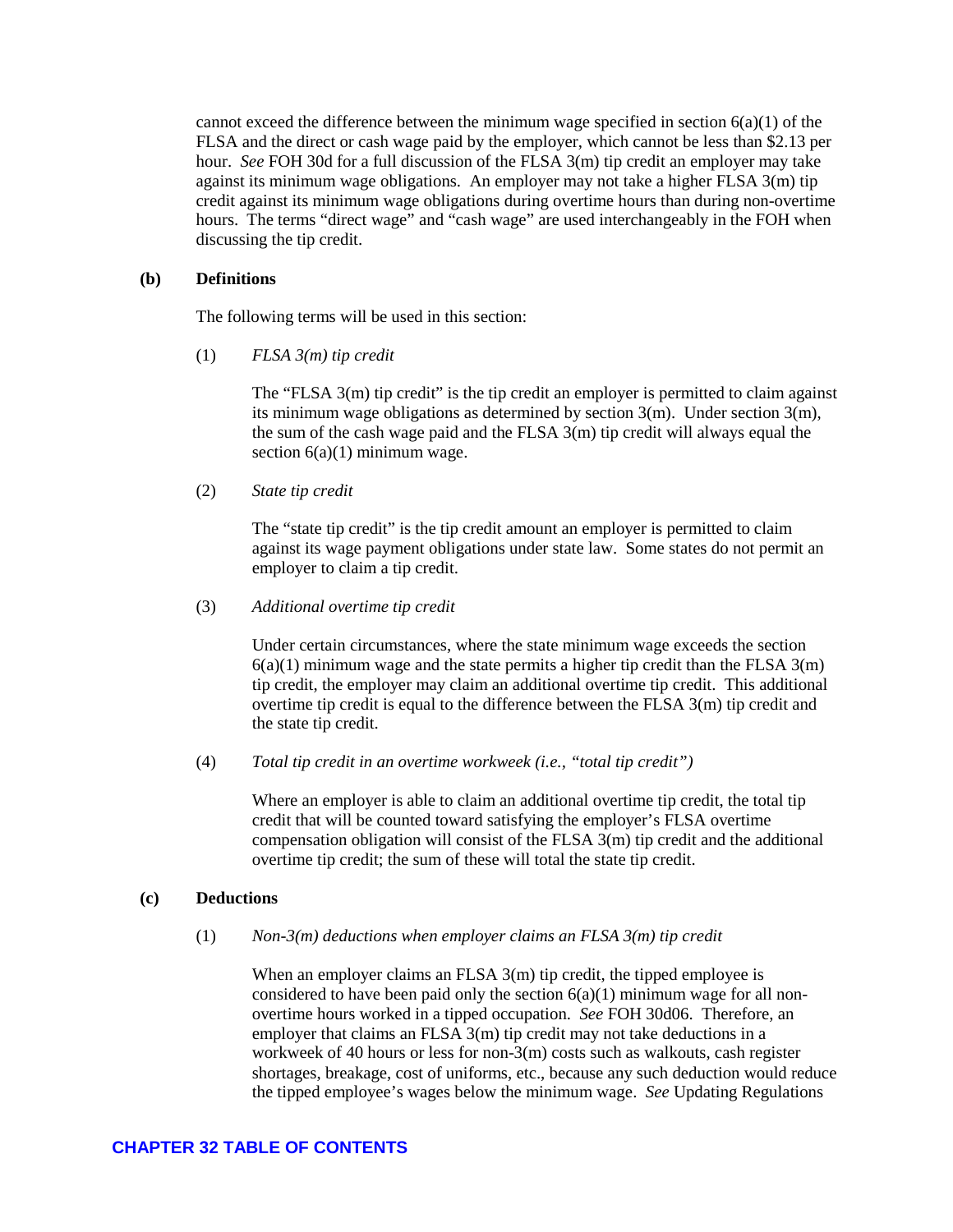Issued Under the Fair Labor Standards Act; Final Rule, 76 FR 18839, 04/05/2011; and 29 CFR 531.36. Because non-3(m) deductions cannot be made in a workweek of 40 hours or less when an employer claims an FLSA 3(m) tip credit, employers are also prohibited from taking such deductions in overtime weeks, even when the regular rate is higher than the section 6(a)(1) minimum wage (*e.g.*, when a higher state minimum wage is the regular rate). *See* 29 CFR 531.37 and FOH 32j08(b).

#### (2) *Non-3(m) deductions when employer does not claim an FLSA 3(m) tip credit*

An employer may only take non-3(m) deductions from the wages of a tipped employee when the employer does not claim an FLSA 3(m) tip credit and the direct or cash wage paid is greater than the section  $6(a)(1)$  minimum wage. For example, if an employee receives \$10.00 per hour in cash wages, the employer cannot claim an FLSA 3(m) tip credit, and the employer may take up to \$2.75 (\$10.00 - \$7.25 = \$2.75) in non-3(m) deductions from the employee's hourly wage in non-overtime workweeks. *See* FOH 30d00(e)(4)(b). For discussion of deductions in overtime workweeks, *see* FOH 32j08.

#### **(d) Overtime obligation for tipped employees**

FLSA overtime principles apply to tipped employees in the same manner as they apply to all covered, non-exempt employees. In an overtime workweek a tipped employee is entitled to overtime compensation under section  $7(a)(1)$  at the rate of not less than time and one-half the regular rate. Where an employer takes a tip credit, the tip credit amount must be included in determining the regular rate.

Common FLSA overtime violations for tipped employees include paying the same direct cash wage for overtime hours, or time-and-one-half the direct cash wage as the overtime premium, instead of paying time and one half the regular rate of pay for overtime hours.

#### **(e) Determining the regular rate for tipped employees**

The regular rate for a tipped employee is determined by dividing the total remuneration in any workweek, minus statutory exclusions, by the total hours worked. *See* 29 CFR 778.109. The regular rate can never be less than the highest applicable minimum wage. *See* 29 CFR 778.5. For example, in a state with a state minimum wage of \$9.00, the regular rate cannot be less than \$9.00 per hour.

An employer may claim a tip credit and also provide board, lodging, or other facilities. *See* 29 CFR 531 and FOH 30c. In determining the regular rate for a tipped employee, all components of the employee's wages must be considered (*i.e.*, cash, board, lodging, facilities, and tip credit). Tips in excess of the allowable tip credit are not considered wages and are not considered in determining the regular rate. *See* 29 CFR 531.60.

In determining the regular rate for a tipped employee, both the direct wage and any tip credit must be included. For example, if the employee is paid a direct wage of \$2.13 and the employer claims an FLSA 3(m) tip credit of \$5.12, the regular rate will be \$7.25 (\$2.13 + \$5.12 = \$7.25) and the overtime rate will be \$10.88 (\$7.25  $\times$  1.5 = \$10.88). The direct wage payment in overtime hours would be  $$5.76 ($10.88 - $5.12 = $5.76)$ ; the overtime direct wage payment is *not* one and one-half times the non-overtime direct wage payment of \$2.13.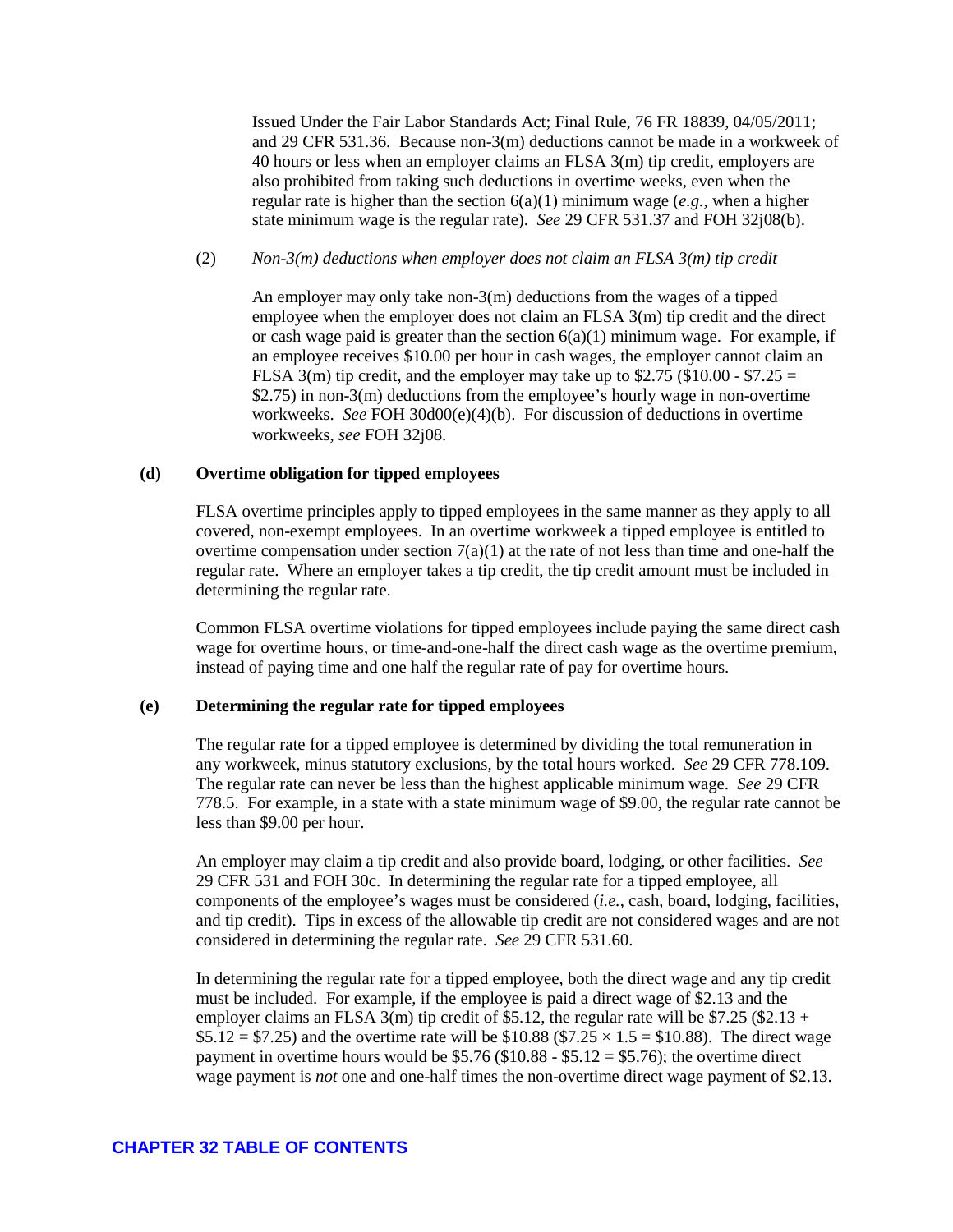#### Scenario 1:

The employer pays a cash wage of \$2.13 per hour, claims an FLSA 3(m) tip credit of \$5.12, and the employee works 45 hours in a tipped occupation. The employer complies with the requirements in 29 CFR 531.59(b) to inform its employees about the tip credit and the employee receives at least \$5.12 per hour in tips.

\$2.13 (cash wage) +  $$5.12$  (tip credit) = \$7.25 (regular rate)

45 hours (total hours worked)  $\times$  \$7.25 (regular rate) = \$326.25 (straight time wages due)

5 hours (overtime hours)  $\times$  .5  $\times$  \$7.25 (regular rate) = \$18.13 (overtime wages due)

 $$326.25$  (straight time wages due) +  $$18.13$  (overtime wages due) =  $$344.38$  (total wages due)

45 hours (total hours worked)  $\times$  \$5.12 (tip credit) = \$230.40 (total FLSA 3(m) tip credit)

\$344.38 (total wages due) - \$230.40 (total FLSA 3(m) tip credit) = \$113.98 (direct or cash wage due)

#### Scenario 2:

The employer pays a cash wage of \$3.00 per hour, claims an FLSA 3(m) tip credit of \$4.25, and the employee works 45 hours in a tipped occupation. The employer complies with the requirements in 29 CFR 531.59(b) to inform its employees about the tip credit, and the employee receives at least \$4.25 per hour in tips.

\$3.00 (cash wage) +  $$4.25$  (tip credit) = \$7.25 (regular rate)

45 hours (total hours worked)  $\times$  \$7.25 (regular rate) = \$326.25 (straight time wages due)

5 hours (overtime hours)  $\times$  .5  $\times$  \$7.25 (regular rate) = \$18.13 (overtime wages due)

 $$326.25$  (straight time wages due) +  $$18.13$  (overtime wages due) =  $$344.38$  (total wages due)

45 hours (total hours worked)  $\times$  \$4.25 (tip credit) = \$191.25 (total FLSA 3(m) tip credit)

 $$344.38$  (total wages due) -  $$191.25$  (total FLSA 3(m) tip credit) =  $$153.13$  (direct or cash wage due)

#### **(f) Higher state minimum wage and higher state tip credit**

Questions regarding the proper calculation of overtime pay often arise in situations where state law requires an employer to pay a higher minimum wage than required by the FLSA and permits the employer to claim a higher tip credit than permitted under the FLSA. In an overtime workweek where a tipped employee's regular rate is determined based on a state minimum wage that exceeds the FLSA section 6(a)(1) minimum wage (*see* 29 CFR 778.5), and the state permits a higher tip credit than the FLSA 3(m) tip credit, the employer may claim an additional overtime tip credit toward satisfying its overtime compensation obligation under the FLSA. This additional overtime tip credit is equal to the difference between the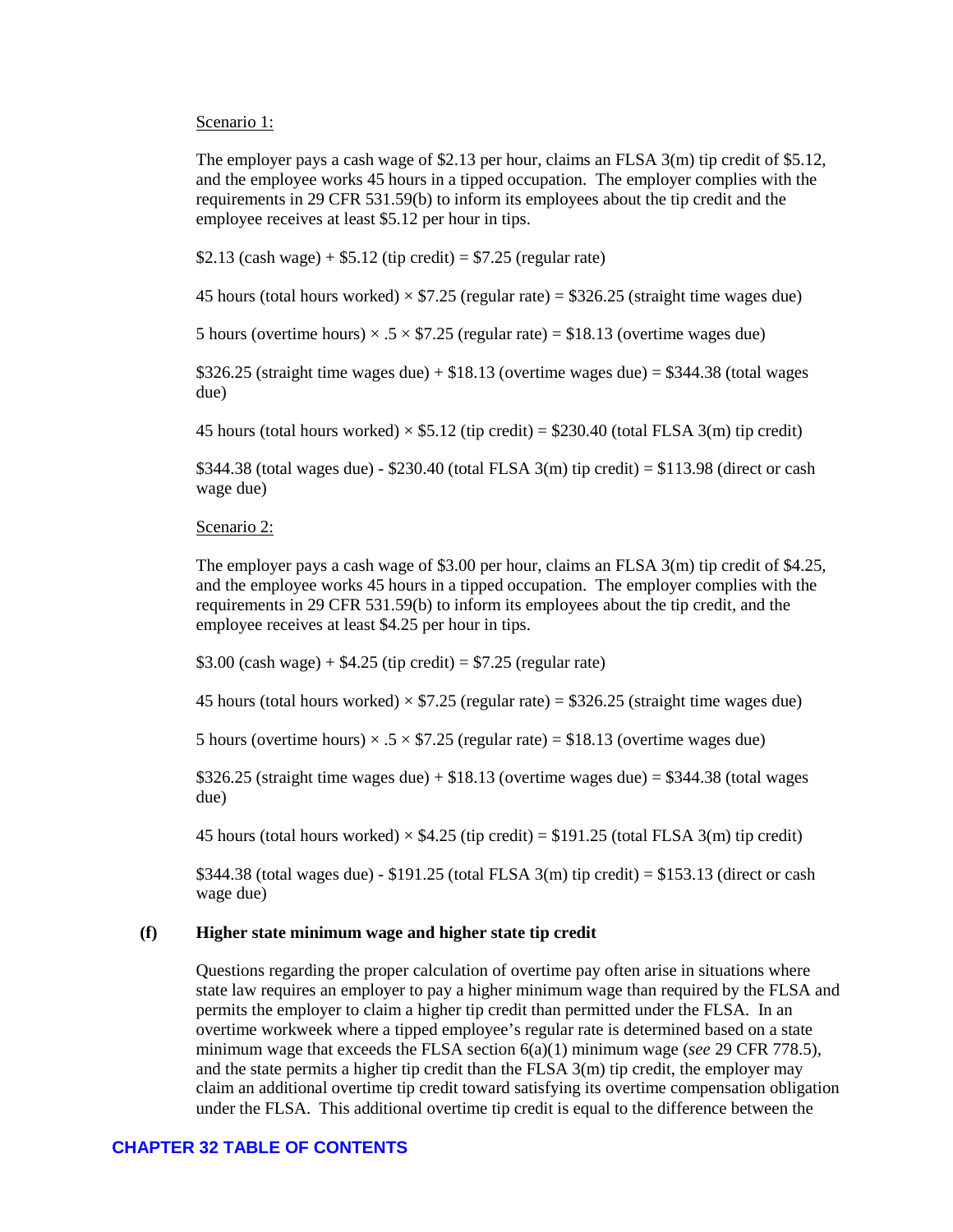FLSA 3(m) tip credit and the state tip credit. In such situations, the total tip credit that will be counted toward satisfying the employer's FLSA overtime compensation obligation will consist of the FLSA 3(m) tip credit and the additional overtime tip credit, the sum of which will total the state tip credit. The WHD will not permit a total tip credit that exceeds the amount of tips received and retained by the employee.

### **(g) Examples of how to compute overtime for tipped employees**

For purposes of these examples, assume the following: that the FLSA section  $6(a)(1)$ minimum wage rate is \$7.25 per hour, the employee worked 45 hours in the workweek, all hours worked were in a tipped occupation, the employee meets the section 3(t) definition of a tipped employee, the employer complied with the requirements in 29 CFR 531.59(b) to inform employees about the tip credit, and the payroll records are accurate.

Scenario 1:

The state minimum wage is \$7.25 per hour, and the employer pays a cash wage of \$2.13 per hour as required under state law and claims a tip credit of \$5.12 per hour in compliance with federal and state law. The FLSA 3(m) tip credit is \$5.12 (\$7.25 (FLSA minimum wage) - \$2.13 (cash wage paid) = \$5.12. The employee's regular rate is \$7.25 per hour.

45 hours (straight time hours)  $\times$  \$7.25 (regular rate) = \$326.25 (straight time wages due)

5 hours (overtime hours)  $\times$  .5  $\times$  \$7.25 (regular rate) = \$18.13 (overtime wages due)

 $$326.25$  (straight time wages due) +  $$18.13$  (overtime wages due) =  $$344.38$  (total wages due)

45 hours (total hours worked)  $\times$  \$5.12 (FLSA 3(m) tip credit) = \$230.40 (total FLSA 3(m) tip credit)

 $$344.38$  (total wages due) -  $$230.40$  (total FLSA 3(m) tip credit) =  $$113.98$  (direct or cash wage due)

#### Scenario 2:

The state minimum wage is \$10.00 per hour, and the employer pays a cash wage of \$7.00 per hour as required under state law and claims a state tip credit of \$3.00 in compliance with state law. The employee's regular rate is \$10.00 per hour. The employer takes an FLSA 3(m) tip credit of \$0.25 per hour (\$7.25 (FLSA minimum wage)  $-$  \$7.00 (cash wage paid) = \$0.25) and an additional overtime tip credit of \$2.75 per hour (\$3.00 (state tip credit) - \$0.25 (FLSA  $3(m)$  tip credit) = \$2.75 (additional overtime tip credit)).

45 hours (straight time hours)  $\times$  \$10.00 (regular rate) = \$450.00 (straight time wages due)

5 hours (overtime hours)  $\times$  .5  $\times$  \$10.00 (regular rate) = \$25.00 (overtime wages due)

\$450.00 (straight time wages due) + \$25.00 (overtime wages due) =  $$475.00$  (total wages due)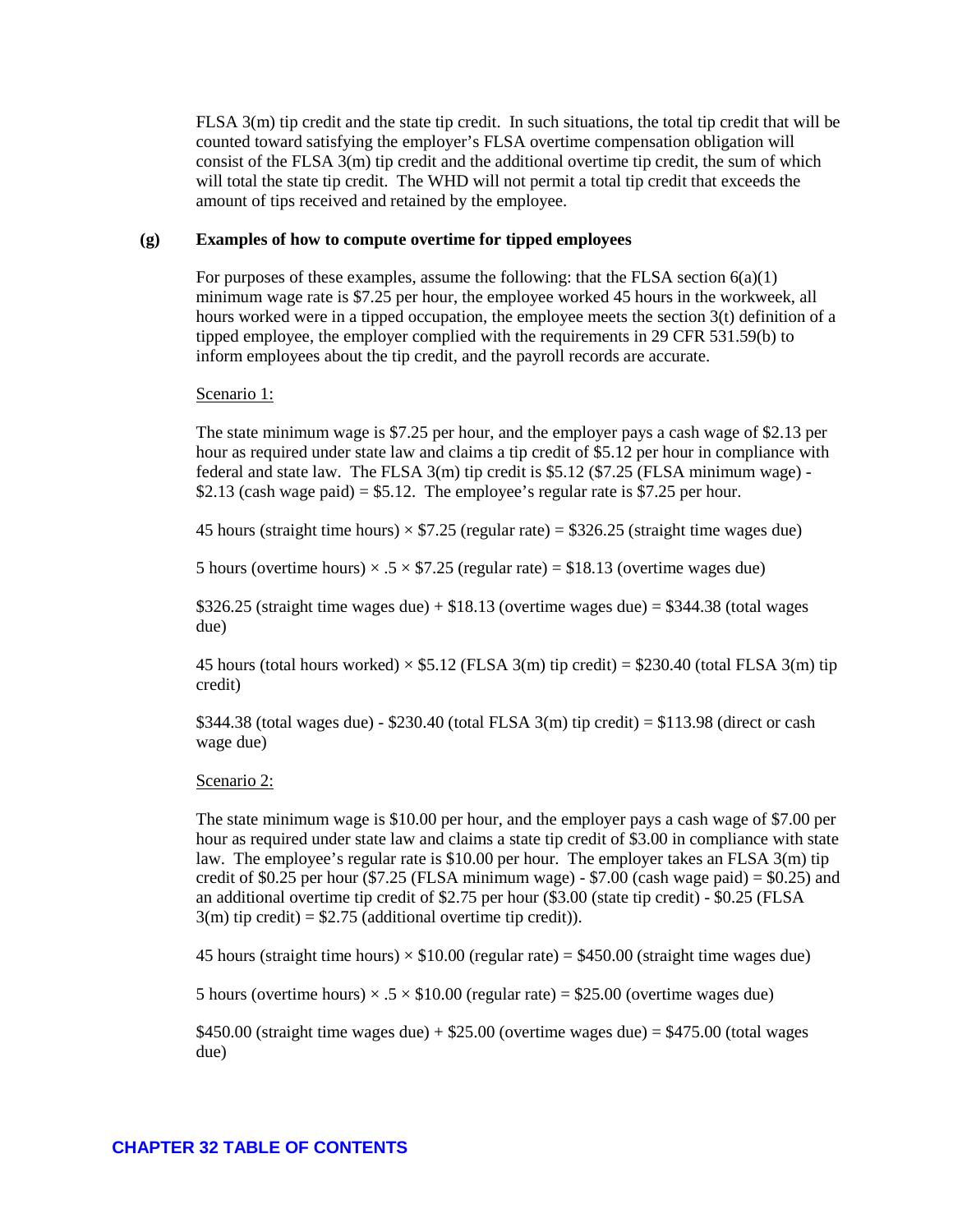45 hours (total hours worked)  $\times$  \$0.25 (FLSA 3(m) tip credit) = \$11.25 (total FLSA 3(m) tip credit)

45 hours (total hours worked)  $\times$  \$2.75 (additional overtime tip credit) = \$123.75 (total additional overtime tip credit)

\$475.00 (total wages due) - \$11.25 (total FLSA 3(m) tip credit) - \$123.75 (total additional overtime tip credit) =  $$340.00$  (direct or cash wage due)

#### Scenario 3:

The state minimum wage is \$7.50, and the employer pays a cash wage of \$3.75 per hour as required by state law and claims a state tip credit of \$3.75 in compliance with state law. The employee's regular rate is \$7.50 per hour. The employer takes an FLSA 3(m) tip credit of \$3.50 per hour (\$7.25 (FLSA minimum wage) - \$3.75 (cash wage paid) = \$3.50) and an additional overtime tip credit of \$0.25 per hour (\$3.75 (state tip credit) - \$3.50 (FLSA 3(m) tip credit) =  $$0.25$  (additional overtime tip credit)).

45 hours (straight time hours)  $\times$  \$7.50 (regular rate) = \$337.50 (straight time wages due)

5 hours (overtime hours)  $\times$  .5  $\times$  \$7.50 (regular rate) = \$18.75 (overtime wages due)

\$337.50 (straight time wages due) +  $$18.75$  (overtime wages due) = \$356.25 (total wages due)

45 hours (total hours worked)  $\times$  \$3.50 (FLSA 3(m) tip credit) = \$157.50 (total FLSA 3(m) tip credit)

45 hours (total hours worked)  $\times$  \$0.25 (additional overtime tip credit) = \$11.25 (total additional overtime tip credit)

\$356.25 (total wages due) - \$157.50 (total FLSA 3(m) tip credit) - \$11.25 (total additional overtime tip credit) =  $$187.50$  (direct or cash wage due)

#### Scenario 4:

The state minimum wage is \$10.00, and the employer pays a cash wage of \$3.35 per hour as required by state law and claims a tip credit of \$6.65 in compliance with state law. The employee's regular rate is \$10.00 per hour. The employer takes an FLSA 3(m) tip credit of \$3.90 per hour (\$7.25 (FLSA minimum wage) - \$3.35 (cash wage paid) = \$3.90) and an additional overtime tip credit of \$2.75 per hour (\$6.65 (state tip credit) - \$3.90 (FLSA 3(m) tip credit) =  $$2.75$  (additional overtime tip credit)).

45 hours (straight time hours)  $\times$  \$10.00 (regular rate) = \$450.00 (straight time wages due)

5 hours (overtime hours)  $\times$  .5  $\times$  \$10.00 (regular rate) = \$25.00 (overtime wages due)

\$450.00 (straight time wages due) + \$25.00 (overtime wages due) =  $$475.00$  (total wages due)

45 hours (total hours worked)  $\times$  \$3.90 (FLSA 3(m) tip credit) = \$175.50 (total FLSA 3(m) tip credit)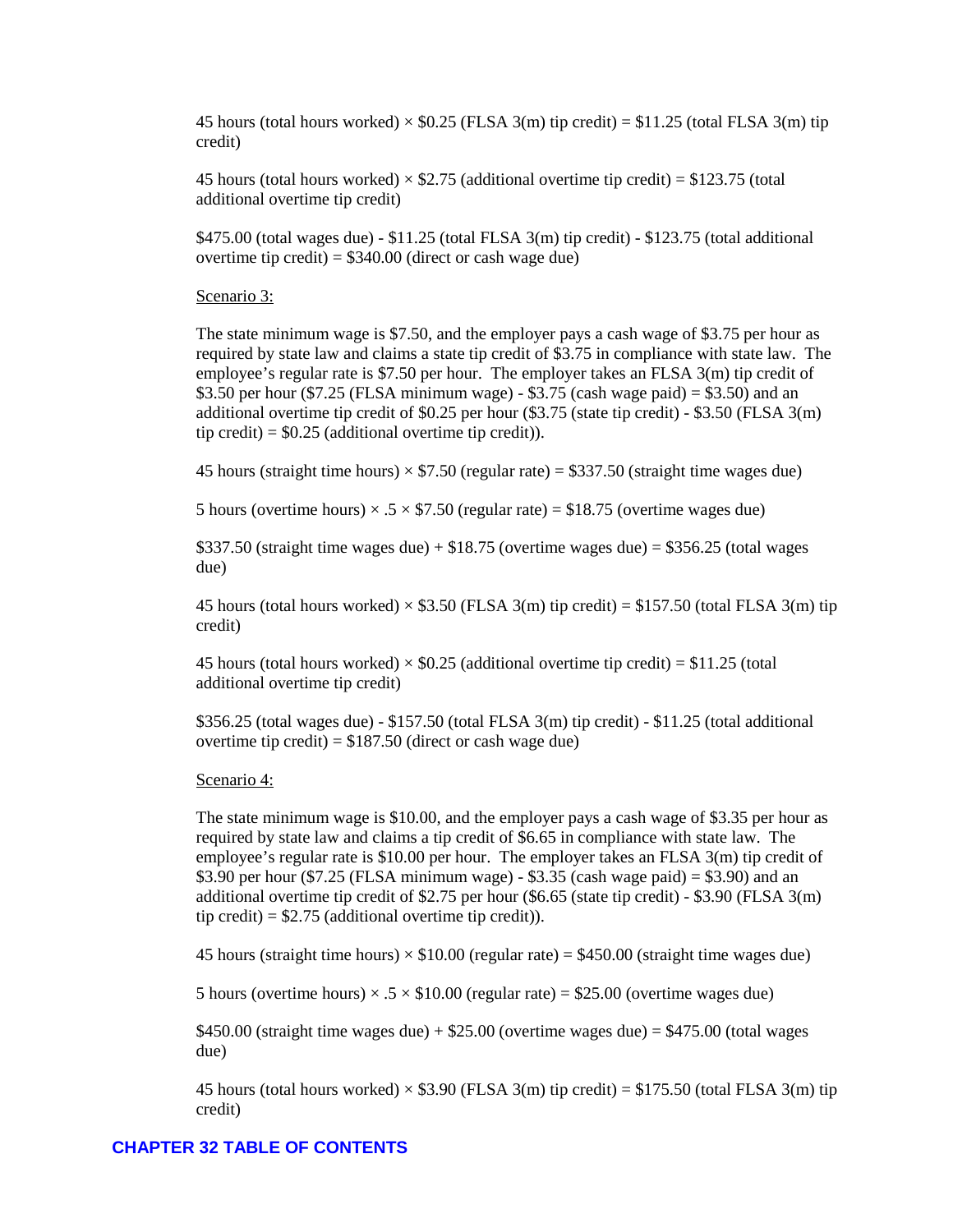45 hours (total hours worked)  $\times$  \$2.75 (additional overtime tip credit) = \$123.75 (total additional overtime tip credit)

\$475.00 (total wages due) - \$175.50 (total FLSA 3(m) tip credit) - \$123.75 (total additional overtime tip credit) =  $$175.75$  (direct or cash wage due)

#### Scenario 5:

The state minimum wage is \$8.50; the employer pays a cash wage of \$7.75 per hour as required by state law and claims a state tip credit of \$0.75 in compliance with state law. The employee's regular rate of pay is \$8.50 per hour. The employer takes a FLSA 3(m) tip credit of \$0.00 per hour (\$7.25 (FLSA minimum wage) - \$7.75 (cash wage paid) = \$0.00; there is no FLSA 3(m) tip credit where cash wage paid equals or exceeds the FLSA minimum wage) and a state tip credit of \$0.75 per hour (\$0.75 (state tip credit) - \$0.00 (FLSA 3(m) tip credit)  $=$  \$0.75 (additional overtime tip credit)).

45 hours (straight time hours)  $\times$  \$8.50 (regular rate) = \$382.50 (straight time wages due)

5 hours (overtime hours)  $\times$  .5  $\times$  \$8.50 (regular rate) = \$21.25 (overtime wages due)

\$382.50 (straight time wages due) +  $$21.25$  (overtime wages due) =  $$403.75$  (total wages due)

45 hours (total hours worked)  $\times$  \$0.00 (FLSA 3(m) tip credit) = \$0.00 (total FLSA 3(m) tip credit)

45 hours (total hours worked)  $\times$  \$0.75 (additional overtime tip credit) = \$33.75 (total additional overtime tip credit)

\$403.75 (total wages due) - \$0.00 (total FLSA 3(m) tip credit) - \$33.75 (total additional overtime tip credit) =  $$370.00$  (direct or cash wage due)

#### Scenario 6:

The state does not permit an employer to claim a tip credit and the employer is subject to state minimum wage of \$9.50. The employer pays a cash wage of \$9.50 per hour as required by state law and does not claim a state tip credit. The employer does not claim a FLSA  $3(m)$ tip credit because the cash wage paid exceeds the FLSA minimum wage. The employee's regular rate is \$9.50 per hour.

45 hours (straight time hours)  $\times$  \$9.50 (regular rate) = \$427.50 (straight time wages due)

5 hours (overtime hours)  $\times$  .5  $\times$  \$9.50 (regular rate) = \$23.75 (overtime wages due)

\$427.50 (straight time wages due) + \$23.75 (overtime wages due) =  $$451.25$  (total wages due)

#### **(h) Dual jobs**

Where an employee works in both a tipped occupation and a non-tipped occupation in the same workweek, a weighted average (*i.e.*, blended rate) will generally be used to calculate the regular rate. *See* 29 CFR 778.115. In calculating the blended rate, the rate for the hours